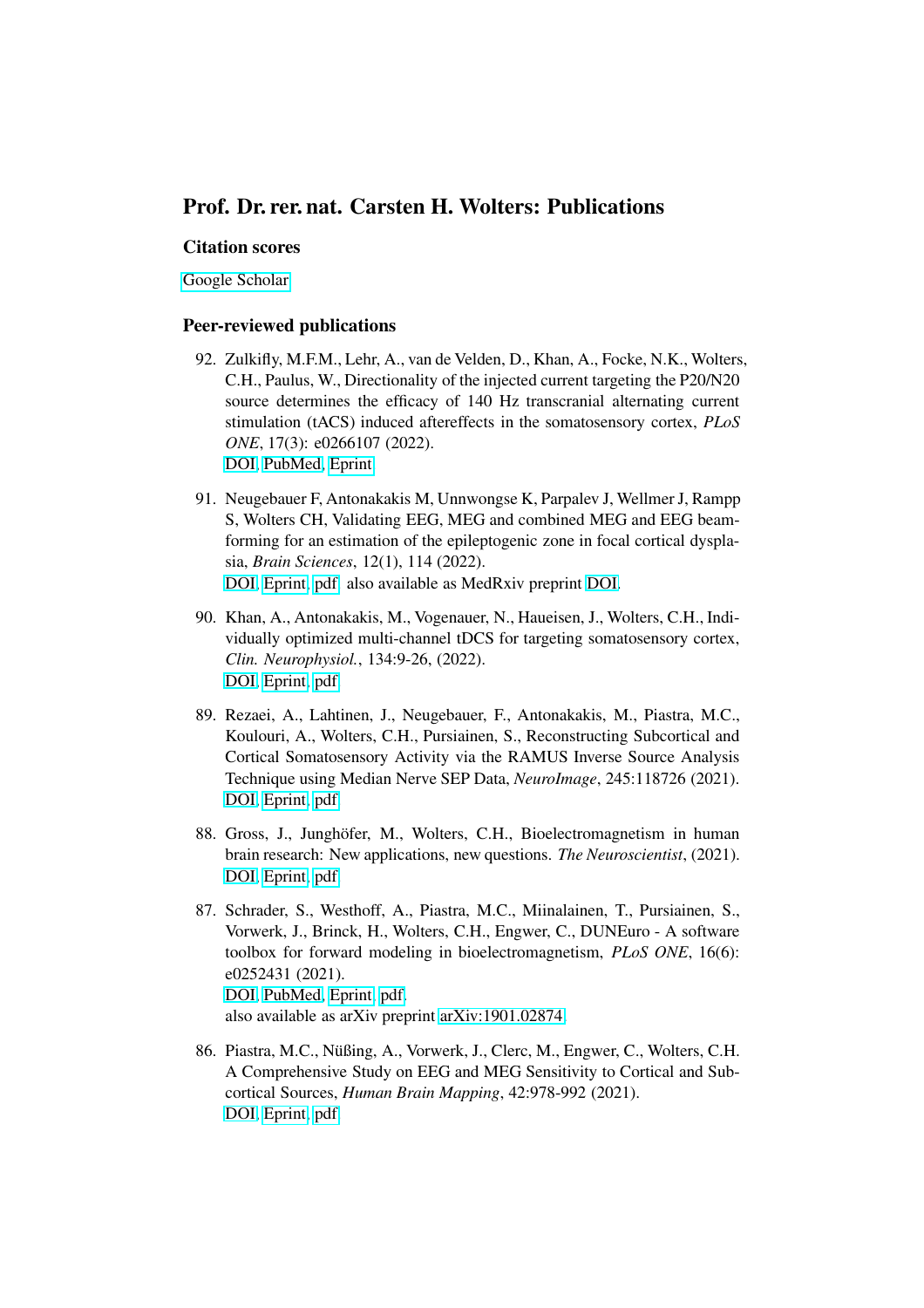- 85. Muhle, P.; Labeit, B.; Wollbrink, A.; Claus, I.; Warnecke, T.; Wolters, C.H.; Gross, J.; Dziewas, R.; Suntrup, S., Targeting the sensory feedback within the swallowing network - reversing artificially induced pharyngolaryngeal hypesthesia by central and peripheral stimulation strategies, *Human Brain Mapping*, 42:427-438 (2021). [DOI,](https://doi.org/10.1002/hbm.25233) [Eprint,](https://onlinelibrary.wiley.com/doi/epdf/10.1002/hbm.25233) [pdf.](http://www.sci.utah.edu/~wolters/PaperWolters/2021/MuhleLabeitWollbrinkClausWarneckeWoltersGrossDziewasSuntrup-Krueger_HBM_2021.pdf)
- 84. Hamid, L., Habboush, N., Stern, P., Japaridze, N., Aydin, Ü., Wolters, C.H., Claussen, J.C., Heute, U., Stephani, U., Galka, A., Siniatchkin, M., Source imaging of deep-brain activity using the regional spatiotemporal Kalman filter, *Computer Methods and Programs in Biomedicine*, 200:105830 (2021). [DOI,](https://doi.org/10.1016/j.cmpb.2020.105830) [Eprint,](https://www.sciencedirect.com/science/article/abs/pii/S0169260720316631) [pdf.](http://www.sci.utah.edu/~wolters/PaperWolters/2020/HamidHabboushSternJaparidzeAydinWoltersClaussenHeuteStephaniGalkaSiniatchkin_CompMethProgBiomed_2020_accepted.pdf)
- 83. Schrader, S., Antonakakis, M., Rampp, S., Engwer, C., Wolters, C.H., A novel method for calibrating head models to account for variability in conductivity and its evaluation in a sphere model, *Phys Med Biol*, 65(24), 245043 (2020).

[DOI,](https://doi.org/10.1088/1361-6560/abc5aa) [url,](https://iopscience.iop.org/article/10.1088/1361-6560/abc5aa) [PubMed,](https://pubmed.ncbi.nlm.nih.gov/33113524/) [pdf.](http://www.sci.utah.edu/~wolters/PaperWolters/2020/SchraderAntonakakisRamppEngwerWolters_PhysMedBiol_2020.pdf)

- 82. Rezaei, A., Antonakakis, M., Piastra, M.C., Wolters, C.H., Pursiainen, S., Parametrizing the Conditionally Gaussian Prior Model for Source Localization with Reference to the P20/N20 Component of Median Nerve SEP/SEF, *Brain Sciences*, 10(12), 934 (2020). [DOI,](https://doi.org/10.3390/brainsci10120934) [url,](https://www.mdpi.com/2076-3425/10/12/934) [pdf1,](https://www.mdpi.com/2076-3425/10/12/934/pdf) [pdf2.](http://www.sci.utah.edu/~wolters/PaperWolters/2020/RezaeiEtAl-BrainSciences-accepted.pdf)
- 81. Ronconi, L., Melcher, D., Junghöfer, M., Wolters, C.H., Busch, N.A., Testing the effect of tACS over parietal cortex in modulating endogenous alpha rhythm and temporal integration windows in visual perception, *European Journal of Neuroscience*, 2020:1-13 (2020). [DOI,](https://doi.org/10.1111/ejn.15017) [Eprint.](https://onlinelibrary.wiley.com/doi/10.1111/ejn.15017)
- 80. Radecke, J.-O., Khan, A., Engel, A.K., Wolters, C.H., Schneider, T.R., Individual targeting increases control over inter-individual variability in simulated transcranial electric fields, *IEEE Access*, 8:182610-182624 (2020). [DOI,](https://doi.org/10.1109/ACCESS.2020.3028618) [Eprint,](https://ieeexplore.ieee.org/document/9212408) [pdf,](http://www.sci.utah.edu/~wolters/PaperWolters/2020/RadeckeEtAl_IEEEAccess_2020.pdf) [bioRXiv preprint.](https://www.biorxiv.org/content/biorxiv/early/2019/08/20/739904.full.pdf)
- 79. Antonakakis, M., Schrader, S., Aydin, U., Khan, A., Gross, J., Zervakis, M., ¨ Rampp, S., Wolters, C.H., Inter-Subject Variability of Skull Conductivity and Thickness in Calibrated Realistic Head Models, *NeuroImage*, 223:117353 (2020). [DOI,](https://doi.org/10.1016/j.neuroimage.2020.117353) [Eprint,](https://www.sciencedirect.com/science/article/pii/S1053811920308399?via%3Dihub) [pdf.](http://www.sci.utah.edu/~wolters/PaperWolters/2020/AntonakakisEtAl_NeuroImage_2020.pdf)
- 78. Antonakakis, M., Schrader, S., Wollbrink, A., Oostenveld, R., Rampp, S., Haueisen, J., Wolters, C.H., The effect of stimulation type, head modeling and combined EEG and MEG on the source reconstruction of the somatosensory P20/N20 component, *Human Brain Mapping*, 40(17):5011-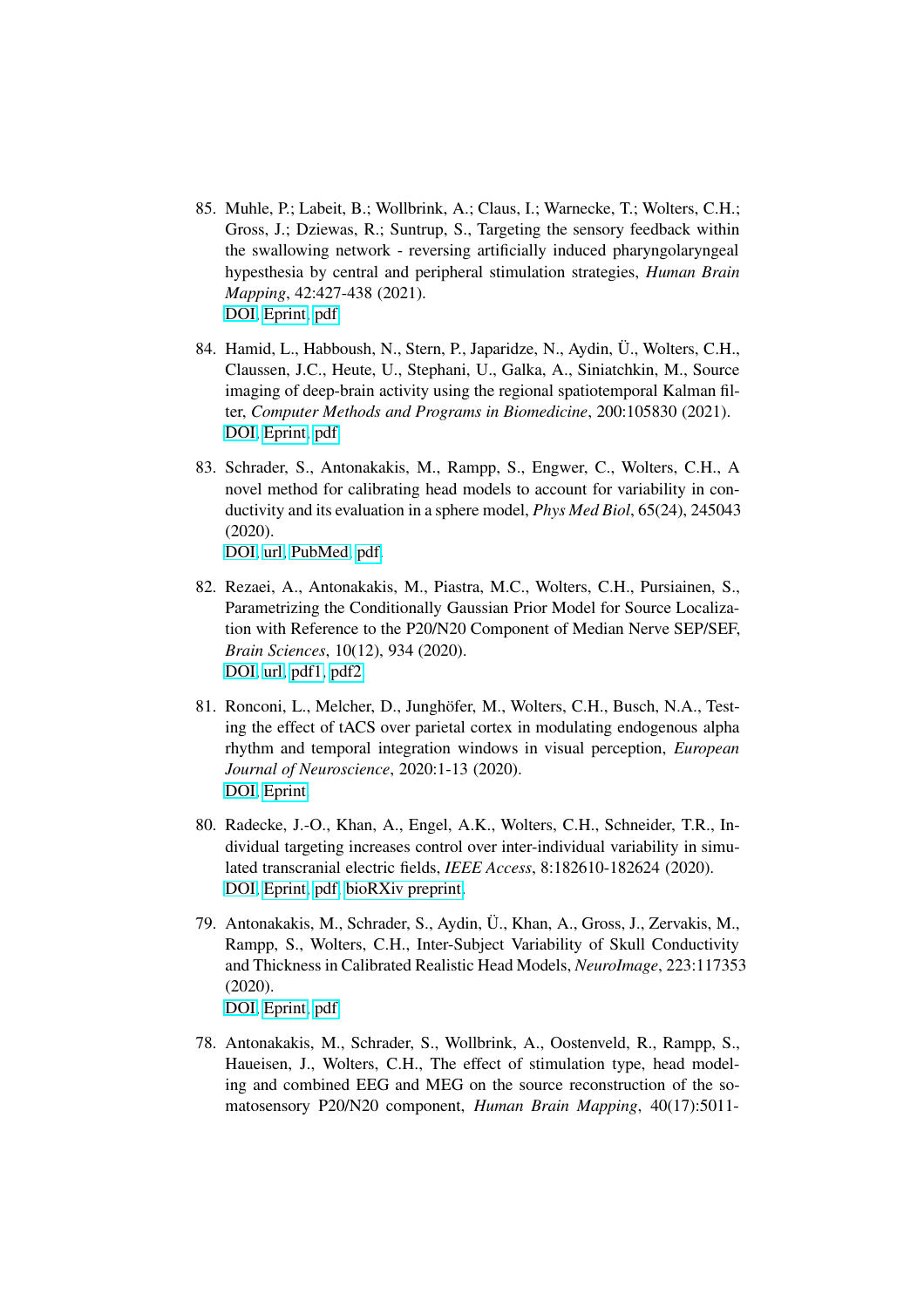5028 (2019). [DOI,](https://doi.org/10.1002/hbm.24754) [Open Access Eprint.](https://onlinelibrary.wiley.com/doi/pdf/10.1002/hbm.24754)

- 77. Vorwerk, J., Hanrath, A., Wolters, C.H., Grasedyck, L., The multipole approach for EEG forward modeling using the finite element method, *NeuroImage*, 201:1-9, 116039 (2019). [DOI,](https://doi.org/10.1016/j.neuroimage.2019.116039) [Eprint,](https://www.sciencedirect.com/science/article/abs/pii/S1053811919306202) [pdf.](http://www.sci.utah.edu/~wolters/PaperWolters/2019/VorwerkHanrathWoltersGrasedyck_NeuroImage_accepted_MultipoleVenant.pdf)
- 76. Rampp, S., Stefan, H., Wu, X., Kaltenhäuser, M., Maess, B., Schmitt, F., Wolters, C.H., Hamer, H., Kasper, B.S., Schwab, S., Doerfler, A., Blümcke, I., Rössler, K., Buchfelder, M., Magnetoencephalography for epileptic focus localization: A series of 1000 cases, *Brain*, 142(10):3059-3071, Oct. (2019). [DOI,](https://doi.org/10.1093/brain/awz231) [Eprint.](http://oup.prod.sis.lan/brain/advance-article-pdf/doi/10.1093/brain/awz231/29093831/awz231.pdf) [pdf.](http://www.sci.utah.edu/~wolters/PaperWolters/2019/RamppStefanWuKaltenhaeuserMaessSchmittWoltersHamerKasperSchwabDoerflerBluemckeRoesslerBuchfelder_Brain_accepted.pdf)
- 75. Vorwerk, J., Aydin, U., Wolters, C.H., Butson, C.R., Influence of head tissue ¨ conductivity uncertainties on EEG dipole reconstruction, *Frontiers in Neuroscience:Section Neural Technology*, 13:531 (2019). [DOI,](https://doi.org/10.3389/fnins.2019.00531) [Eprint,](https://www.frontiersin.org/articles/10.3389/fnins.2019.00531/full) [pdf.](http://www.sci.utah.edu/~wolters/PaperWolters/2019/VorwerkAydinWoltersButson_FrontiersNeurosci_2019.pdf)
- 74. Winker, C., Rehbein, M.A., Sabatinelli, D., Dohn, M., Maitzen, J., Roesmann, K., Wolters, C.H., Arolt, V., Junghöfer, M., Noninvasive stimulation of the ventromedial prefrontal cortex indicates valence ambiguity in sad compared to happy and fearful face processing, *Frontiers in Behavioral Neuroscience*, 13:83 (2019). [DOI,](https://doi.org/10.3389/fnbeh.2019.00083) [Eprint,](https://www.frontiersin.org/article/10.3389/fnbeh.2019.00083) [pdf.](http://www.sci.utah.edu/~wolters/PaperWolters/2019/WinkerRehbeinSabatinelliDohnMaitzenRoesmannWoltersAroltJunghoefer_FronBehavNeurosci_2019.pdf)
- 73. Rimpiläinen, V., Koulouri, A., Lucka, F., Kaipio, J.P., Wolters, C.H., Improved EEG Source Localization with Bayesian Uncertainty Modelling of Unknown Skull Conductivity, *NeuroImage*, 188:252-260 (2019). [DOI,](https://doi.org/10.1016/j.neuroimage.2018.11.058) [Eprint,](https://www.sciencedirect.com/science/article/pii/S1053811918321396) [pdf.](http://www.sci.utah.edu/~wolters/PaperWolters/2018/RimpilainenKoulouriLuckaKaipioWolters_NeuroImage_2018_acceptedmanuscript.pdf) also available in similar form as arXiv preprint [arXiv:1703.09031,](http://arxiv.org/abs/1703.09031) (2017).
- 72. Miinalainen, T., Rezaei, A., Us, D., Nüßing, A., Engwer, C., Wolters, C.H., Pursiainen, S., A realistic, accurate and fast source modeling approach for the EEG forward problem, *NeuroImage*, 184:56-67 (2019). [DOI,](https://doi.org/10.1016/j.neuroimage.2018.08.054) [Eprint,](https://www.sciencedirect.com/science/article/pii/S1053811918307523) [pdf.](http://www.sci.utah.edu/~wolters/PaperWolters/2018/MiinalainenRezaeiUsNuessingEngwerWoltersPursiainen_NeuroImage_accepted.pdf)
- 71. Iordanov, T., Bornfleth, H., Wolters, C.H., Pasheva, V., Venkov, G., Lanfer, B., Scherg, T. and Scherg, M., LORETA with cortical constraint: Choosing an adequate surface Laplacian operator, *Frontiers in Neuroscience*, 12:746 (2018). [DOI,](https://doi.org/10.3389/fnins.2018.00746) [Eprint.](https://www.frontiersin.org/articles/10.3389/fnins.2018.00746/full)
- 70. Winker, C., Rehbein, M.A., Sabatinelli, D., Dohn, M., Maitzen, J., Wolters, C.H., Arolt, V., Junghöfer, M., Noninvasive stimulation of the ventromedial prefrontal cortex modulates emotional face processing, *NeuroImage*,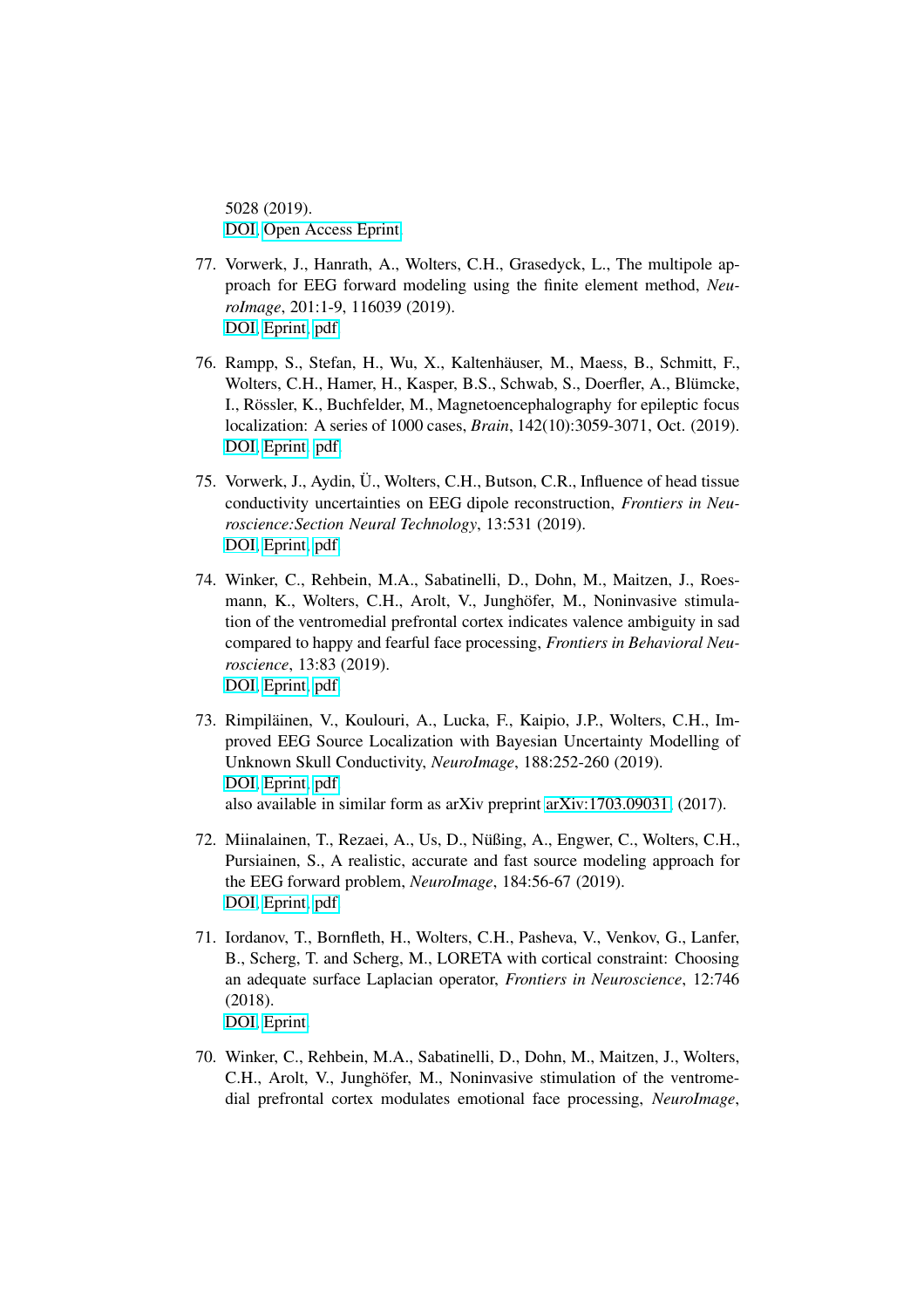175:388–401 (2018). [DOI,](http://dx.doi.org/10.1016/j.neuroimage.2018.03.067) [Eprint,](https://www.sciencedirect.com/science/article/pii/S1053811918302775) [pdf.](http://www.sci.utah.edu/~wolters/PaperWolters/2018/WinkerRehbeinSabatinelliDohnMaitzenWoltersAroltJunghoefer_NeuroImage_2018_accepted.pdf)

- 69. Vorwerk, J., Oostenveld, R., Piastra, M.C., Magyari, L., and Wolters, C.H., The FieldTrip-SimBio Pipeline for EEG Forward Solutions, *BioMedical Engineering OnLine*, 17:37, (2018). [DOI,](https://doi.org/10.1186/s12938-018-0463-y) [Eprint,](https://biomedical-engineering-online.biomedcentral.com/articles/10.1186/s12938-018-0463-y) [pdf](http://www.sci.utah.edu/~wolters/PaperWolters/2018/VorwerkOostenveldPiastraMagyariWolters_BioMedicalEngineeringOnLine_2018.pdf)
- 68. Piastra, M.C., Nüßing, A., Vorwerk, J., Bornfleth, H., Oostenveld, R., Engwer, C. and Wolters, C.H., The Discontinuous Galerkin Finite Element Method for Solving the MEG and the combined MEG/EEG Forward Problem, *Frontiers in Neuroscience:Brain Imaging Methods*, 12:30, (2018). [DOI,](http://dx.doi.org/10.3389/fnins.2018.00030) [Eprint,](https://www.frontiersin.org/articles/10.3389/fnins.2018.00030/full) [pdf](http://www.sci.utah.edu/~wolters/PaperWolters/2018/PiastraNuessingVorwerkBornflethOostenveldEngwerWolters_FrontiersInNeuroscience_2018.pdf)
- 67. Baltus, A., Wagner, S. and Wolters, C.H., Herrmann, C.S., Optimized auditory transcranial alternating current stimulation improves individual auditory temporal resolution, *Brain Stimulation*, 11(1):118–124 (2018). [DOI,](http://dx.doi.org/10.1016/j.brs.2017.10.008) [PubMed,](https://www.ncbi.nlm.nih.gov/pubmed/29079460) [Eprint](http://www.sciencedirect.com/science/article/pii/S1935861X17309415)
- 66. Pursiainen, S., Agsten, B., Wagner, S. and Wolters, C.H., Advanced boundary electrode modeling for tES and parallel tES/EEG, *IEEE Trans. Neur. Sys.& Rehab. Eng.*, 26(1):37-44 (2018). [DOI,](http://dx.doi.org/10.1109/TNSRE.2017.2748930) [PubMed,](https://www.ncbi.nlm.nih.gov/pubmed/28961118) [Eprint,](http://ieeexplore.ieee.org/stamp/stamp.jsp?arnumber=8052525) [pdf.](http://www.sci.utah.edu/~wolters/PaperWolters/2017/PursiainenAgstenWagnerWolters_IEEETransNeurSysRehabEng_2017_ArxivVersion.pdf) available also as arXiv preprint arXiv:1608.05649, (2016). [arXiv preprint](http://arxiv.org/abs/1608.05649)
- 65. Neugebauer, F., Möddel, G., Rampp, S., Burger, M. and Wolters, C.H., The effect of head model simplification on beamformer source localization, *Frontiers in Neuroscience:Brain Imaging Methods*, 11:625 (2017). [DOI,](http://dx.doi.org/10.3389/fnins.2017.00625) [PubMed,](https://www.ncbi.nlm.nih.gov/pmc/articles/PMC5701642/) [Eprint,](https://www.frontiersin.org/articles/10.3389/fnins.2017.00625/full) [pdf.](http://www.sci.utah.edu/~wolters/PaperWolters/2017/NeugebauerMoeddelRamppBurgerWolters_FrontiersNeurosci_2017.pdf)
- 64. Aydin, Ü., Rampp, S., Wollbrink, A., Kugel, H., Cho, J.-H., Knösche, T.R., Grova, C., Wellmer, J. and Wolters, C.H., Zoomed MRI guided by combined EEG/MEG source analysis: A multimodal approach for optimizing presurgical epilepsy work-up and its application in a multi-focal epilepsy patient case study, *Brain Topography*, 30(4):417-433 (2017). [Open Access,](https://link.springer.com/article/10.1007/s10548-017-0568-9) [DOI,](http://dx.doi.org/10.1007/s10548-017-0568-9) [PubMed,](https://www.ncbi.nlm.nih.gov/pubmed/28510905) [pdf.](http://www.sci.utah.edu/~wolters/PaperWolters/2017/AydinRamppWollbrinkKugelChoKnoescheGrovaWellmerWolters_BrainTopography_2017.pdf)
- 63. Vorwerk, J., Engwer, C., Pursiainen, S. and Wolters, C.H., A Mixed Finite Element Method to Solve the EEG Forward Problem, *IEEE Transactions on Medical Imaging*, 36(4):930-941 (2017). [DOI,](http://dx.doi.org/10.1109/TMI.2016.2624634) [PubMed,](https://www.ncbi.nlm.nih.gov/pubmed/27831869) [Eprint,](http://ieeexplore.ieee.org/document/7731161) [pdf.](http://www.sci.utah.edu/~wolters/PaperWolters/2016/VorwerkEngwerPursiainenWolters_IEEETransMedImag_accepted2016_MixedFEM.pdf) Available also as [arxiv preprint](http://arxiv.org/abs/1604.05764) arXiv:1604.05764, (2016).
- 62. Pursiainen, S., Lew, S., Wolters, C.H., Forward and Inverse Effects of the Complete Electrode Model in Neonatal EEG, *Journal of Neurophysiology*,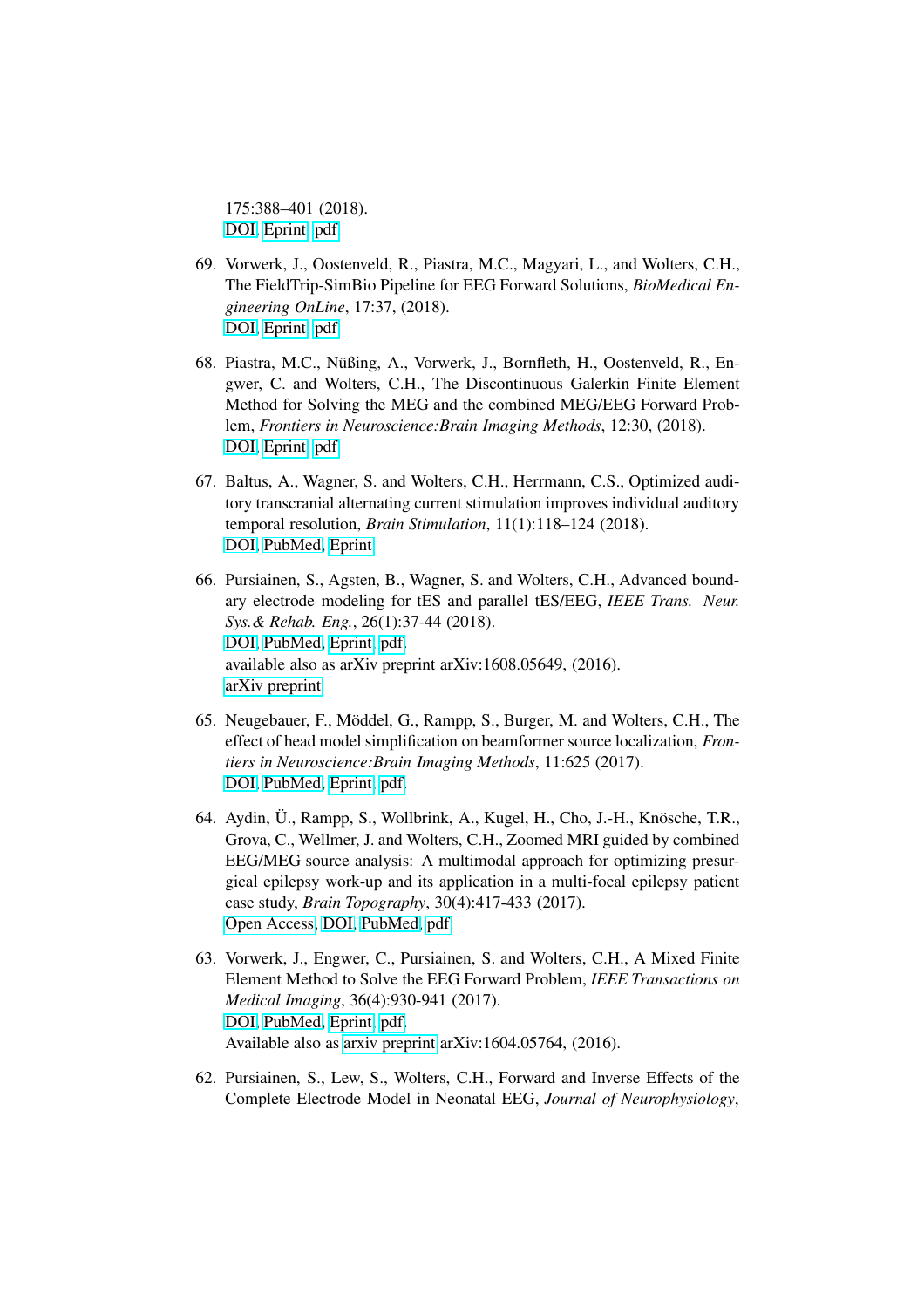117(3):876–884 (2017). [DOI,](http://dx.doi.org/10.1152/jn.00427.2016) [PubMed,](https://www.ncbi.nlm.nih.gov/pubmed/27852731) [Web,](http://jn.physiology.org/content/117/3/876.long) [pdf.](http://www.sci.utah.edu/~wolters/PaperWolters/2017/PursiainenLewWolters_JNeurophysiol_2017.pdf)

- 61. Engwer, C., Vorwerk, J., Ludewig, J. and Wolters, C.H., A Discontinuous Galerkin Method for the EEG Forward Problem, *SIAM J. on Scientific Computing*, 39 (1), B138–B164 (2017). [DOI,](http://dx.doi.org/10.1137/15M1048392) [Eprint,](http://epubs.siam.org/doi/abs/10.1137/15M1048392) [pdf.](http://www.sci.utah.edu/~wolters/PaperWolters/2017/EngwerVorwerkLudewigWolters_SIAM-SISC_2017_DG-FEM.pdf) Also available as [arXiv preprint](https://arxiv.org/abs/1511.04892) arXiv:1511.04892
- 60. Pursiainen, S., Vorwerk, J., and Wolters, C.H., Electroencephalography (EEG) forward modeling via H(div) finite element sources with focal interpolation, *Phys. Med. Biol.*, 61(24):8502–8520 (2016). [DOI,](http://dx.doi.org/10.1088/0031-9155/61/24/8502) [Eprint,](http://iopscience.iop.org/0031-9155/61/24/8502) [pdf.](http://www.sci.utah.edu/~wolters/PaperWolters/2016/PursiainenVorwerkWolters_PhysMedBiol_accepted2016_HDiv.pdf) Available also as [arxiv preprint](https://arxiv.org/pdf/1608.05286.pdf) arXiv:1608.05286, (2016).
- 59. Wagner, S., Burger, M., Wolters, C.H., An optimization approach for welltargeted transcranial direct current stimulation, *SIAM Journal on Applied Mathematics*, 76(6):2154–2174 (2016). [DOI,](http://dx.doi.org/10.1137/15M1026481) [Eprint,](http://epubs.siam.org/doi/10.1137/15M1026481) [pdf.](http://www.sci.utah.edu/~wolters/PaperWolters/2016/WagnerBurgerWolters_SIAP_2016_accepted.pdf) Also available as [arxiv preprint](http://arxiv.org/pdf/1506.07744.pdf) arXiv:1506.07744, (2016).
- 58. Nüßing, A., Wolters, C.H., Brinck, H. and Engwer, C., The Unfitted Discontinuous Galerkin Method for Solving the EEG Forward Problem, *IEEE Trans Biomed Eng*, 63(12), pp.2564–2575 (2016). [DOI,](http://dx.doi.org/10.1109/TBME.2016.2590740) [Eprint,](http://ieeexplore.ieee.org/stamp/stamp.jsp?arnumber=7511781) [pdf.](http://www.sci.utah.edu/~wolters/PaperWolters/2016/NuessingWoltersBrinckEngwer_IEEE-TBME_2016.pdf) Available also as [arxiv preprint](http://arxiv.org/abs/1601.07810) arXiv:1601.07810, (2016).
- 57. Fiederer, L.D.J., Lahr, J., Vorwerk, J., Lucka, F., Aertsen, A., Wolters, C.H., Schulze-Bonhage, A., Ball, T., Electrical Stimulation of the Human Cerebral Cortex by Extracranial Muscle Activity: Effect Quantification with Intracranial EEG and FEM Simulations, *IEEE Trans Biomed Eng*, 63(12), pp.2552– 2563 (2016).

[DOI,](http://dx.doi.org/10.1109/TBME.2016.2570743) [PubMed,](http://www.ncbi.nlm.nih.gov/pubmed/27448334) [pdf1,](http://ieeexplore.ieee.org/ielx7/10/7748606/07516645.pdf?tp=&arnumber=7516645&isnumber=7748606) [pdf2.](http://www.sci.utah.edu/~wolters/PaperWolters/2016/FiedererLahrVorwerkLuckaArtsenWoltersBonhageBall_IEEETBME_2016_webversion.pdf)

- 56. Wagner, S., Lucka, F., Vorwerk, J., Herrmann, C.S., Nolte, G., Burger, M., Wolters, C.H., Using reciprocity for relating the simulation of transcranial current stimulation to the EEG forward problem, *NeuroImage*, 140, pp.163– 173 (2016). [DOI,](http://dx.doi.org/10.1016/j.neuroimage.2016.04.005) [PubMed,](http://www.ncbi.nlm.nih.gov/pubmed/27125841) [Eprint,](http://www.sciencedirect.com/science/article/pii/S1053811916300386) [pdf.](http://www.sci.utah.edu/~wolters/PaperWolters/2016/WagnerLuckaVorwerkHerrmannNolteBurgerWolters_NeuroImage_2016.pdf)
	- Available also as [BioRxiv preprint](http://biorxiv.org/content/early/2016/03/15/043554) manuscript 043554 with [DOI,](http://dx.doi.org/10.1101/043554) (2016).
- 55. Lau, S., Güllmar, D., Flemming, L., Grayden, D.B., Cook, M.J., Wolters, C.H., Haueisen, J., Skull defects in finite element head models for source reconstruction from magnetoencephalography signals, *Frontiers in Neuroscience*, 10:141, pp.1–15, (2016). [DOI,](http://dx.doi.org/10.3389/fnins.2016.00141) [PubMed,](http://www.ncbi.nlm.nih.gov/pubmed/27092044) [Eprint,](http://journal.frontiersin.org/article/10.3389/fnins.2016.00141/abstract) [pdf.](http://www.sci.utah.edu/~wolters/PaperWolters/2016/LauGuellmarFlemmingGraydenCookWoltersHaueisen_FrontiersInNeuroscience_2016.pdf)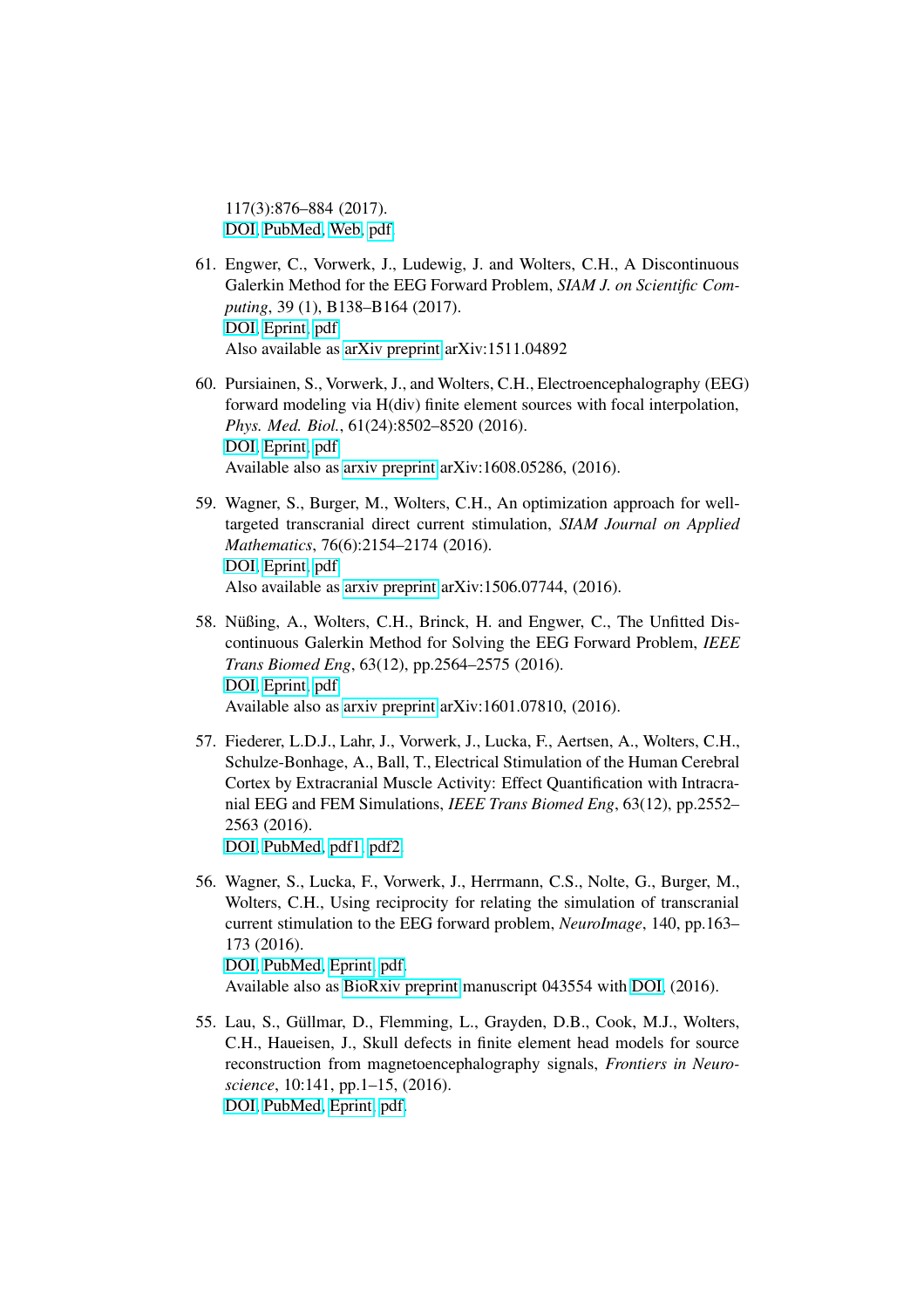- 54. Wellmer, J., Parpaley, Y., Rampp, S., Popkirov, S., Kugel, H., Aydin, Ü., Wolters, C.H., von Lehe, M., Voges, J., Lesion guided stereotactic radiofrequency thermocoagulation for palliative, in selected cases curative epilepsy surgery, *Epilepsy Research*, 121:39–46, (2016). [DOI,](http://dx.doi.org/10.1016/j.eplepsyres.2016.01.005) [Eprint.](http://www.sciencedirect.com/science/article/pii/S0920121116300055)
- 53. Fiederer, L.D.J., Vorwerk, J., Lucka, F., Dannhauer, M., Yang, S., Dümpelmann, M., Schulze-Bonhage, A., Aertsen, A. Speck, O., Wolters, C.H. and Ball, T., The role of blood vessels in high-resolution volume conductor head modeling of EEG, *NeuroImage*, 128:193–208, (2016). [DOI,](http://dx.doi.org/10.1016/j.neuroimage.2015.12.041) [PubMed,](https://www.ncbi.nlm.nih.gov/pubmed/26747748) [Eprint,](http://www.sciencedirect.com/science/article/pii/S1053811915011544) [pdf.](http://www.sci.utah.edu/~wolters/PaperWolters/2016/FiedererVorwerkLuckaDannhauerYangDuempelmannSchulze-BonhageAertsenSpeckWoltersBall_NeuroImage_2016_Webversion.pdf) Supplementary material: [docx.](http://www.sci.utah.edu/~wolters/PaperWolters/2016/FiedererVorwerkLuckaDannhauerYangDuempelmannSchulze-BonhageAertsenSpeckWoltersBall_NeuroImage_2016_SupplementaryMaterial.docx)
- 52. Schmidt, C., Wagner, S., Burger, M., van Rienen, U. and Wolters, C.H., Impact of Uncertain Head Tissue Conductivity in the Optimization of Transcranial Direct Current Stimulation for an Auditory Target, *J. Neural Eng.*, 12(4):046028 (11pp), (2015). [DOI,](http://dx.doi.org/10.1088/1741-2560/12/4/046028) [PubMed,](http://www.ncbi.nlm.nih.gov/pubmed/26170066) [Eprint,](http://iopscience.iop.org/1741-2552/12/4/046028/) [pdf.](http://iopscience.iop.org/1741-2552/12/4/046028/pdf/1741-2552_12_4_046028.pdf) See also discussion about the paper on [medicalphysicsweb.org.](http://medicalphysicsweb.org/cws/article/research/62065)
- 51. Bauer, M., Pursiainen, S., Vorwerk, J., Köstler, H. and Wolters, C.H., Comparison Study for Whitney (Raviart-Thomas) Type Source Models in Finite Element Method Based EEG Forward Modeling, *IEEE Trans. Biomed. Eng.*, 62(11):2648–56, (2015). [DOI,](http://dx.doi.org/10.1109/TBME.2015.2439282) [PubMed,](http://www.ncbi.nlm.nih.gov/pubmed/26054057) [pdf.](http://www.sci.utah.edu/~wolters/PaperWolters/2015/BauerPursiainenVorwerkKoestlerWolters_IEEETransBiomedEng_2015.pdf)
- 50. González-Hernández, J.A., Pita-Alcorta, C., Wolters, C.H., Padrón, A., Finalé, A., Galán-García, L., Marot, M. and Lencer, R. Specificity and sensitivity of visual evoked potentials in the diagnosis of schizophrenia: Rethinking VEPs, *Schizophrenia Research*, 166:231-234, (2015). [DOI,](http://dx.doi.org/10.1016/j.schres.2015.05.007) [PubMed,](http://www.ncbi.nlm.nih.gov/pubmed/26004691) [Eprint,](http://www.sciencedirect.com/science/article/pii/S0920996415002649) [pdf.](http://www.sci.utah.edu/~wolters/PaperWolters/2015/Gonzalez-HernandezAlcortaWoltersPadronFinaleGalan-GarciaMarotLencer_SchizophreniaResearch_2015.pdf)
- 49. Aydin, Ü., Vorwerk, J., Dümpelmann, M., Küpper, P., Kugel, H., Heers, M., Wellmer, J., Kellinghaus, C., Haueisen, J., Rampp, S., Stefan, H. and Wolters, C.H., Combined EEG/MEG Can Outperform Single Modality EEG or MEG Source Reconstruction in Presurgical Epilepsy Diagnosis, *PLoS ONE*, 10(3): e0118753. (2015). [DOI,](http://dx.doi.org/10.1371/journal.pone.0118753) [PubMed,](http://www.ncbi.nlm.nih.gov/pubmed/25761059) [pdf.](http://www.sci.utah.edu/~wolters/PaperWolters/2015/AydinEtAl_PlosOne_2015.pdf)
- 48. Cho, J.-H., Vorwerk, J., Wolters, C.H., Knösche, T.R., Influence of the head model on EEG and MEG source connectivity analysis, *NeuroImage*, 110:60– 77, (2015). [DOI,](http://dx.doi.org/10.1016/j.neuroimage.2015.01.043) [PubMed,](http://www.ncbi.nlm.nih.gov/pubmed/25638756) [Eprint,](http://www.sciencedirect.com/science/article/pii/S1053811915000683) [pdf.](http://www.sci.utah.edu/~wolters/PaperWolters/2015/ChoVorwerkWoltersKnoesche_NeuroImage_2015_webversion.pdf)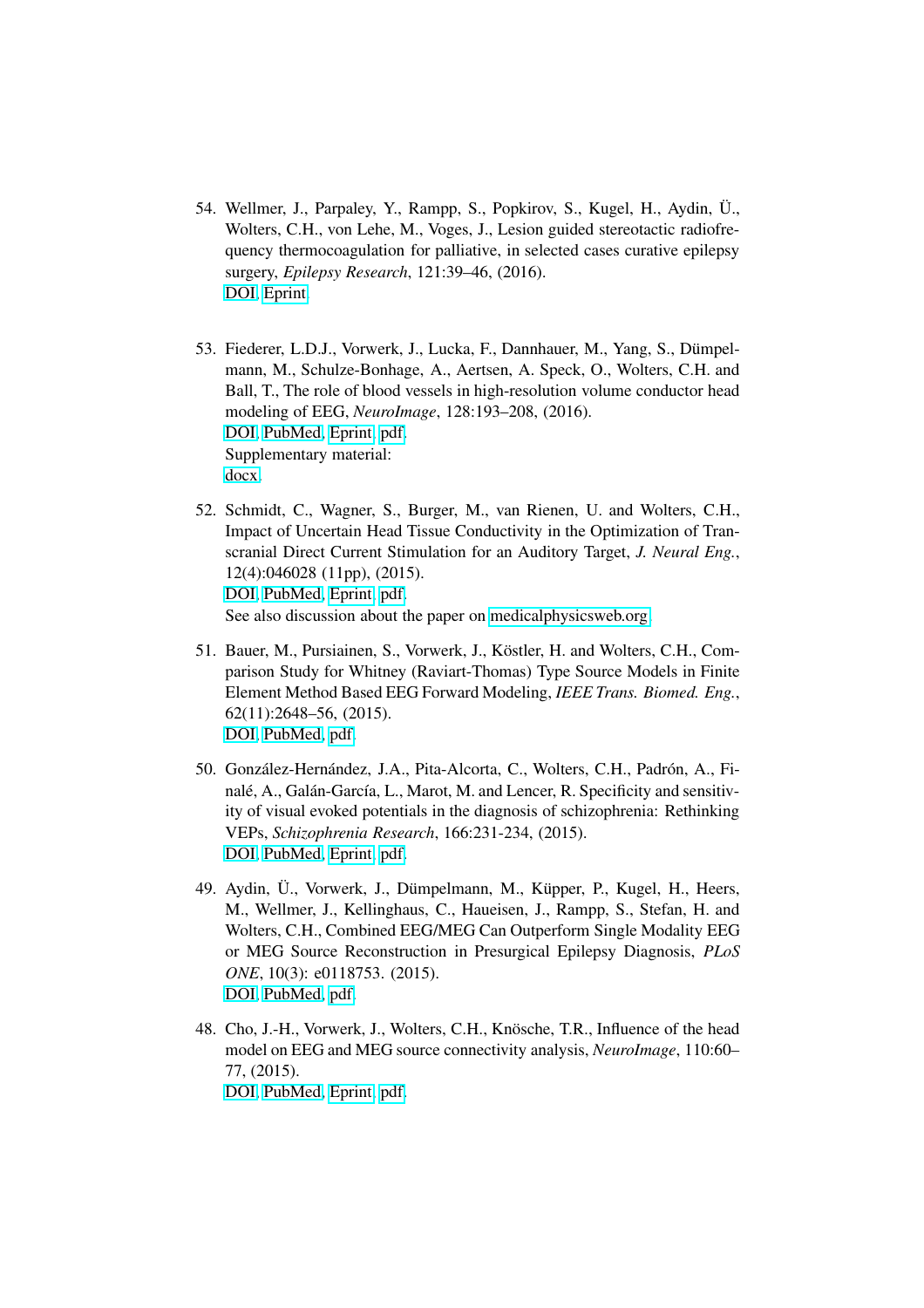- 47. Vorwerk, J., Cho, J.-H., Rampp, S., Hamer, H., Knösche, T.R., Wolters, C.H., A Guideline for Head Volume Conductor Modeling in EEG and MEG *NeuroImage*, 100, pp.590-607, (2014). [DOI,](http://dx.doi.org/10.1016/j.neuroimage.2014.06.040) [PubMed,](http://www.ncbi.nlm.nih.gov/pubmed/24971512) [Eprint,](http://www.sciencedirect.com/science/article/pii/S1053811914005175) [pdf.](http://www.sci.utah.edu/~wolters/PaperWolters/2014/VorwerkChoRamppHamerKnoescheWolters_NeuroImage_2014_Webversion.pdf)
- 46. Aydin, Ü., Vorwerk, J., Küpper, P., Heers, M., Kugel, H., Galka, A., Hamid, L., Wellmer, J., Kellinghaus, C., Rampp, S. and Wolters, C.H., Combining EEG and MEG for the reconstruction of epileptic activity using a calibrated realistic volume conductor model, *PLoS ONE*, 9(3): e93154 (17pp), (2014). [DOI,](http://dx.doi.org/10.1371/journal.pone.0093154) [PubMed,](http://www.ncbi.nlm.nih.gov/pubmed/24671208) [Eprint,](http://www.plosone.org/article/info%3Adoi%2F10.1371%2Fjournal.pone.0093154) [pdf.](http://www.sci.utah.edu/~wolters/PaperWolters/2014/AydinEtAl_PlosOne_2014.pdf)
- 45. Rampersad, S.M., Janssen, A.M., Lucka, F., Aydin, Ü., Lanfer, B., Lew, S., Wolters, C.H., Stegeman, D.F., Oostendorp, T.F., Simulating Transcranial Direct Current Stimulation With a Detailed Anisotropic Human Head Model, *IEEE Trans. Neur. Sys. & Rehab. Eng.*, 22 (3), pp.441-452, (2014). [DOI,](http://dx.doi.org/10.1109/TNSRE.2014.2308997) [PubMed,](http://www.ncbi.nlm.nih.gov/pubmed/24760939) [Eprint,](http://ieeexplore.ieee.org/xpl/abstractAuthors.jsp?arnumber=6750748) [pdf.](http://www.sci.utah.edu/~wolters/PaperWolters/2014/RampersadJanssenLuckaAydinLanferLewWoltersStegemanOostendorp_IEEETransNeurSysRehabEng_2014_Webpage.pdf)
- 44. Wagner, S., Rampersad, S.M., Aydin, Ü., Vorwerk, J., Oostendorp, T.F., Neuling, T., Herrmann, C.S., Stegeman, D.F. and Wolters, C.H., Investigation of tDCS volume conduction effects in a highly realistic head model, *J. Neural Eng.*, 11:016002(14pp), (2014). [DOI,](http://dx.doi.org/10.1088/1741-2560/11/1/016002) [PubMed,](http://www.ncbi.nlm.nih.gov/pubmed/24310982) [Eprint,](http://stacks.iop.org/1741-2552/11/016002) [pdf.](http://www.sci.utah.edu/~wolters/PaperWolters/2014/WagnerRampersadAydinVorwerkOostendorpNeulingHerrmannStegemanWolters_JNeuralEng_2014_Webversion.pdf) Selected as one of the 16 [highlights of 2014.](http://iopscience.iop.org/1741-2552/page/Highlights-of-2014) of the Journal of Neural Engineering
- 43. Janssen, A.M., Rampersad, S.M., Lucka, F., Lanfer, B., Lew, S., Aydin, Ü., Wolters, C.H., Stegeman, D.F. and Oostendorp, T.F. The influence of sulcus width on simulated electric fields induced by transcranial magnetic stimulation, *Phys.Med.Biol.*, 58(14), pp.4881-4896, (2013). [DOI,](http://dx.doi.org/10.1088/0031-9155/58/14/4881) [PubMed,](http://www.ncbi.nlm.nih.gov/pubmed/23787706) [Eprint,](http://iopscience.iop.org/0031-9155/58/14/4881) [pdf.](http://www.sci.utah.edu/~wolters/PaperWolters/2013/JanssenRampersadLuckaLanferLewAydinWoltersStegemanOostendorp_PhysMedBiol_2013_OwnWebpage.pdf)
- 42. Lew, S., Sliva, D., Choe, M.-s., Grant, P.E., Okada, Y., Wolters, C.H. and Hämäläinen, M.S., Effects of sutures and fontanels on MEG and EEG source analysis in a realistic infant head model, *NeuroImage*, 76, pp.282-293, (2013). [DOI,](http://dx.doi.org/10.1016/j.neuroimage.2013.03.017) [PubMed,](http://www.ncbi.nlm.nih.gov/pubmed/23531680) [Eprint,](http://www.sciencedirect.com/science/article/pii/S1053811913002590) [pdf.](http://www.sci.utah.edu/~wolters/PaperWolters/2013/LewSlivaChoeGrantOkadaWoltersHaemaelaeinen_NeuroImage_2013_Webversion.pdf)
- 41. Lanfer, B., Röer, C., Scherg, M., Rampp, S., Kellinghaus, C., and Wolters, C.H., Influence of a silastic ECoG grid on EEG/ECoG based source analysis, *Brain Topography*, 26(2), pp.212-228, (2013). [DOI,](http://dx.doi.org/10.1007/s10548-012-0251-0) [PubMed,](http://www.ncbi.nlm.nih.gov/pubmed/22941500) [Eprint,](http://link.springer.com/article/10.1007/s10548-012-0251-0) [pdf.](http://www.sci.utah.edu/~wolters/PaperWolters/2013/LanferRoeerSchergRamppKellinghausWolters_BrainTopography_2013_Webversion.pdf)
- 40. Dannhauer, M., Lämmel, E., Wolters, C.H. and Knösche, T.R. Spatio-temporal Regularization in Linear Distributed Source Reconstruction from EEG/MEG - A Critical Evaluation, *Brain Topography*, 26(2), pp.229-246, (2013). [DOI,](http://dx.doi.org/10.1007/s10548-012-0263-9) [PubMed,](http://www.ncbi.nlm.nih.gov/pubmed/23112100) [pdf.](http://www.sci.utah.edu/~wolters/PaperWolters/2013/DannhauerLaemmelWoltersKnoesche_BrainTopography_2013.pdf)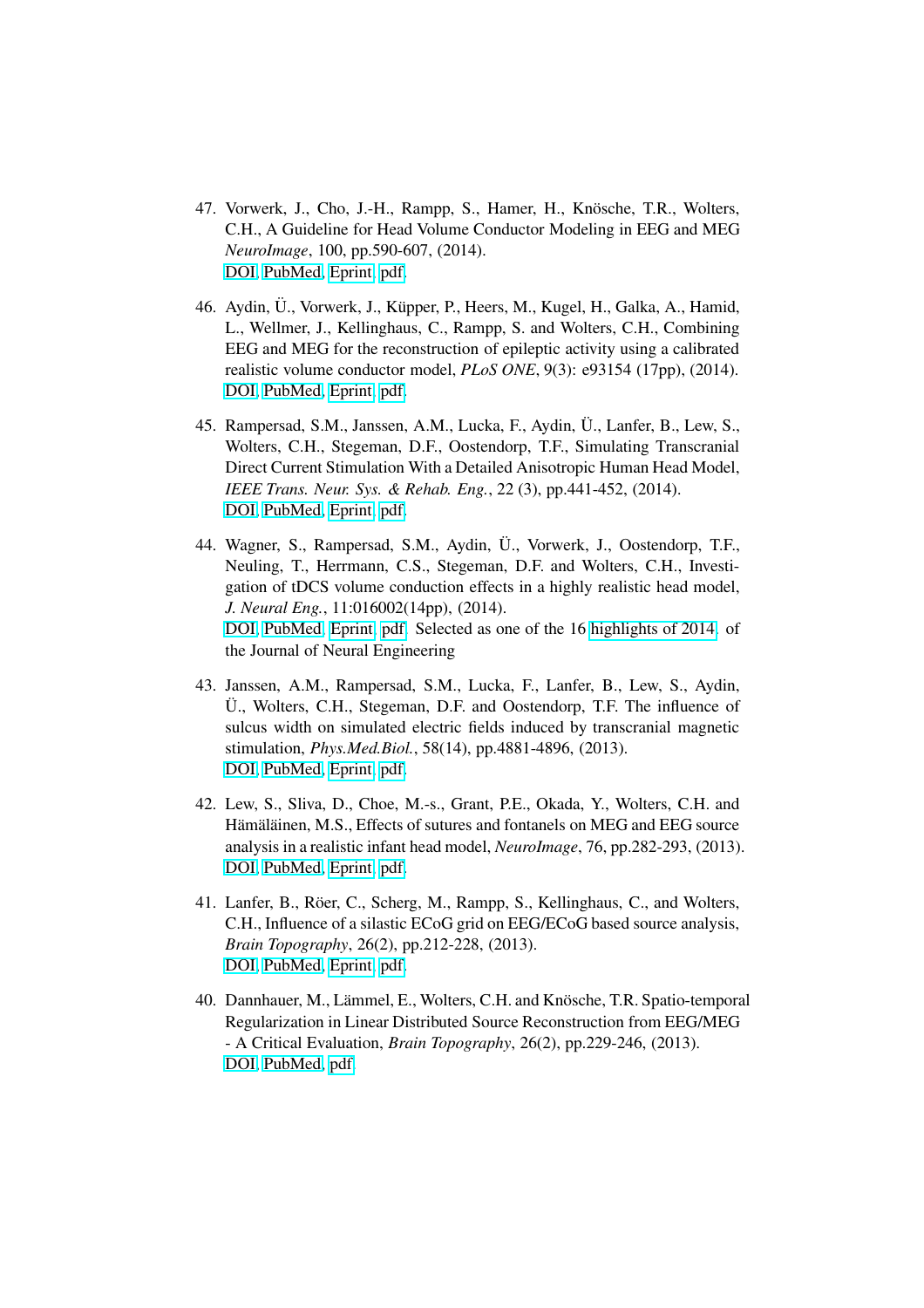- 39. Hamid, L., Aydin, U, Wolters, C., Stephani, U., Siniatchkin, M., Galka, A., ¨ MEG-EEG Fusion by Kalman Filtering within a Source Analysis Framework. *Conf Proc IEEE Eng Med Biol Soc.*, pp.4819-22, (2013). [DOI,](http://dx.doi.org/10.1109/EMBC.2013.6610626) [PubMed,](http://www.ncbi.nlm.nih.gov/pubmed/24110813) [pdf.](http://www.sci.utah.edu/~wolters/PaperWolters/2013/HamidAydinWoltersStephaniSiniatchkinGalka_EMBC_2013.pdf)
- 38. Heers, M., Jacobs, J., Hirschmann, J., Dümpelmann, M., Aydin, Ü., Wolters, C.H., Rampp, S., Stefan, H., Schnitzler, A., Wellmer, J., Spike associated High Frequency Oscillations in Magnetoencephalography co-localize with Focal Cortical Dysplasia type IIB, *Epilepsia*, 54(Suppl.3),pp.23–24, (2013). [DOI,](http://dx.doi.org/10.1111/epi.12228) [pdf.](http://www.sci.utah.edu/~wolters/PaperWolters/2013/ILAE_Montreal_2013.pdf)
- 37. Pursiainen, S., Lucka, F. and Wolters, C.H., Corrigendum: Complete electrode model in EEG: Relationship and differences to the point electrode model, *Phys.Med.Biol.*, 58, p.185, (2013). [DOI,](http://dx.doi.org/10.1088/0031-9155/58/1/185) [Eprint,](http://iopscience.iop.org/0031-9155/58/1/185/) [pdf.](http://www.sci.utah.edu/~wolters/PaperWolters/2013/PursiainenLuckaWolters_Corrigendum_PhysMedBiol_2013_IOPScienceVersion.pdf)
- 36. Pursiainen, S., Lucka, F. and Wolters, C.H., Complete electrode model in EEG: Relationship and differences to the point electrode model, *Phys.Med.Biol.*, 57, pp.999-1017, (2012). [DOI,](http://dx.doi.org/10.1088/0031-9155/57/4/999) [PubMed,](http://www.ncbi.nlm.nih.gov/pubmed/22297396) [Eprint,](http://m.iopscience.iop.org/0031-9155/57/4/999) [pdf.](http://www.sci.utah.edu/~wolters/PaperWolters/2012/PursiainenLuckaWolters_PhysMedBiol_2012_Webversion.pdf)
- 35. Neuling, T., Rach, S., Wagner, S., Wolters, C.H. and Herrmann, C.S., Good vibrations: oscillatory phase shapes perception, *NeuroImage*, 63(2), pp.771– 778, (2012). [DOI,](http://dx.doi.org/10.1016/j.neuroimage.2012.07.024) [PubMed,](http://www.ncbi.nlm.nih.gov/pubmed/22836177) [Eprint,](http://www.sciencedirect.com/science/article/pii/S1053811912007446) [pdf.](http://www.sci.utah.edu/~wolters/PaperWolters/2012/NeulingEtAl_Neuroimage_2012_Webversion.pdf) Faculty of 1000, 20.Nov.2012; F1000 Prime Recommendation: [DOI,](http://dx.doi.org/10.3410/f.717962715.793464678) [Web.](http://f1000.com/prime/717962715#eval793464678)
- 34. Neuling, T., Wagner, S., Wolters, C.H., Zaehle, T. and Herrmann, C.S., Finite element model predicts current density distribution for clinical applications of tDCS and tACS, *Front. Psychiatry*, 3(83), pp.1-10, (2012). [DOI,](http://dx.doi.org/10.3389/fpsyt.2012.00083) [PubMed,](http://www.ncbi.nlm.nih.gov/pubmed/23015792) [pdf.](http://www.sci.utah.edu/~wolters/PaperWolters/2012/NeulingEtAl_Frontiers_2012_Webversion.pdf)
- 33. Ruthotto, L., Kugel, H., Olesch, J., Fischer, B., Modersitzki, J., Burger, M., and Wolters, C.H., Diffeomorphic susceptibility artifact correction of diffusion-weighted magnetic resonance images, *Phys.Med.Biol.*, 57(18), pp.5715– 5731, (2012). [DOI,](http://dx.doi.org/10.1088/0031-9155/57/18/5715) [PubMed,](http://www.ncbi.nlm.nih.gov/pubmed/22941943) [Eprint,](http://iopscience.iop.org/0031-9155/57/18/5715/) [pdf.](http://www.sci.utah.edu/~wolters/PaperWolters/2012/RuthottoEtAl_PhysMedBiol_2012.pdf)
- 32. Lanfer, B., Scherg, M., Dannhauer, M., Knösche, T.R., Burger, M. and Wolters, C.H., Influences of Skull Segmentation Inaccuracies on EEG Source Analysis, *NeuroImage*, 62(1), pp.418-431, (2012). [DOI,](http://dx.doi.org/10.1016/j.neuroimage.2012.05.006) [PubMed,](http://www.ncbi.nlm.nih.gov/pubmed/22584227) [Eprint,](http://www.sciencedirect.com/science/article/pii/S1053811912004946) [pdf.](http://www.sci.utah.edu/~wolters/PaperWolters/2012/LanferSchergDannhauerKnoescheBurgerWolters_NeuroImage_2012.pdf)
- 31. Lucka, F., Pursiainen, S., Burger, M. and Wolters, C.H., Hierarchical Bayesian Inference for the EEG Inverse Problem using Realistic FE Head Models: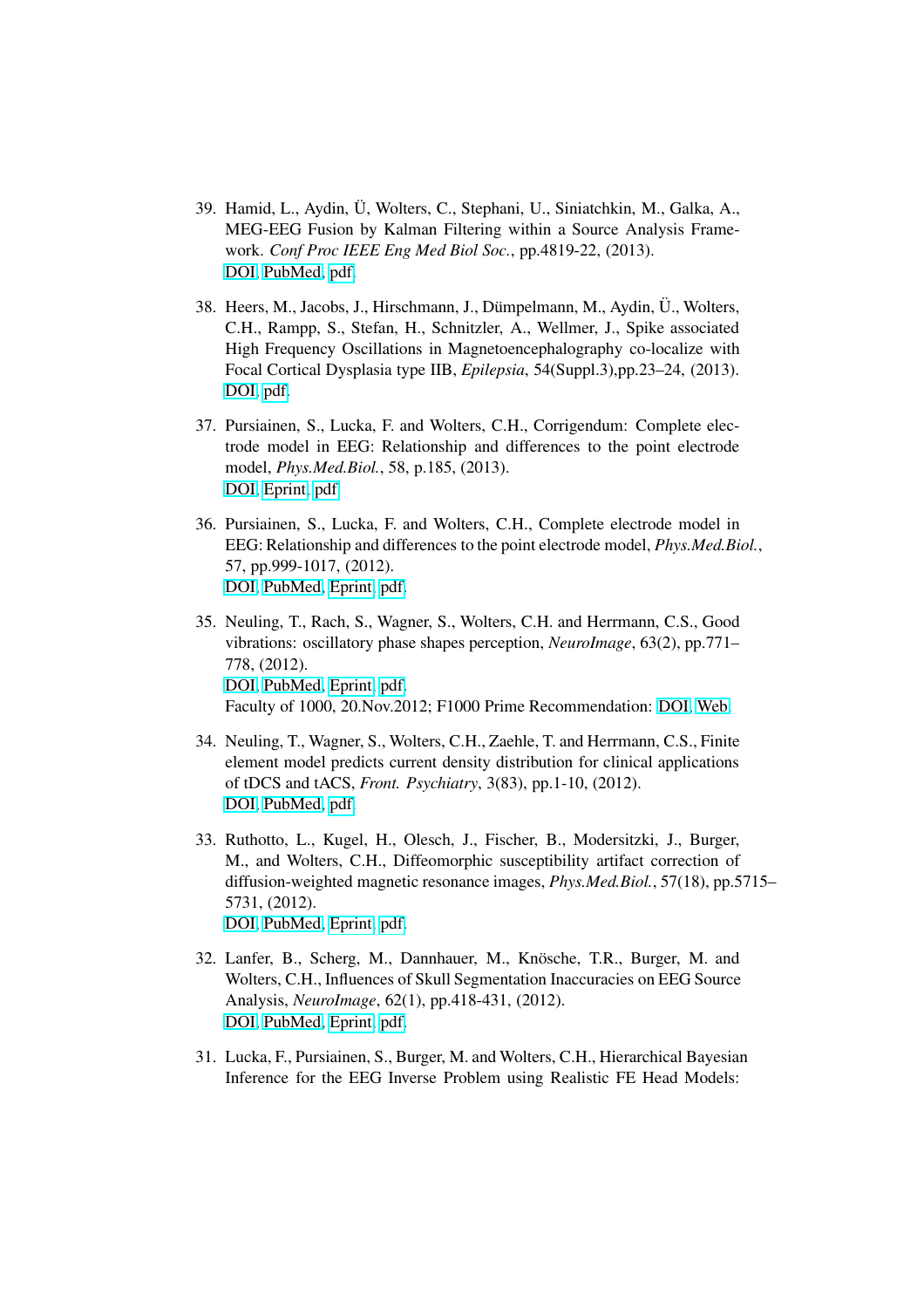Depth Localization and Source Separation for Focal Primary Currents, *NeuroImage*, 61(4), pp.1364–1382, (2012). [DOI,](http://dx.doi.org/10.1016/j.neuroimage.2012.04.017) [PubMed,](http://www.ncbi.nlm.nih.gov/pubmed/22537599) [Eprint,](http://www.sciencedirect.com/science/article/pii/S1053811912003989) [pdf.](http://www.sci.utah.edu/~wolters/PaperWolters/2012/LuckaEtAl_NeuroImage_2012_Webversion.pdf)

- 30. Gigengack, F., Ruthotto, L., Burger, M., Wolters, C.H., Jiang, X. and Schaefers, K.P., Motion Correction in Dual Gated Cardiac PET using Mass-Preserving Image Registration, *IEEE Trans. Med. Imag.*, 31 (3), pp.698-712, (2012). [DOI,](http://dx.doi.org/10.1109/TMI.2011.2175402) [PubMed,](http://www.ncbi.nlm.nih.gov/pubmed/22084048) [Eprint,](http://ieeexplore.ieee.org/xpl/articleDetails.jsp?arnumber=6074945) [pdf.](http://www.sci.utah.edu/~wolters/PaperWolters/2012/GigengackRuthottoBurgerWoltersJiangSchaefers_IEEETMI_2012_WebVersion.pdf)
- 29. Lanfer, B., Paul-Jordanov, I., Scherg, M. and Wolters, C.H., Influence of interior cerebrospinal fluid compartments on EEG source analysis, *Biomedical Engineering*, 57(Suppl.1), pp.623-626, (2012). [DOI,](http://dx.doi.org/10.1515/bmt-2012-4020) [PubMed,](http://www.ncbi.nlm.nih.gov/pubmed/22945059) [Eprint,](http://www.degruyter.com/view/j/bmte.2012.57.issue-s1-F/bmt-2012-4020/bmt-2012-4020.xml) [Web of Knowledge,](http://gateway.webofknowledge.com/gateway/Gateway.cgi?GWVersion=2&SrcAuth=Alerting&SrcApp=Alerting&DestApp=WOS&DestLinkType=FullRecord;UT=WOS:000312675100213) [pdf.](http://www.sci.utah.edu/~wolters/PaperWolters/2012/LanferEtAl_bmt-2012-4020.pdf)
- 28. Vorwerk, J., Clerc, M., Burger, M. and Wolters, C.H., Comparison of Boundary Element and Finite Element Approaches to the EEG Forward Problem, *Biomedical Engineering*, 57(Suppl.1), pp.795-798, doi:10.1515/bmt-2012- 4152, (2012). [DOI,](http://dx.doi.org/10.1515/bmt-2012-4152) [PubMed,](http://www.ncbi.nlm.nih.gov/pubmed/23096316) [Eprint,](http://www.degruyter.com/view/j/bmte.2012.57.issue-s1-O/bmt-2012-4152/bmt-2012-4152.xml) [Web of Knowledge,](http://gateway.webofknowledge.com/gateway/Gateway.cgi?GWVersion=2&SrcAuth=Alerting&SrcApp=Alerting&DestApp=WOS&DestLinkType=FullRecord;UT=WOS:000312675100415) [pdf.](http://www.sci.utah.edu/~wolters/PaperWolters/2012/VorwerkEtAl_bmt-2012-4152.pdf)
- 27. Dannhauer, M., Lanfer, B., Wolters, C.H. and Knösche, T., Modeling of the human skull in EEG source analysis, *Human Brain Mapping*, PMID: 20690140, 32 (9),pp.1383-1399, (2011). [DOI,](http://dx.doi.org/10.1002/hbm.21114) [PubMed,](http://www.ncbi.nlm.nih.gov/pubmed/20690140) [pdf.](http://www.sci.utah.edu/~wolters/PaperWolters/2011/DannhauerEtAl_HBM_2011.pdf)
- 26. Steinsträter, O., Sillekens, S., Junghöfer, M., Burger, M., and Wolters, C.H., Sensitivity of beamformer source analysis to deficiencies in forward modeling. *Human Brain Mapping*, 31 (12), pp.1907-1927, (2010). [DOI,](http://dx.doi.org/10.1002/hbm.20986) [PubMed,](http://www.ncbi.nlm.nih.gov/pubmed/21086549) [pdf.](http://www.sci.utah.edu/~wolters/PaperWolters/2010/SteinstraeterEtAl_HBM_2010.pdf)
- 25. Sander, T.H., Knösche, T.R., Schlögl, A., Kohl, F., Wolters, C.H., Haueisen, J. and Trahms, L., Recent advances in modeling and analysis of bioelectric and biomagnetic sources. *Biomedical Engineering*, 55, pp.65–76, (2010). [DOI,](http://dx.doi.org/10.1515/BMT.2010.027) [PubMed,](http://www.ncbi.nlm.nih.gov/pubmed/20367324) [pdf.](http://www.sci.utah.edu/~wolters/PaperWolters/2010/SanderEtAl_BiomedTech_2010.pdf)
- 24. Olesch, J., Ruthotto, L., Kugel, H., Skare, S., Fischer, B., Wolters C.H., A variational approach for the correction of field-inhomogeneities in EPI sequences. *Benoit M. Dawant and David R. Haynor (eds.): SPIE Medical Imaging 2010: Image Processing*, 7623(1), 8 pages, (2010). [DOI,](http://dx.doi.org/10.1117/12.844375) [Web,](http://proceedings.spiedigitallibrary.org/proceeding.aspx?articleid=747629) [pdf.](http://www.sci.utah.edu/~wolters/PaperWolters/2010/OleschEtAl_SPIE_2010.pdf)
- 23. Härdtlein, J., Pflaum, C., Linke, A. and Wolters, C.H., Advanced Expression Templates Programming. *Computing and Visualization in Science*, 13, pp.59-68, (2010). [DOI,](http://dx.doi.org/10.1007/s00791-009-0128-2) [pdf.](http://www.sci.utah.edu/~wolters/PaperWolters/2010/HaerdtleinEtAl_CompVisSci_2010.pdf)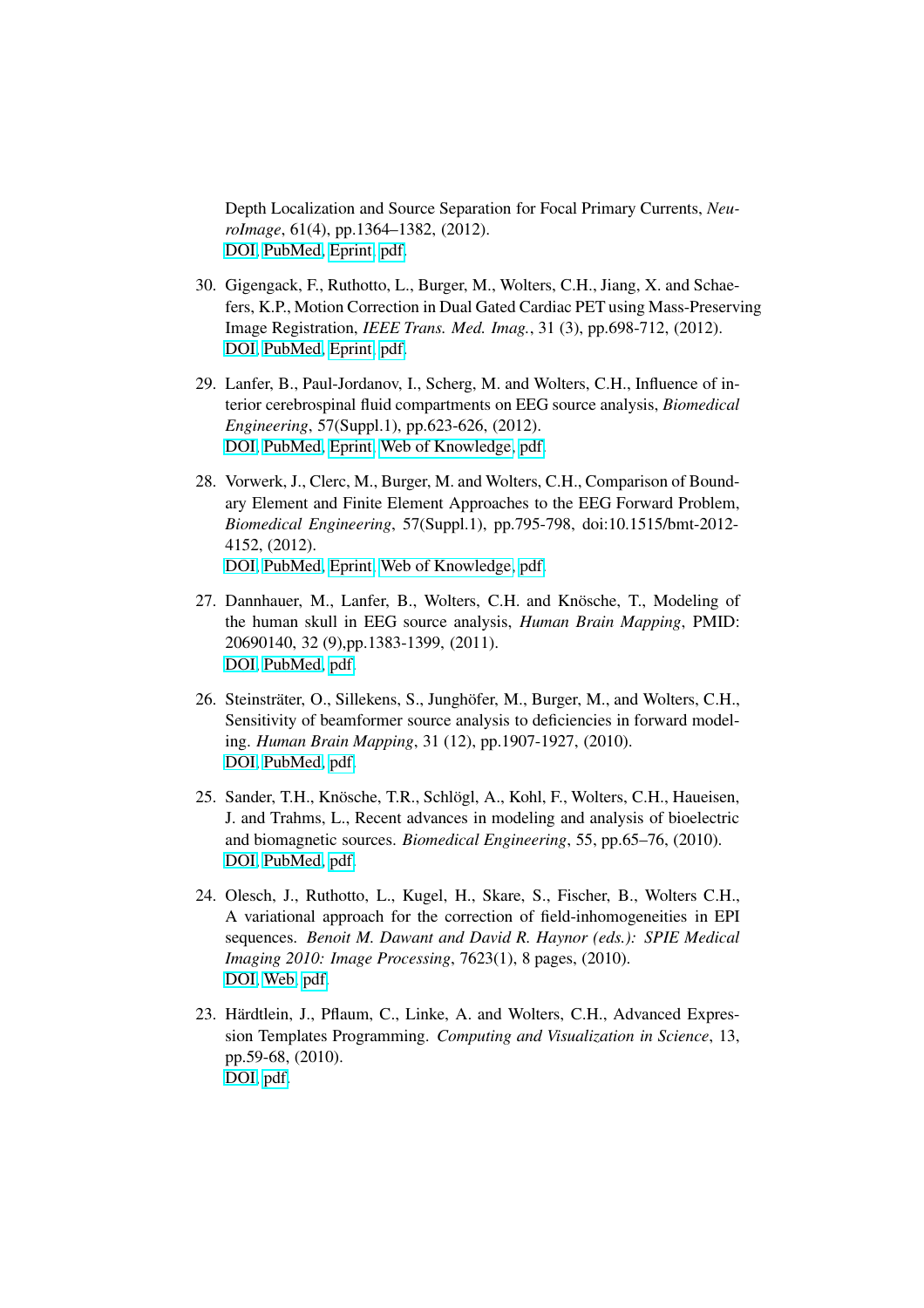- 22. Wolters, C.H., Lew, S., MacLeod, R.S., Hämäläinen, M.S., Combined EEG/ MEG source analysis using calibrated finite element head models, *Biomed Tech*, 55(Suppl.1, Modellbildung und Simulation), pp.64-67, (2010). [DOI,](http://doi.org/10.1515/bmt.2010.712) [Eprint,](https://www.degruyter.com/downloadpdf/j/bmte.2010.55.issue-s1/bmt.2010.712/bmt.2010.712.pdf) [Eprint2,](https://www.yumpu.com/de/document/view/26116600/modellbildung-und-simulation-l-scientific-computing-and-imaging-/65) [Fullpdf,](http://www.sci.utah.edu/~wolters/PaperWolters/2010/WoltersLewMacLeodHaemaelaeinen_DGBMT_2010_Full.pdf) [pdf.](http://www.sci.utah.edu/~wolters/PaperWolters/2010/WoltersLewMacLeodHaemaelaeinen_DGBMT_2010.pdf)
- 21. Lew, S., Wolters C.H., Dierkes, T., Röer, C., MacLeod, R.S., Accuracy and run-time comparison for different potential approaches and iterative solvers in finite element method based EEG source analysis. *Applied Numerical Mathematics*, 59(8), pp.1970-1988, (2009). [DOI,](http://dx.doi.org/10.1016/j.apnum.2009.02.006) [PubMed,](http://www.ncbi.nlm.nih.gov/pubmed/20161462) [pdf.](http://www.sci.utah.edu/~wolters/PaperWolters/2009/LewEtAl_APNUM_2009.pdf)
- 20. Drechsler, F., Wolters, C.H., Dierkes, T., Si, H., and Grasedyck, L., A full subtraction approach for finite element method based source analysis using constrained Delaunay tetrahedralisation." *NeuroImage*, 46 (4), pp.1055- 1065, (2009). [DOI,](http://dx.doi.org/10.1016/j.neuroimage.2009.02.024) [PubMed,](http://www.ncbi.nlm.nih.gov/pubmed/19264145) [pdf.](http://www.sci.utah.edu/~wolters/PaperWolters/2009/DrechslerWoltersDierkesSiGrasedyck_NeuroImage_2009.pdf)
- 19. Lew, S., Wolters, C.H., Anwander, A., Makeig, S., and MacLeod, R.S., Improved EEG source analysis using low resolution conductivity estimation in a four-compartment finite element head model, *Human Brain Mapping*, 30, pp.2862-2878 (2009). [DOI,](http://dx.doi.org/10.1002/hbm.20714) [PubMed,](http://www.ncbi.nlm.nih.gov/pubmed/19117275) [pdf.](http://www.sci.utah.edu/~wolters/PaperWolters/2009/LewEtAl_HumanBrainMapping_2009.pdf)
- 18. Rullmann, M., Anwander, A., Dannhauer, M., Warfield, S.K., Duffy, F.H., and Wolters, C.H., EEG source analysis of epileptiform activity using a 1mm anisotropic hexahedra finite element head model. *NeuroImage*, 44, pp.399- 410, (2009). [DOI,](http://dx.doi.org/10.1016/j.neuroimage.2008.09.009) [PubMed,](http://www.ncbi.nlm.nih.gov/pubmed/18848896) [pdf.](http://www.sci.utah.edu/~wolters/PaperWolters/2009/RullmannEtAl_NeuroImage_2009.pdf)
- 17. Huster, R.J. , Wolters, C.H. , Wollbrink, A., Schweiger, E., Wittling, W., Pantev, C. and Junghöfer, M., Effects of anterior cingulate fissurization on cognitive control during Stroop interference. *Human Brain Mapping*, 30 (4), pp.1279-1289, (2009). [DOI,](http://dx.doi.org/10.1002/hbm.20594) [PubMed,](http://www.ncbi.nlm.nih.gov/pubmed/18570202) [pdf.](http://www.sci.utah.edu/~wolters/PaperWolters/2009/HusterWoltersWollbrinkSchweigerWittlingPantevJunghoefer_HBM_2009.pdf)
- 16. Oostendorp, T. F., Hengeveld, Y.A., Wolters, C.H., Stinstra, J., van Elswijk, G., Stegeman, D., Modeling Transcranial DC stimulation. *Conf Proc IEEE Eng Med Biol Soc. 2008*, pp.4226-4229, (2008). [DOI,](http://dx.doi.org/10.1109/IEMBS.2008.4650142) [PubMed,](http://www.ncbi.nlm.nih.gov/pubmed/19163645) [pdf.](http://www.sci.utah.edu/~wolters/PaperWolters/2008/OostendorpEtAl_IEEE_EMBS_2008.pdf)
- 15. Okamoto, H, Stracke, H., Wolters, C.H., Schmael, F., and Pantev, C.. Attention improves population-level frequency tuning in human auditory cortex. *The Journal of Neuroscience*, Vol.27, No.39, pp.10383-10390 (2007). [DOI,](http://dx.doi.org/10.1523/JNEUROSCI.2963-07.2007) [PubMed,](http://www.ncbi.nlm.nih.gov/pubmed/17898210) [Supplemental data,](http://www.jneurosci.org/cgi/content/full/27/39/10383/DC1) [pdf.](http://www.sci.utah.edu/~wolters/PaperWolters/2007/OkamotoEtAl_JNeuroscience_2007.pdf)
- 14. Wolters, C.H., Köstler, H., Möller, C., Härdtlein, J., Grasedyck, L., and Hackbusch, W.. Numerical mathematics of the subtraction approach for the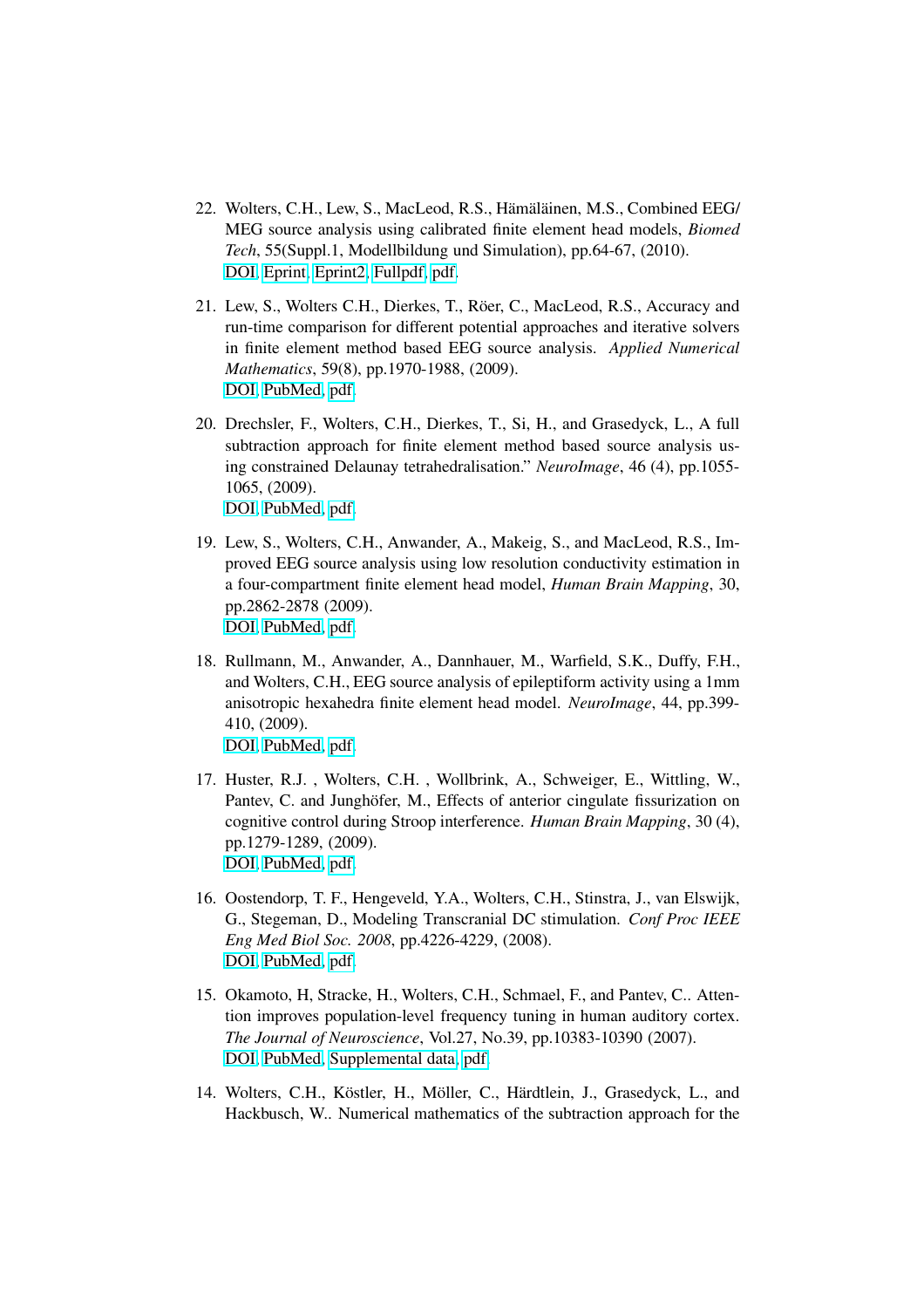modeling of a current dipole in EEG source reconstruction using finite element head models. *SIAM J. on Scientific Computing*, Vol. 30, No. 1, pp. 24-45 (2007). [DOI,](http://dx.doi.org/10.1137/060659053) [Eprint,](http://epubs.siam.org/doi/abs/10.1137/060659053) [pdf.](http://www.sci.utah.edu/~wolters/PaperWolters/2007/WoltersEtAl_SIAM-SISC_Subtraction.pdf)

13. Wolters, C.H., Köstler, H., Möller, C., Härdtlein, J. and Anwander, A.. Numerical approaches for dipole modeling in finite element based source analysis. *International Congress Series, ICS-07008*, Vol.1300, pp.189-192 (June 2007).

[DOI,](http://dx.doi.org/10.1016/j.ics.2007.02.014) [pdf.](http://www.sci.utah.edu/~wolters/PaperWolters/2007/WoltersEtAl_ICS_2007.pdf)

- 12. Lew, S., Wolters C.H., Anwander, A., Makeig, S. and MacLeod, R.S.. Low resolution conductivity estimation to improve source localization. *International Congress Series, ICS-07008*, Vol.1300, pp.149-152 (June 2007). [DOI,](http://dx.doi.org/10.1016/j.ics.2006.12.058) [pdf.](http://www.sci.utah.edu/~wolters/PaperWolters/2007/LewEtAl_ICS_2007_proofdoc.pdf)
- 11. Wolters, C.H., Anwander, A., Berti, G. and Hartmann, U.. Geometry-adapted hexahedral meshes improve accuracy of finite element method based EEG source analysis. *IEEE Trans. Biomed. Eng.*, Vol.54, No.8, pp.1446-1453, (2007).

[DOI,](http://dx.doi.org/10.1109/TBME.2007.890736) [PubMed,](http://www.ncbi.nlm.nih.gov/pubmed/17694865) [pdf.](http://www.sci.utah.edu/~wolters/PaperWolters/2007/WoltersEtAl_IEEE_TBME_2007.pdf)

- 10. Güllmar, D., Haueisen, J., Eiselt, M., Giessler, F., Flemming, L., Anwander, A., Knösche, T., Wolters, C.H., Dümpelmann, M., Tuch, D.S. and Reichenbach, J.R. Influence of Anisotropic Conductivity on EEG source reconstruction: Investigations in a rabbit model. *IEEE Trans. Biomed. Eng.*, Vol. 53, No. 9, pp. 1841-1850 (2006). [DOI,](http://dx.doi.org/10.1109/TBME.2006.876641) [PubMed,](http://www.ncbi.nlm.nih.gov/pubmed/16941840) [pdf.](http://www.sci.utah.edu/~wolters/PaperWolters/2006/GuellmarEtAl_IEEETBME_2006.pdf)
- 9. Wolters, C.H., Anwander, A., Tricoche, X., Weinstein, D., Koch, M.A., and MacLeod, R.S. Influence of Tissue Conductivity Anisotropy on EEG/MEG Field and Return Current Computation in a realistic Head Model: A Simulation and Visualization Study using High-Resolution Finite Element Modeling. *NeuroImage*, Vol.30, No.3, pp.813-826 (2006). [DOI,](http://dx.doi.org/10.1016/j.neuroimage.2005.10.014) [PubMed,](http://www.ncbi.nlm.nih.gov/pubmed/16364662) [pdf.](http://www.sci.utah.edu/~wolters/PaperWolters/2006/Woltersetal_NeuroImage.pdf) Paper evaluated for Faculty of 1000 Biology: [Web.](http://www.f1000biology.com/article/id/1030531/evaluation)
- 8. Wolters, C.H., Anwander, A., Tricoche, X., Lew, S. and Johnson, C.R., Influence of Local and Remote White Matter Conductivity Anisotropy for a Thalamic Source on EEG/MEG Field and Return Current Computation *Int. Journal of Bioelectromagnetism*, Vol. 7, No.1, pp.203-206, (2005). [Eprint,](http://ijbem.k.hosei.ac.jp/volume7/number1/toc.htm) [pdf.](http://www.sci.utah.edu/~wolters/PaperWolters/2005/wolters_et_al_IJBEM2005.pdf)
- 7. Güllmar, D, Reichenbach, J.R., Anwander, A., Knösche, T., Wolters, C.H., Eiselt, M. and Haueisen, J., Influence of Anisotropic Conductivity of the White Matter Tissue on EEG Source Reconstruction - a FEM Simulation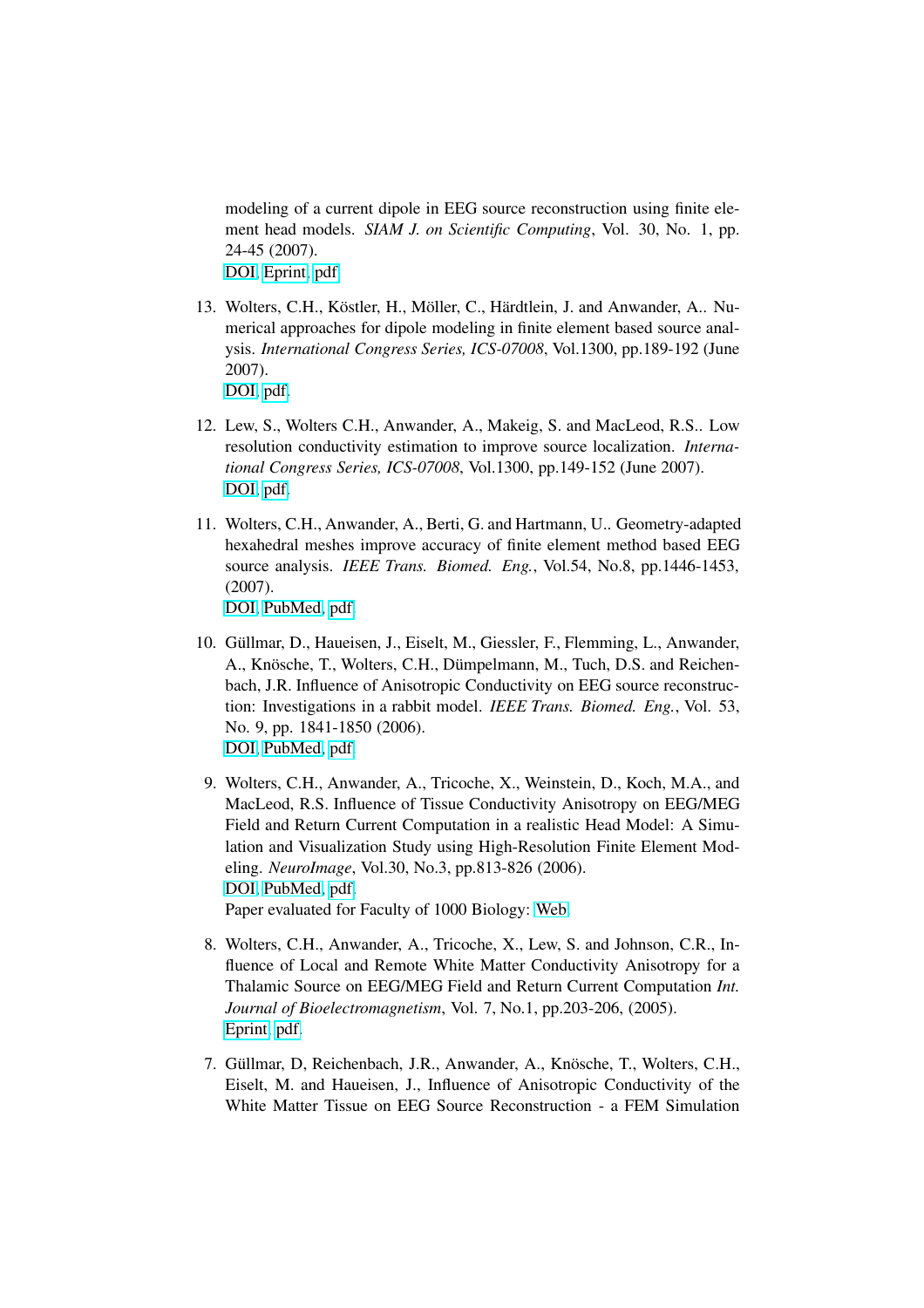Study, *Int. Journal of Bioelectromagnetism*, Vol. 7, No.1, pp.108-110, (2005). [Webversion,](http://ijbem.k.hosei.ac.jp/volume7/number1/toc.htm) [pdf.](http://www.sci.utah.edu/~wolters/PaperWolters/2005/Guellmar_IJBEM.pdf)

- 6. Wolters, C.H., Grasedyck, L. and Hackbusch, W., Efficient Computation of Lead Field Bases and Influence Matrix for the FEM-based EEG and MEG Inverse Problem. *Inverse Problems*, 20(4), pp. 1099–1116, (2004). [DOI,](http://dx.doi.org/10.1088/0266-5611/20/4/007) [Eprint,](http://iopscience.iop.org/0266-5611/20/4/007/) [pdf.](http://www.sci.utah.edu/~wolters/PaperWolters/2004/Wolters_et_al_IP_2004_MPI.pdf)
- 5. Wolters, C.H., Anwander, A., Maess, B., MacLeod, R.S. and Friederici, A.D., The Influence of Volume Conduction Effects on the EEG/MEG Reconstruction of the Sources of the Early Left Anterior Negativity. *Conf Proc IEEE Eng Med Biol Soc.*, Vol.2, pp.3569-3572 (2004). [PubMed,](http://www.ncbi.nlm.nih.gov/pubmed/17271062) [DOI,](http://dx.doi.org/10.1109/IEMBS.2004.1404003) [pdf.](http://www.sci.utah.edu/~wolters/PaperWolters/2004/Wolters_EMBS_SF_2004.pdf)
- 4. Fingberg, J., Berti, G., Hartmann, H., Basermann, A., Wolters, C.H., Anwander, A., McCarthy, A. and Woods, S., Bio-numerical simulations with SimBio, *NEC Research and Development* 44(1), pp. 140–145, (2003). [pdf.](http://www.sci.utah.edu/~wolters/PaperWolters/2003/NEC-paper_hpc.pdf)
- 3. Wolters, C.H., Kuhn, M., Anwander, A. and Reitzinger, S., A parallel algebraic multigrid solver for finite element method based source localization in the human brain. *Computing and Visualization in Science* 5(3), pp.165–177 (2002). [DOI,](http://dx.doi.org/10.1007/s00791-002-0098-0) [pdf.](http://www.sci.utah.edu/~wolters/PaperWolters/2002/Wolters_et_al_CVS_2002.pdf)
- 2. Schmitt, U., Louis, A.K., Wolters, C.H. and Vauhkonen, M., Efficient algorithms for the regularization of dynamic inverse problems: II. Applications. *Inverse Problems*, 18(3), pp. 659–676 (2002). [DOI,](http://dx.doi.org/10.1088/0266-5611/18/3/309) [Eprint,](http://iopscience.iop.org/0266-5611/18/3/309/) [pdf.](http://www.sci.utah.edu/~wolters/PaperWolters/2002/IP_schmittwolters_2002.pdf)
- 1. Wolters, C.H., Beckmann, R.F., Rienäcker, A. and Buchner, H., Comparing regularized and non-regularized nonlinear dipole fit methods: A study in a simulated sulcus structure. *Brain Topography* 12(1), pp. 3–18 (1999). [DOI,](http://dx.doi.org/10.1023/A:1022281005608) [PubMed,](http://www.ncbi.nlm.nih.gov/pubmed/10582561) [pdf.](http://www.sci.utah.edu/~wolters/PaperWolters/1999/woltersetal_BT_1999.pdf)

### Invited review publications

- 3. Gross, J., Junghöfer, M., Wolters, C.H., Bioelectromagnetism in human brain research: New applications, new questions. Neuroscientist, accepted for publication, (2021). [pdf.](http://www.sci.utah.edu/~wolters/PaperWolters/2021/GrossJunghoeferWolters_Neuroscientist_2021_accepted.pdf)
- 2. Wolters C.H., de Munck, J.C. Volume conduction, *Encyclopedia of Computational Neuroscience, Scholarpedia*, [Eprint,](http://www.scholarpedia.org/article/Volume_conduction) (2007).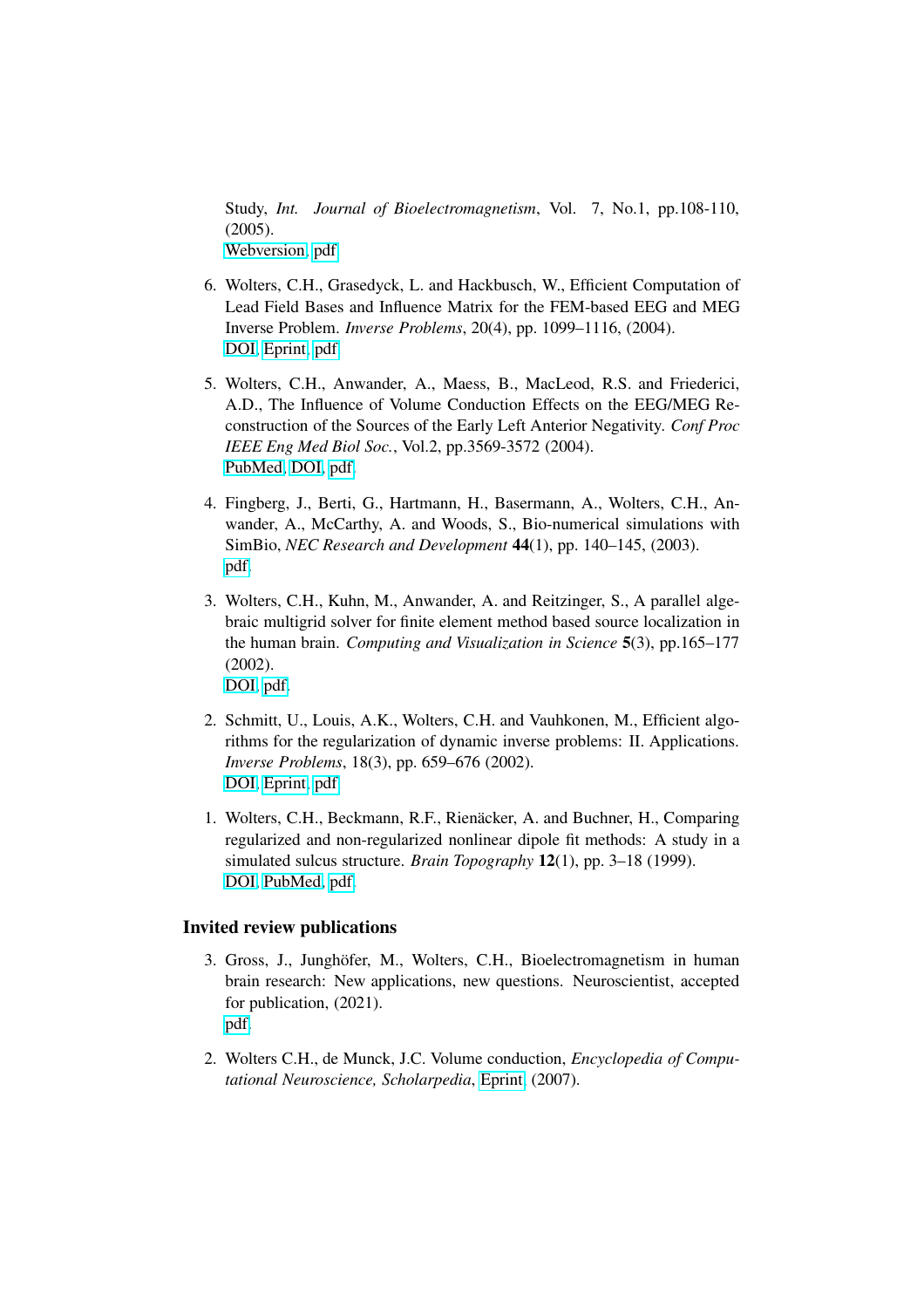1. Wolters C.H., The Finite Element Method in EEG/MEG Source Analysis. *SIAM News*, Volume 40, Number 2 (2007). [Eprint,](http://www.mathaware.org/mam/07/FEM.pdf) [pdf](http://www.sci.utah.edu/~wolters/PaperWolters/2007/Wolters_SIAM-News_2007.pdf)

#### Books

- 3. Wolters, C. H., Finite Element Method based Electro- and Magnetoencephalography Source Analysis in the Human Brain, [Habilitation](http://en.wikipedia.org/wiki/Habilitation) in Mathematics, Fachbereich Mathematik und Informatik, Mathematisch-Naturwissenschaftliche Fakultät, Westfälische Wilhelms-Universität Münster, Germany, 2008. [Web](https://www.uni-muenster.de/forschungaz/habilitation/218)
- 2. Wolters, C. H., Influence of Tissue Conductivity Inhomogeneity and Anisotropy on EEG/MEG based Source Localization in the Human Brain, In *MPI of Cognitive Neuroscience Leipzig, MPI Series in Cognitive Neuroscience*, 39, ISBN 3-936816-11-5, also: Leipzig, Univ., Diss., (2003). [pdf1](https://nbn-resolving.org/urn:nbn:de:bsz:15-qucosa-37549) [pdf2.](http://edoc.mpg.de/get.epl?fid=50023&did=239267&ver=0)
- 1. Wolters, C., Direkte Methoden zur Berechnung dipolinduzierter elektrischer und magnetischer Felder und inverse Strategien zur Quellokalisation im Gehirn, Diplomarbeit in Mathematik mit Nebenfach Medizin, Mathematisch - Naturwissenschaftliche Fakultät der Rheinisch - Westfälischen Technischen Hochschule Aachen, Germany, 1997. [Web](http://www.sci.utah.edu/~wolters/PaperWolters/1997/DiplomarbeitWolters.pdf)

### Book Chapters

- 3. Wolters, C.H., Antonakakis, M., Khan, A., Piastra, M.C., Vorwerk, J., "Characterization of the Somatosensory System". In *Sergiu Groppa & Sven G. Meuth (eds.): Translational Methods for Multiple Sclerosis Research, Springer Protocols, Neuromethods*, Springer US, Series Vol. 166, 335 pages, ISBN 978-1-0716-1212-5, ISSN 0893-2336, DOI: 10.1007/978-1-0716-1213-2, (2021) . [DOI,](https://doi.org/10.1007/978-1-0716-1213-2_11) [Chapter,](https://link.springer.com/protocol/10.1007/978-1-0716-1213-2_11) [Book.](https://www.springer.com/gp/book/9781071612125)
- 2. de Munck, J.C., Wolters, C. H., Clerc, M. "EEG & MEG forward modeling". In *R.Brette & A.Destexhe (eds.): Handbook of Neural Activity Measurement, Cambridge University Press, New York*, ISBN 978-0-521-51622-8, (2012). [DOI,](http://dx.doi.org/10.1017/CBO9780511979958) [Chapter DOI](http://dx.doi.org/10.1017/CBO9780511979958.006)
- 1. Wolters, C.H., Anwander, A., Koch, M., Reitzinger, S., Kuhn, M. and Svensén, M., Influence of head tissue conductivity anisotropy on human EEG and MEG using fast high resolution finite element modeling, based on a parallel algebraic multigrid solver. In *T.Plesser & V.Macho (eds.): "Forschung und wissenschaftliches Rechnen" Contributions to the Heinz-Billing Award, Gesellschaft fur wissenschaftliche Datenverarbeitung mbH G ¨ ottingen ¨* , Vol.58, ISSN: 0176-2516sub, pp. 111–157, (2001). [pdf](http://www.sci.utah.edu/~wolters/PaperWolters/2001/billing.pdf)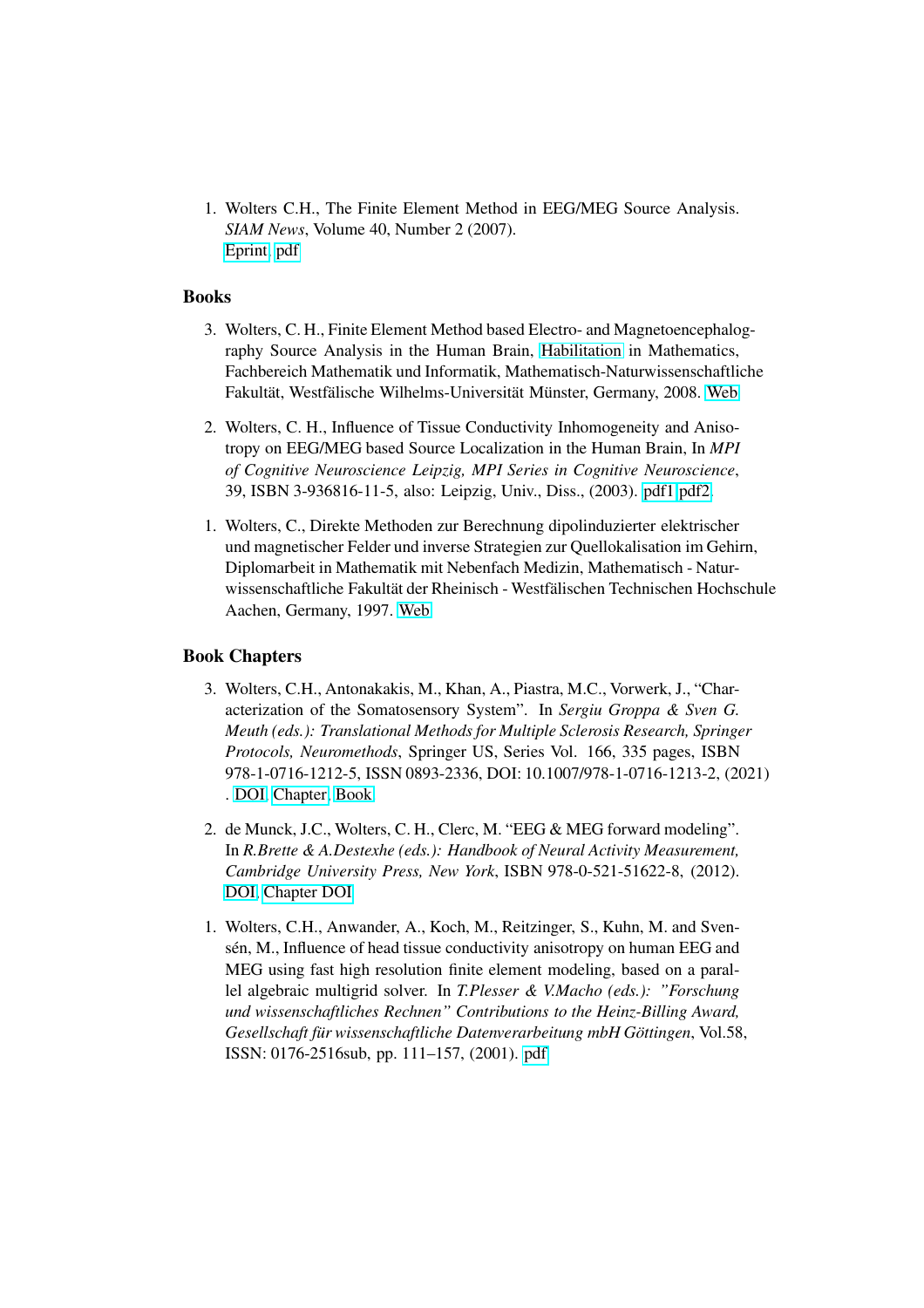### Software publications

- 3. Schrader, S., Westhoff, A., Piastra, M.C., Miinalainen, T., Pursiainen, S., Vorwerk, J., Brinck, H., Wolters, C.H., Engwer, C., DUNEuro - A software toolbox for forward modeling in bioelectromagnetism, *PLoS ONE*, 16(6): e0252431 (2021). [DOI,](https://doi.org/10.1371/journal.pone.0252431) [PubMed,](https://pubmed.ncbi.nlm.nih.gov/34086715/) [Eprint,](https://journals.plos.org/plosone/article?id=10.1371/journal.pone.0252431) [pdf.](http://www.sci.utah.edu/~wolters/PaperWolters/2021/SchraderWesthoffPiastraMiinalainenPursiainenVorwerkBrinckWoltersEngwer_PlosOne_2021.pdf) also available as arXiv preprint [arXiv:1901.02874.](https://arxiv.org/abs/1901.02874)
- 2. Medani, T., Garcia-Prieto, J., Tadel, J., Schrader, S., Antonakakis, M., Joshi, A., Engwer, C., Wolters, C.H., Mosher, J.C., Leahy, R.M., Realistic head modeling of electromagnetic brain activity: an integrated Brainstorm-DUNEuro pipeline from MRI data to the FEM solutions, *SPIE Medical Imaging*, Proceedings Volume 11595, Medical Imaging 2021: Physics of Medical Imaging; 1159554 (2021). [DOI,](https://doi.org/10.1117/12.2580935) [Eprint,](https://spie.org/MI/conferencedetails/physics-of-medical-imaging#session-PS8) [pdf.](http://www.sci.utah.edu/~wolters/PaperWolters/2021/MedaniEtAl_SPIE_2021.pdf)
- 1. Vorwerk, J., Oostenveld, R., Piastra, M.C., Magyari, L., and Wolters, C.H., The FieldTrip-SimBio Pipeline for EEG Forward Solutions, *BioMedical Engineering OnLine*, 17:37, (2018). [DOI,](https://doi.org/10.1186/s12938-018-0463-y) [Eprint,](https://biomedical-engineering-online.biomedcentral.com/articles/10.1186/s12938-018-0463-y) [pdf](http://www.sci.utah.edu/~wolters/PaperWolters/2018/VorwerkOostenveldPiastraMagyariWolters_BioMedicalEngineeringOnLine_2018.pdf)

### Open data publications

1. Piastra, M.C., Schrader, S., Nüssing, A., Antonakakis, M., Medani, T., Wollbrink, A., Engwer, C., Wolters, C.H., The WWU DUNEuro reference data set for combined EEG/MEG source analysis, available as open data set on [Zenodo](https://zenodo.org/record/3888381) (2020). [DOI.](https://doi.org/10.5281/zenodo.3888381)

#### Peer-reviewed proceedings

- 34. Delatolas, A., Antonakakis, M., Wolters, C.H., Zervakis, M., EEG Source Analysis with a Convolutional Neural Network and Finite Element Analysis, IEEE-EMBS Int. Conf. on Biomedical and health informatics (BHI'22) jointly organized with the 17TH IEEE-EMBS Int. Conf. on wearable and implantable Body Sensor Networks (BSN'22), September 27-30, 2022, Ioannina, Greece (2022). [Web,](https://bhi-bsn-2022.org/) [pdf.](http://www.sci.utah.edu/~wolters/PaperWolters/2022/DelatolasAntonakakisWoltersZervakis_IEEE-EMBS_2022.pdf)
- 33. Antonakakis, M., Rampp, S., Zervakis, M., Wellmer, J., Wolters, C.H., Dynamic effective connectivity of combined EEG/MEG sources in pharmacoresistant epilepsy, Submission number 118 (accepted as 1 page abstract), 10th International IEEE EMBS Conference On Neural Engineering (NER21), online, May 4-6, (2021). [Web.](https://neuro.embs.org/2021/) [pdf.](http://www.sci.utah.edu/~wolters/PaperWolters/2021/AntonakakisEtAl_Neuro2021_2.pdf)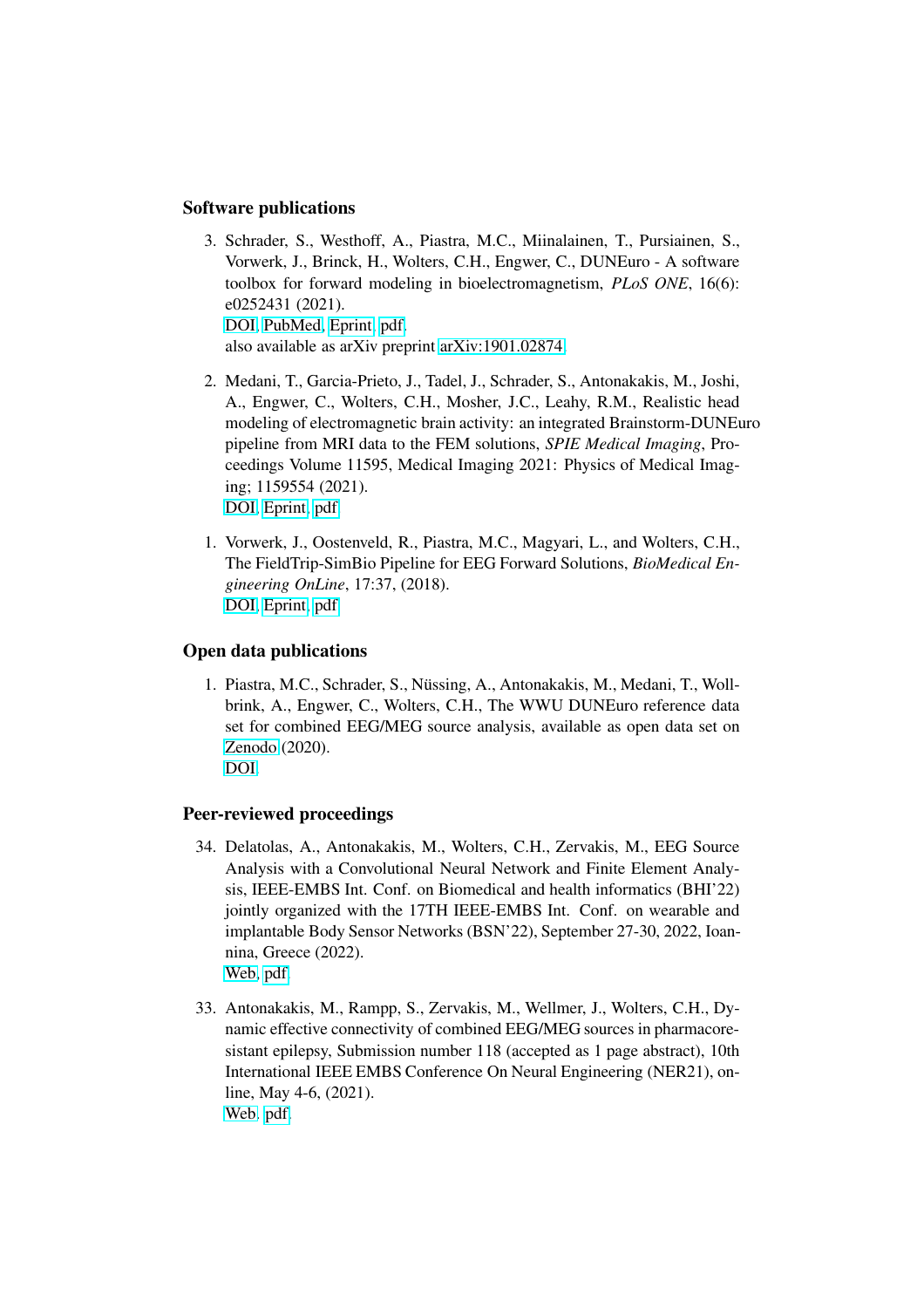- 32. Antonakakis, M., Rampp, S., Moeddel, G., Wolters, C.H., Head modeling effects on the individualized targeting and optimization of multi-channel TES in pharmacoresistant epilepsy, Submission number 117 (accepted as 1 page abstract), 10th International IEEE EMBS Conference On Neural Engineering (NER21), online, May 4-6, (2021). [Web.](https://neuro.embs.org/2021/) [pdf.](http://www.sci.utah.edu/~wolters/PaperWolters/2021/AntonakakisEtAl_Neuro2021.pdf)
- 31. Sdoukopoulou, G., Antonakakis, M., Rampp, S., Wellmer, J., Wolters, C.H., Zervakis, M., Cluster-based Combined EEG/MEG Source Analysis of High Frequency Oscillatory Activity from a Multi-Focal Epilepsy Case, Submission number: 352 (accepted as 1 page abstract), 10th International IEEE EMBS Conference On Neural Engineering (NER21), online, May 4-6, (2021). [Web,](https://neuro.embs.org/2021/) [Eprint,](https://www.researchgate.net/profile/Marios-Antonakakis/publication/351436903_Cluster-based_Combined_EEGMEG_Source_Analysis_of_High_Frequency_Oscillatory_Activity_from_a_Multi-Focal_Epilepsy_Case/links/6097a0bd92851c490fc7cf97/Cluster-based-Combined-EEG-MEG-Source-Analysis-of-High-Frequency-Oscillatory-Activity-from-a-Multi-Focal-Epilepsy-Case.pdf) [pdf.](http://www.sci.utah.edu/~wolters/PaperWolters/2021/SdoukopoulouAntonakakisRamppSakkalisWellmerWoltersZervakis_Neuro2021.pdf)
- 30. Politof, K., Antonakakis, M., Wollbrink, A., Wolters, C.H., Zervakis, M., Reconstruction of the Very Early Thalamo-Cortical Network with Combined EEG and MEG on Realistic Head Modeling, 10th International IEEE EMBS Conference On Neural Engineering (NER21), online, May 4-6, (2021). [Web.](https://neuro.embs.org/2021/) [pdf.](http://www.sci.utah.edu/~wolters/PaperWolters/2021/PolitofAntonakakisWollbrinkWoltersZervakis_Neuro2021.pdf)
- 29. Schrader, S., Rampp, S., Möddel, G., Engwer, C., Wolters, C.H., Combined EEG/MEG source analysis using calibrated realistic head models, Workshop Biosignalverarbeitung 2020, Gemeinsamer Workshop der Fachausschüsse "Biosignale" und "Magnetische Methoden in der Medizin" der DGBMT im VDE, March 11-13, Kiel (2020). [Web.](https://dss.tf.uni-kiel.de/index.php/events/conferences-and-workshops/biosignale-workshop-2020/biosignale-workshop-2020-uebersicht)
- 28. Werthmann, T.A., Wolters, C.H., Grasedyck, L., Approximation of parameterdependent leadfield matrices using tensor formats, Workshop Biosignalverarbeitung 2020, Gemeinsamer Workshop der Fachausschüsse "Biosignale" und "Magnetische Methoden in der Medizin" der DGBMT im VDE, March 11-13, Kiel (2020). [Web.](https://dss.tf.uni-kiel.de/index.php/events/conferences-and-workshops/biosignale-workshop-2020/biosignale-workshop-2020-uebersicht) [pdf.](http://www.sci.utah.edu/~wolters/PaperWolters/2020/WerthmannEtAl_Biosignale_2020.pdf)
- 27. Politof, K., Antonakakis, M., Wollbrink, A., Zervakis, M., Wolters, C.H., Effective Connectivity in the Primary Somatosensory Network using Combined EEG and MEG, 19th annual IEEE International Conference on Bioinformatics and Bifoengineering (BIBE), Oct.28-30, Athens, Greece, (2019). [doi,](https://doi.org/10.1109/BIBE.2019.00113) [URL,](https://ieeexplore.ieee.org/document/8941741) [Web,](https://bibe2019.ics.forth.gr/) [pdf.](http://www.sci.utah.edu/~wolters/PaperWolters/2019/PolitofEtAl_IEEEBIBE_2019.pdf)
- 26. Dimakopoulos, V.S., Antonakakis, M., Möddel, G., Wellmer, J., Rampp, S., Zervakis, M., Wolters, C.H., Combined EEG/MEG Source Reconstruction of Epileptic Activity using a Two-Phase Spike Clustering Approach, 19th annual IEEE International Conference on Bioinformatics and Bioengineering (BIBE), Oct.28-30, Athens, Greece, (2019). [DOI,](https://doi.org/10.1109/BIBE.2019.00163) [URL,](https://ieeexplore.ieee.org/document/8941678) [Web,](https://bibe2019.ics.forth.gr/) [pdf.](http://www.sci.utah.edu/~wolters/PaperWolters/2019/DimakopoulosEtAl_IEEEBIBE_2019.pdf)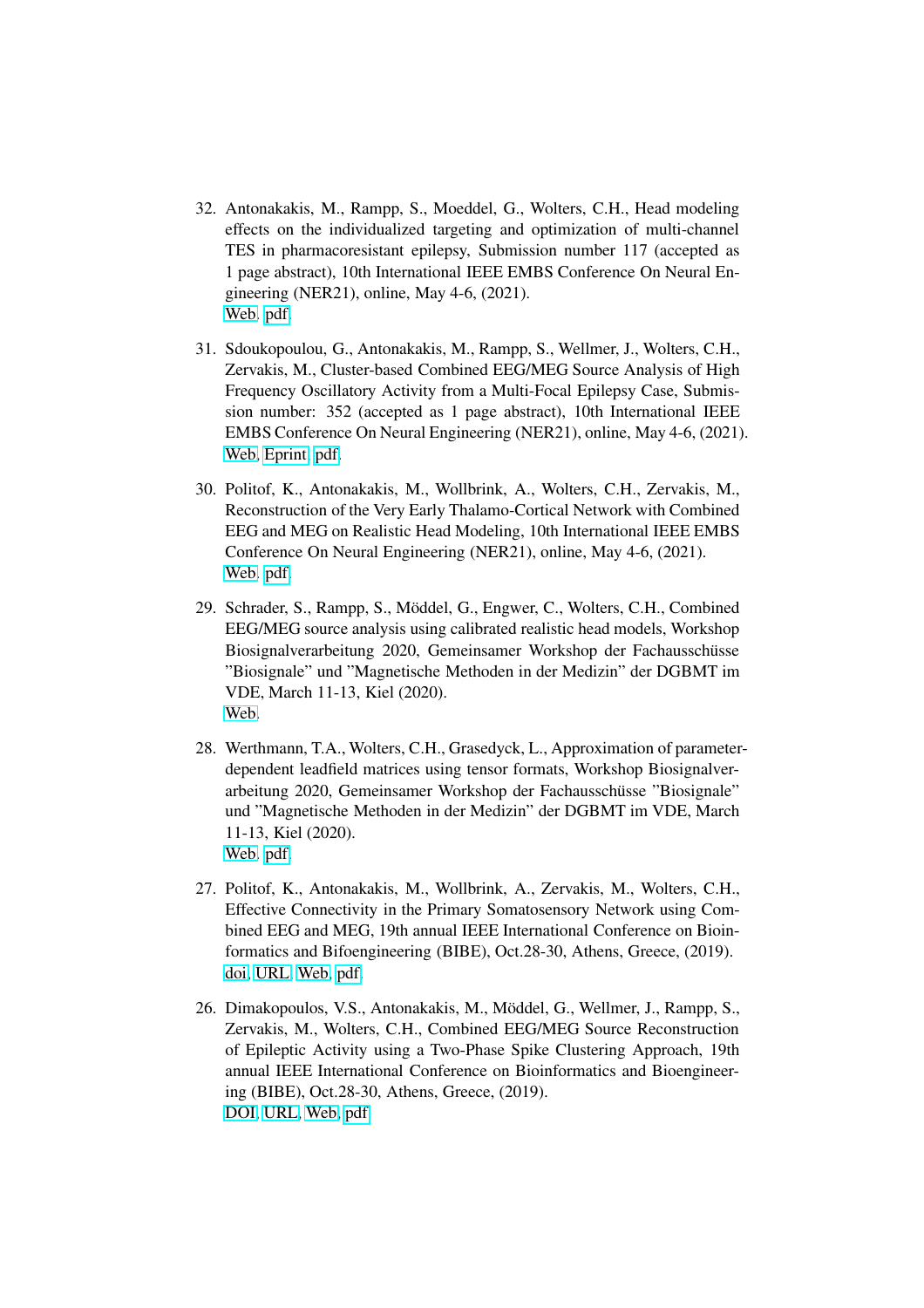- 25. Antonakakis, M., Rampp, S., Kellinghaus, C., Wolters, C.H., Möddel, G., Individualized Targeting and Optimization of Multi-channel Transcranial Direct Current Stimulation in Drug-Resistant Epilepsy, IEEE 19th Int. Conf. on Bioinformatics and Bioengineering (BIBE), Athens, Greece, pp. 871-876 (2019). [DOI,](https://doi.org/10.1109/BIBE.2019.00162) [URL,](https://ieeexplore.ieee.org/document/8941888) [Web,](https://bibe2019.ics.forth.gr/) [pdf.](http://www.sci.utah.edu/~wolters/PaperWolters/2019/AntonakakisEtAl_IEEEBIBE_2019.pdf)
- 24. Khan, A., Antonakakis, M., Vogenauer, N., Wollbrink, A., Suntrup-Krüger, S., Schneider, T.R., Hermann, C.S., Nitsche, M., Paulus, W., Haueisen, J., Wolters, C.H., Constrained maximum intensity optimized multi-electrode tDCS targeting of human somatosensory network, 41st Annual International Conference of the IEEE Engineering in Medicine and Biology Society (EMBC), Berlin, Germany, pp. 5894-5897 (2019). [DOI,](https://doi.org/10.1109/EMBC.2019.8857253) [URL.](http://ieeexplore.ieee.org/stamp/stamp.jsp?tp=&arnumber=8857253&isnumber=8856280)
- 23. Zulkifly, M.F.M., Focke, N.K., Wolters, C.H., Paulus, W., P12-F Blinding of MRI based-individualized electrode montages for modulating excitability of the somatosensory cortex by tACS, Clinical Neurophysiology, 130(7):e70, (2019). [DOI.](https://doi.org/10.1016/j.clinph.2019.04.465)
- 22. Rimpiläinen V, Koulouri A, Lucka F, Kaipio JP, Wolters CH, Bayesian Modelling of Skull Conductivity Uncertainties in EEG Source Imaging. In: Eskola H, Väisänen O, Viik J, Hyttinen J (eds), EMBEC & NBC. EMBEC 2017, NBC 2017. IFMBE Proceedings, vol 65. Springer, Singapore, (2017). [DOI.](https://doi.org/10.1007/978-981-10-5122-7_223)
- 21. Vorwerk, J., Wolters, C.H., Butson, C.R., Influence of Uncertainties in the Head Tissue Conductivities on EEG Source Analysis, *Organization for Human Brain Mapping*, Annual Meeting in Vancouver, Canada, (2017). [Web,](http://www.humanbrainmapping.org/OHBM2017/) [pdf.](http://www.sci.utah.edu/~wolters/PaperWolters/2017/VorwerkWoltersButson_OHBM_2017_abstract.pdf)
- 20. Wolters, C., New methods for electrode optimization in high-definition transcranial current stimulation, *Clinical Neurophysiology*, 128(3):e10-e11, (March 2017). [DOI,](http://dx.doi.org/10.1016/j.clinph.2016.10.130) [Web,](http://www.sciencedirect.com/science/article/pii/S1388245716307064) [pdf](http://www.sci.utah.edu/~wolters/PaperWolters/2017/Wolters_ClinNeurophysiol_2017.pdf)
- 19. Nüßing, A., Wolters, C.H., Brinck, H. and Engwer, C., Patient specific Simulation of Brain Stimulation using the Unfitted Discontinuous Galerkin Method, *Brain Stimulation*, 8(2):352, (March-April 2015). [DOI,](http://dx.doi.org/10.1016/j.brs.2015.01.137) [pdf](http://www.sci.utah.edu/~wolters/PaperWolters/2015/NuessingWoltersBrinckEngwer_Brainstim_2015.pdf)
- 18. Wolters CH, Aydin Ü, Lanfer B, Lew S, Lucka F, Ruthotto L, Vorwerk J, Wagner S., Influence of Volume Conduction on EEG and MEG Source Analysis and Brain Stimulation, First Int.Conf on Basic and Clinical multimodal Imaging (BaCI), Geneva, Switzerland, Clin EEG Neurosci, 44(4):E1-E121,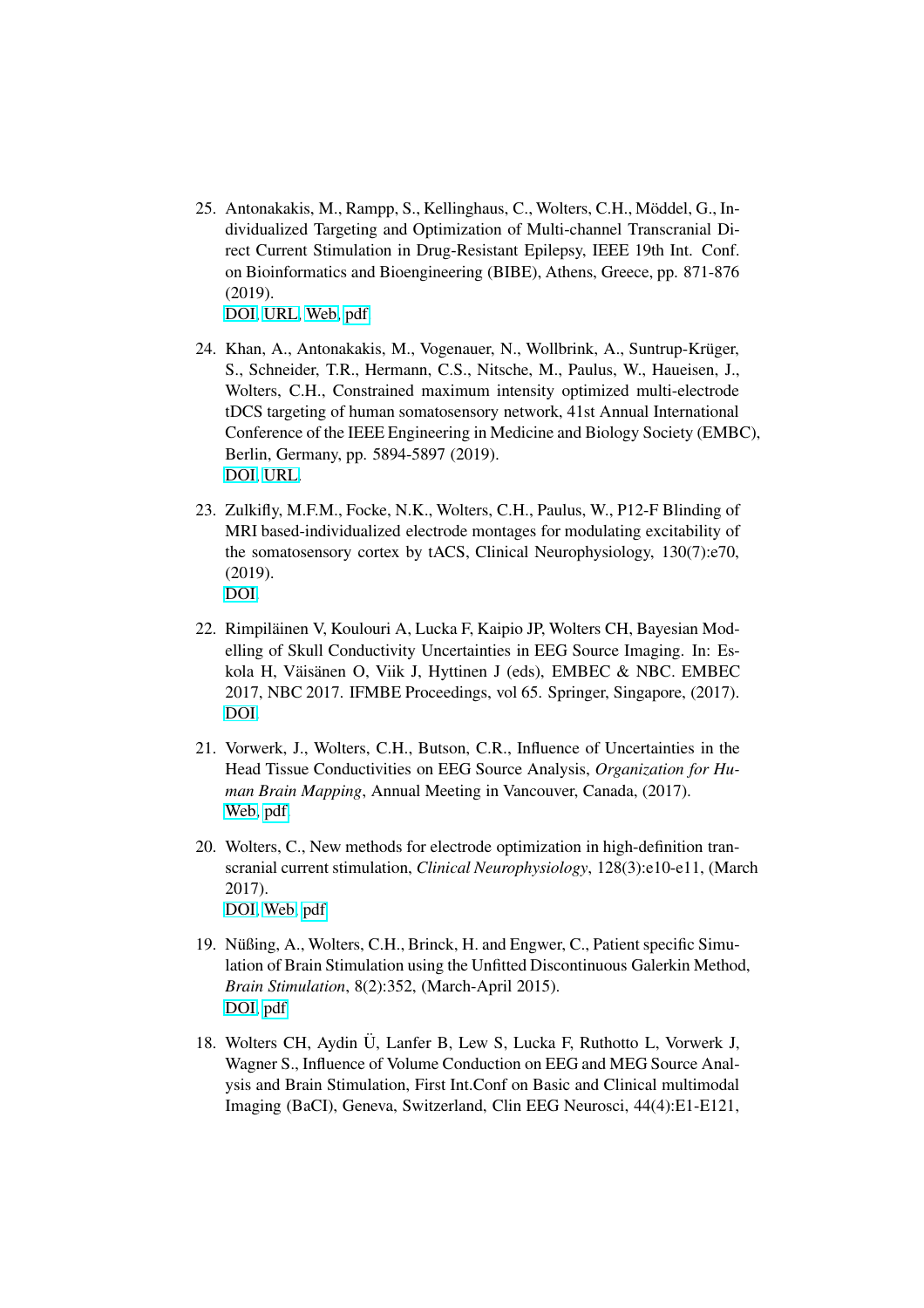(Oct.2013). [DOI,](http://dx.doi.org/10.1177/1550059413507209) [Web,](http://www.baci2013.ch) [pdf of abstract](http://www.baci2013.ch/program/posters)

- 17. Fiederer LDJ, Lucka F, Yang S, Vorwerk J, Dümpelmann M, Cosandier-Rimele D, Schulze-Bonhage A, Aertsen A, Speck O, Wolters CH, Ball T, High-Resolution Forward Modeling Using Finite Element Method Head Models Based on 7-T MRI Data, First Int.Conf on Basic and Clinical multimodal Imaging (BaCI), Geneva, Switzerland, Clin EEG Neurosci, 44(4):E1-E121, (Oct.2013). [DOI,](http://dx.doi.org/10.1177/1550059413507209) [Web,](http://www.baci2013.ch) [pdf of abstract](http://www.baci2013.ch/program/posters)
- 16. Knösche TR, Lanfer B, Dannhauer M, Wolters CH, Skull Modeling Using FEM, First Int.Conf on Basic and Clinical multimodal Imaging (BaCI), Geneva, Switzerland, Clin EEG Neurosci, 44(4):E1-E121, (Oct.2013). [DOI,](http://dx.doi.org/10.1177/1550059413507209) [Web,](http://www.baci2013.ch) [pdf of abstract](http://www.baci2013.ch/program/posters)
- 15. Lucka F, Aydin Ü, Vorwerk J, Burger M, Wolters CH, Hierarchical Fully Bayesian Inference for Combined EEG/MEG Source Analysis of Evoked Responses: From Simulations to Real Data, First Int.Conf on Basic and Clinical multimodal Imaging (BaCI), Geneva, Switzerland, Clin EEG Neurosci, 44(4):E1-E121, (Oct.2013). [DOI,](http://dx.doi.org/10.1177/1550059413507209) [Web,](http://www.baci2013.ch) [pdf of abstract](http://www.baci2013.ch/program/posters)
- 14. Wagner S., Aydin Ü., Vorwerk J., Herrmann, C., Burger M., Wolters C.H., Volume Conduction and Optimized Stimulation Protocols in Transcranial Current Stimulation, First Int.Conf on Basic and Clinical multimodal Imaging (BaCI), Geneva, Switzerland (2013). Clin EEG Neurosci, 44(4):E1- E121, (Oct.2013). [DOI,](http://dx.doi.org/10.1177/1550059413507209) [Web,](http://www.baci2013.ch) [pdf of abstract](http://www.baci2013.ch/program/posters)
- 13. Lanfer B, Paul-Jordanov I, Scherg M, Wolters CH, Automatic MRI-Based Generation of Head Models for EEG Source Analysis, First Int.Conf on Basic and Clinical multimodal Imaging (BaCI), Geneva, Switzerland (2013). Clin EEG Neurosci, 44(4):E1-E121, (Oct.2013). [DOI,](http://dx.doi.org/10.1177/1550059413507209) [Web,](http://www.baci2013.ch) [pdf of abstract](http://www.baci2013.ch/program/posters)
- 12. Vorwerk J., Engwer C., Ludewig J, Wolters C. H., A Mixed Finite Element Approach to Solve the EEG Forward Problem, First Int.Conf on Basic and Clinical multimodal Imaging (BaCI), Geneva, Switzerland (2013). Clin EEG Neurosci, 44(4):E1-E121, (Oct.2013). [DOI,](http://dx.doi.org/10.1177/1550059413507209) [Web,](http://www.baci2013.ch) [pdf of abstract](http://www.baci2013.ch/program/posters)
- 11. Vorwerk J, Magyari L, Ludewig J, Oostenveld R, Wolters CH, The FieldTrip-SimBio Pipeline for Finite Element EEG Forward Computations in MAT-LAB: Validation and Application, First Int.Conf on Basic and Clinical multimodal Imaging (BaCI), Geneva, Switzerland (2013). Clin EEG Neurosci,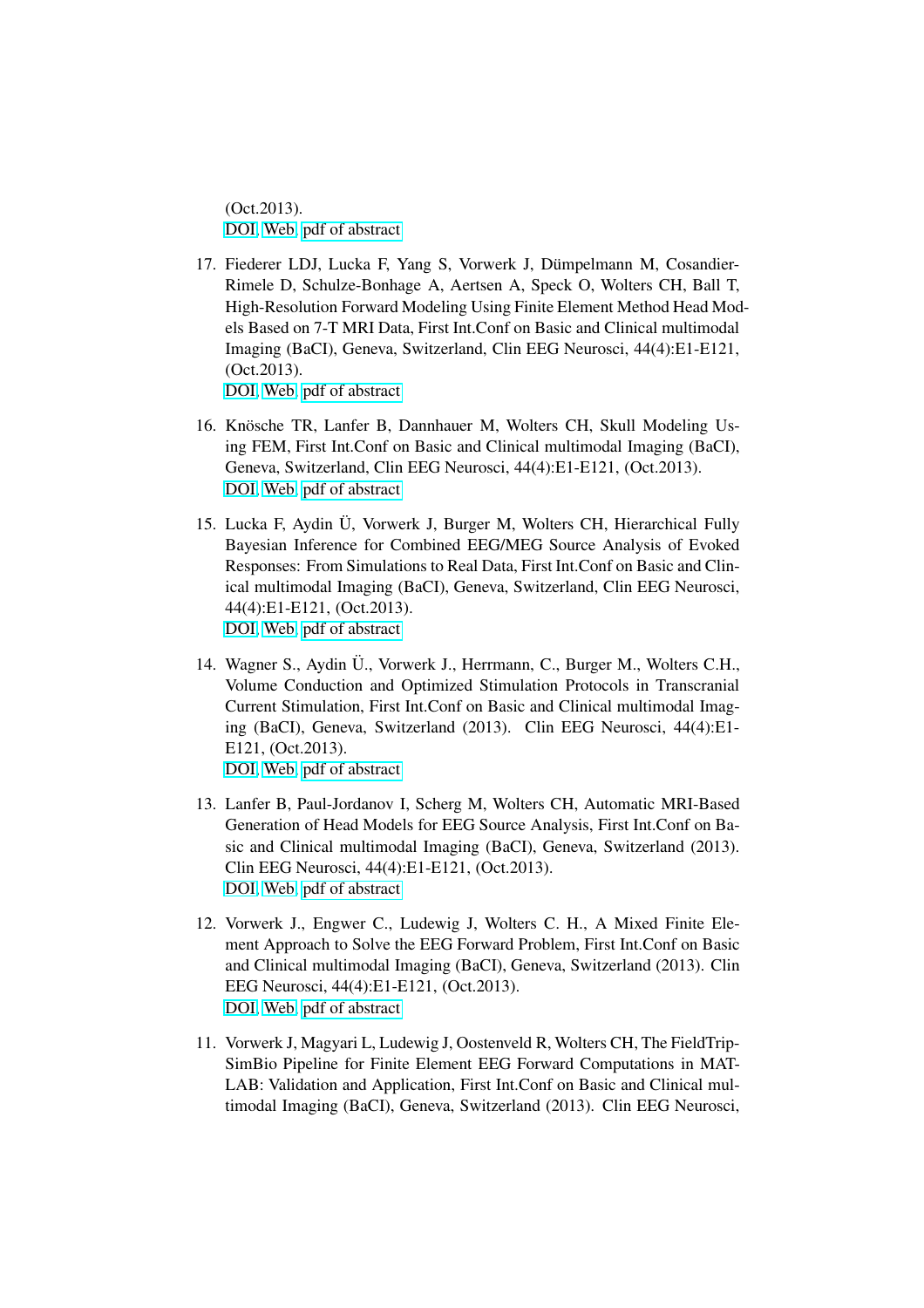44(4):E1-E121, (Oct.2013). [DOI,](http://dx.doi.org/10.1177/1550059413507209) [Web,](http://www.baci2013.ch) [pdf of abstract](http://www.baci2013.ch/program/posters)

- 10. Aydin, U., Vorwerk J, Küpper P, Heers M, Kugel H, Wellmer J, Kelling haus C, Scherg M, Rampp S, Wolters CH Combined EEG/MEG Source Analysis of Epileptic Activity: Effects of Volume Conduction and Spike Averaging, First Int.Conf on Basic and Clinical multimodal Imaging (BaCI), Geneva, Switzerland (2013). Clin EEG Neurosci, 44(4):E1-E121, (Oct.2013). [DOI,](http://dx.doi.org/10.1177/1550059413507209) [Web](http://www.baci2013.ch)
- 9. Cho J-H, Vorwerk J, Wolters CH, Knösche TR, Influence of the Head Model on EEG and MEG Source Connectivity Analysis, First Int.Conf on Basic and Clinical multimodal Imaging (BaCI), Geneva, Switzerland (2013). Clin EEG Neurosci, 44(4):E1-E121, (Oct.2013). [DOI,](http://dx.doi.org/10.1177/1550059413507209) [Web](http://www.baci2013.ch)
- 8. Sonntag H, Vorwerk J, Wolters CH, Grasedyck 2, L, Haueisen J, Maess B, Leakage Effect in Hexagonal FEM Meshes of the EEG Forward Problem, First Int.Conf on Basic and Clinical multimodal Imaging (BaCI), Geneva, Switzerland (2013). Clin EEG Neurosci, 44(4):E1-E121, (Oct.2013). [DOI,](http://dx.doi.org/10.1177/1550059413507209) [Web](http://www.baci2013.ch)
- 7. Knösche TR, Lanfer B, Dannhauer M, Wolters CH, Modelling the human skull using FEM - effects of errors and simplifications, Biomedical Engineering, 57(Suppl.1), p.307, doi:10.1515/bmt-2012-4061,(2012). [PubMed,](http://www.ncbi.nlm.nih.gov/pubmed/22947745) [Eprint,](http://www.degruyter.com/view/j/bmte.2012.57.issue-s1-M/bmt-2012-4061/bmt-2012-4061.xml) [Web of Knowledge,](http://gateway.webofknowledge.com/gateway/Gateway.cgi?GWVersion=2&SrcAuth=Alerting&SrcApp=Alerting&DestApp=WOS&DestLinkType=FullRecord;UT=WOS:000312675100343) [pdf](http://www.sci.utah.edu/~wolters/PaperWolters/2012/KnoescheEtAl_bmt-2012-4061.pdf)
- 6. Sonntag, H., Haueisen, J., Lau, S., Eichardt, R., Wolters, C.H., Vorwerk, J., Grasedyck, L. and Güllmar, D., Influence of finite element discretization on the EEG/MEG forward solution in rabbits, Biomedical Engineering, 57(Suppl.1), p.309, doi: 10.1515/bmt-2012-4504, (2012). [PubMed,](http://www.ncbi.nlm.nih.gov/pubmed/22947742) [Eprint,](http://www.degruyter.com/view/j/bmte.2012.57.issue-s1-M/bmt-2012-4504/bmt-2012-4504.xml) [Web of Knowledge,](http://apps.webofknowledge.com/full_record.do?product=WOS&search_mode=GeneralSearch&qid=6&SID=N11D4biHPfINbLpEj2P&page=1&doc=1) [pdf](http://www.sci.utah.edu/~wolters/PaperWolters/2012/SonntagEtAl_bmt-2012-4504.pdf)
- 5. Vorwerk, J., Lanfer, B., Grüne, F., and Wolters, C.H., Validation and Application of Realistic Head Modelling to MEG, Biomedical Engineering, 57(Suppl.1), p.794, doi: 10.1515/bmt-2012-4151, (2012). [PubMed,](http://www.ncbi.nlm.nih.gov/pubmed/23096300) [Eprint,](http://www.degruyter.com/view/j/bmte.2012.57.issue-s1-O/bmt-2012-4151/bmt-2012-4151.xml) [Web of Knowledge,](http://apps.webofknowledge.com/full_record.do?product=WOS&search_mode=GeneralSearch&qid=8&SID=N11D4biHPfINbLpEj2P&page=1&doc=1) [pdf](http://www.sci.utah.edu/~wolters/PaperWolters/2012/VorwerkEtAl_bmt-2012-4151.pdf)
- 4. Wagner, S., Lucka, F., Burger, M., Grasedyck, L., Haueisen, J. and Wolters, C.H., Comparison of direct and reciprocal forward modeling approaches in EEG source analysis, Biomedical Engineering, 57(Suppl.1), p.310, doi: 10.1515/bmt-2012-4069, (2012). [PubMed,](http://www.ncbi.nlm.nih.gov/pubmed/22947761) [Eprint,](http://www.degruyter.com/view/j/bmte.2012.57.issue-s1-M/bmt-2012-4069/bmt-2012-4069.xml) [Web of Knowledge,](http://apps.webofknowledge.com/full_record.do?product=WOS&search_mode=GeneralSearch&qid=10&SID=N11D4biHPfINbLpEj2P&page=1&doc=1) [pdf](http://www.sci.utah.edu/~wolters/PaperWolters/2012/WagnerEtAl_bmt-2012-4069.pdf)
- 3. Wagner, S., Rampersad, S., Aydin, Ü., Vorwerk, J., Neuling, T., Hermann, C.S., Stegeman, D. and Wolters, C.H., Volume conduction effects in tDCS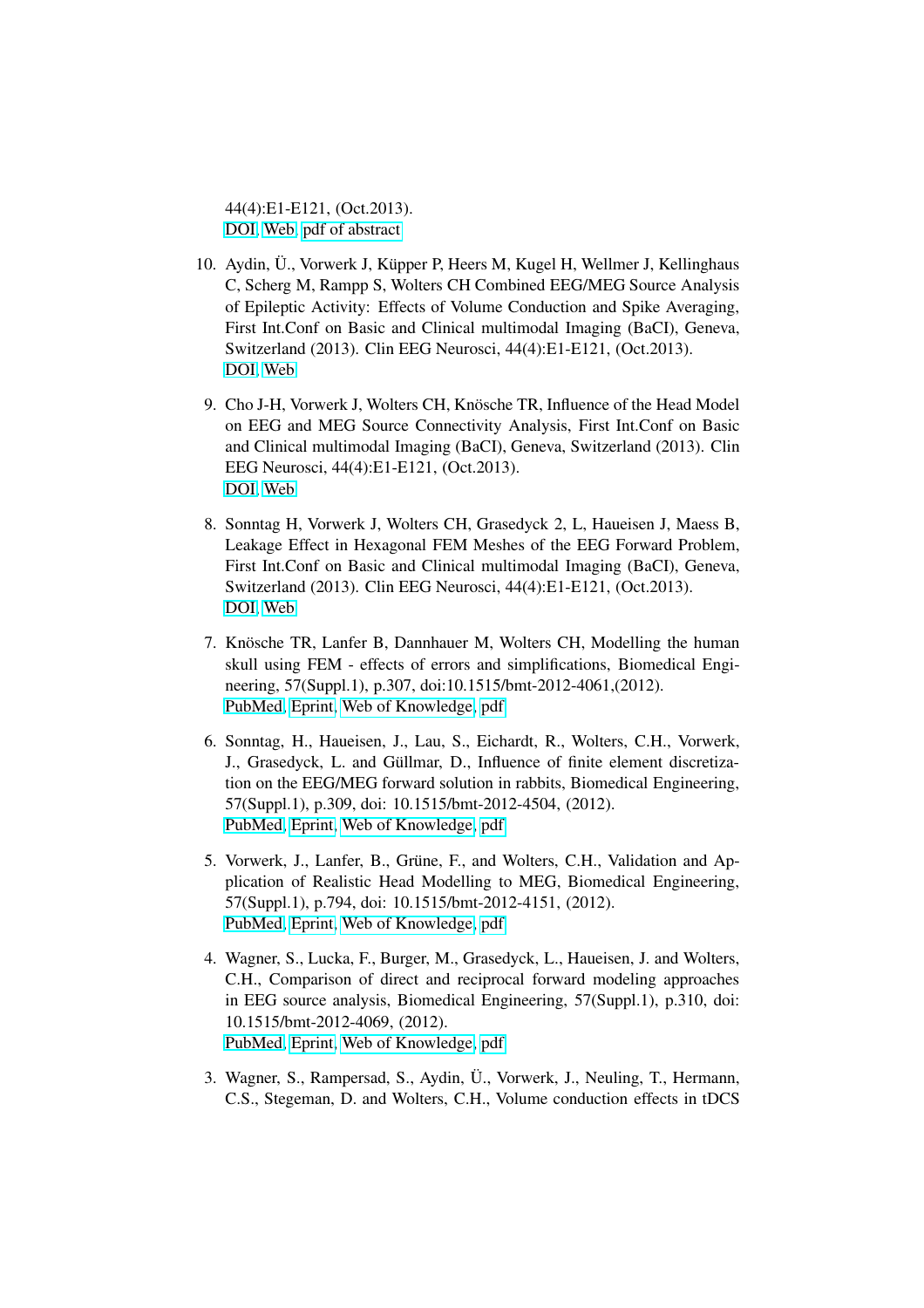using a 1mm geometry-adapted hexahedral finite element head model, Biomedical Engineering, 57(Suppl.1), p.329, doi: 10.1515/bmt-2012-4072, (2012). [PubMed,](http://www.ncbi.nlm.nih.gov/pubmed/23096321) [Eprint,](http://www.degruyter.com/view/j/bmte.2012.57.issue-s1-O/bmt-2012-4072/bmt-2012-4072.xml) [Web of Knowledge,](http://gateway.webofknowledge.com/gateway/Gateway.cgi?GWVersion=2&SrcAuth=Alerting&SrcApp=Alerting&DestApp=WOS&DestLinkType=FullRecord;UT=WOS:000312675100400) [pdf](http://www.sci.utah.edu/~wolters/PaperWolters/2012/WagnerEtAl_bmt-2012-4072.pdf)

- 2. Wagner, S., Vorwerk, J., Ruthotto, L., Kugel, H., Burger, M., Knösche, T.R., Maess, B. and Wolters, C.H., Sensitivity of EEG leads to volume conductor properties, Biomedical Engineering, 57(Suppl.1), p.793, doi: 10.1515/bmt-2012-4065,(2012). [PubMed,](http://www.ncbi.nlm.nih.gov/pubmed/23096318) [Eprint,](http://www.degruyter.com/view/j/bmte.2012.57.issue-s1-O/bmt-2012-4065/bmt-2012-4065.xml) [Web of Knowledge,](http://gateway.webofknowledge.com/gateway/Gateway.cgi?GWVersion=2&SrcAuth=Alerting&SrcApp=Alerting&DestApp=WOS&DestLinkType=FullRecord;UT=WOS:000312675100413) [pdf](http://www.sci.utah.edu/~wolters/PaperWolters/2012/WagnerEtAl_bmt-2012-4065.pdf)
- 1. Haueisen, J., Güllmar, D., Flemming, L., Eiselt, M., Reichenbach, J.R., Anwander, A., Dümpelmann, M., Knösche, T. and Wolters, C.H., Validation of the new SimBio electromagnetic source localization environment in an animal model, In: C. Y.Okada C.Aine & C.Osborn (Eds.), Proceedings of the 14th Conf. of the Int. Soc. for Brain Electromag. Top., ISBET Santa Fe, New Mexico, USA, *Brain Topography*, 16(3), (2004). [pdf](http://www.sci.utah.edu/~wolters/PaperWolters/2004/Haueisen_et_al_BT_2004.pdf)

### Selection of other Proceedings (some peer-reviewed)

- 56. Will, L., Fischer, S., Unnwongse, K., Parpaley, Y., Miller, D., Wolters, C.H., Kugel, H., Wellmer, J., Wehner, T., ZOOMit-MRT zur optimierten Darstellung fokaler kortikaler Dysplasien und ihrer Läsionsgrenzen im Rahmen der prächirurgischen Epilepsiediagnostik, Deutschen Gesellschaft f $\tilde{A} \frac{1}{4}r$  Neuroradiologie, (2022).
- 55. Schrader, S., Rampp, S., Möddel, G., Engwer, C., Wolters, C.H., Using calibrated realistic head models for a combined analysis of EEG & MEG: Sphere model studies and application in epilepsy In session "C4: FT Biosignal Processing (2)", 53rd Annual Conference of the German Society for Biomedical Engineering (DGBMT2019), September 25-26, Frankfurt, Germany. [Web.](https://www.bmt-congress.de/en)
- 54. Antonakakis, M., Khan, A., Wollbrink, A., Zervakis, M., Paulus, W., Nitsche, M., Lencer, R., Suntrup-Krueger, S., Schneider, T., Herrmann, C., Haueisen, J., Wolters, C.H., Individual targeting and optimization of multi-channel transcranial electric stimulation of the human primary somatosensory cortex, 41st Int. Eng. in Medicine and Biology Conf. (EMBC), Berlin, July 23-27, (2019). [pdf,](http://www.sci.utah.edu/~wolters/PaperWolters/2019/Antonakakis_embc_2019_IS.pdf) [Web1,](https://embs.papercept.net/conferences/conferences/EMBC19/program/EMBC19_ContentListWeb_3.html) [Web2.](https://embc.embs.org/2019/)
- 53. Dimakopoulos, V.S., Antonakakis, M., Wolters, C.H., Zervakis, M., Combined EEG/MEG Source Analysis coupled with a Two-Phase Spike Clustering Approach: A multifocal epilepsy case, 55. Jahrestagung der Deutschen Gesellschaft f $\tilde{A}^{\perp}_{4}$ r Epileptologie, Freiburg, Germany, Sept.6-9 (2020). [Web.](https://www.epilepsie-tagung.de/)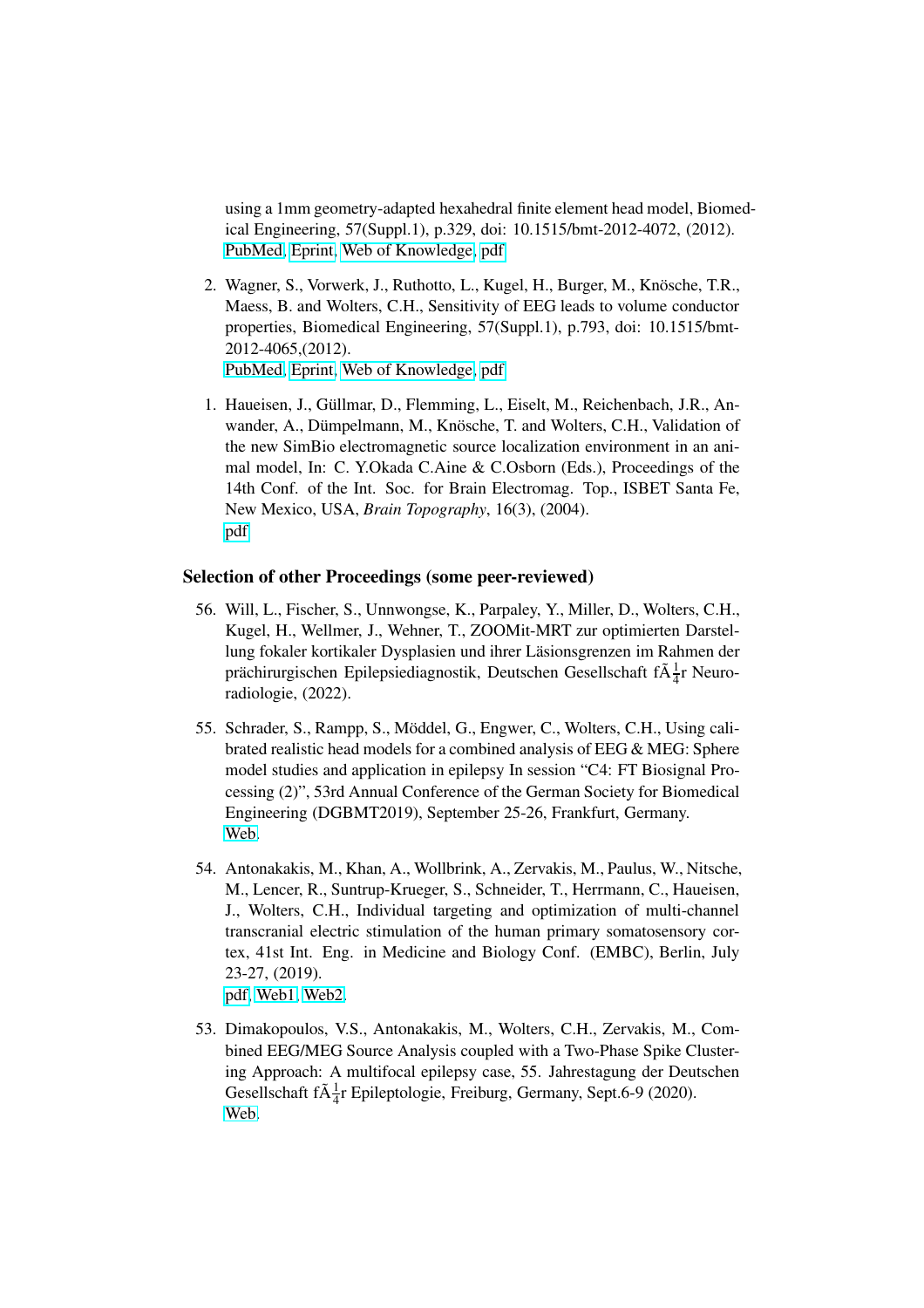- 52. Khan, A., Antonakakis, M., Haueisen, J., Wolters, C.H., Optimized Multielectrode Transcranial Direct Current Stimulation Targeting of Human Somatosensory Network, In session "D4: FS: Towards efficient and specific transcranial brain stimulation - novel biophysical modeling techniques", 52nd annual conference of the German Society for Biomedical Engineering (DGBMT2018), September 26-28, Aachen, Germany. [Web,](http://www.bmt2018.de) [Session.](https://edas.info/p24386#S1569556915)
- 51. Schrader, S., Rampp, S., Möddel, G., Engwer, C., Wolters, C.H., Calibrating skull conductivity using combined analysis of EEG and MEG in a sphere model, In session "D4: FS: Towards efficient and specific transcranial brain stimulation - novel biophysical modeling techniques", 52nd annual conference of the German Society for Biomedical Engineering (DGBMT2018), September 26-28, Aachen, Germany. [Web,](http://www.bmt2018.de) [Session.](https://edas.info/p24386#S1569556915)
- 50. Hanrath, A., Vorwerk, J., Wolters, C.H., Grasedyck, L., Discrete multipole expansion to model mathematical dipoles for Finite Element Methods, In session "E8: Modeling & Simulation (2)", 52nd annual conference of the German Society for Biomedical Engineering (DGBMT2018), September 26- 28, Aachen, Germany. [Web,](http://www.bmt2018.de) [Session.](https://edas.info/p24386#S1569556956)
- 49. Antonakakis, M., Wellmer, J., Möddel, G., Haueisen, J., Rampp, S., Wolters, C.H., Combined EEG/MEG source analysis for presurgical epilepsy diagnosis using calibrated realistic volume conductor model, 21th Int.Conf.on Biomagnetism (Biomag2018), Aug.26-30, 2018, Philadelphia, USA. [Web,](http://www.biomag2018.org) [pdf.](http://www.sci.utah.edu/~wolters/PaperWolters/2018/AntonakakisEtAl_Biomag2018.pdf)
- 48. Piastra, M.C., Nüssing, A., Bornfleth, H., Oostenveld, R., Engwer, C. and Wolters, C.H., The Discontinuous Galerkin Finite Element Method for Solving the MEG Forward Problem, BACI2017, International Conference on Basic and Clinical Multimodal Imaging, Bern, Switzerland, Aug.29-Sept.2, 2017. [Web](https://www.conftool.com/baci-conference/sessions.php)
- 47. Antonakakis, M., Schrader, S., Haueisen, J. and Wolters, C.H., Combined EEG/MEG source reconstruction of electric, hapto-tactile and pneumatotactile somatosensory stimulation using realistic head volume conductor modeling, BACI2017, International Conference on Basic and Clinical Multimodal Imaging, Bern, Switzerland, Aug.29-Sept.2, 2017. [Web,](https://www.conftool.com/baci-conference/sessions.php) [pdf](http://www.sci.utah.edu/~wolters/PaperWolters/2017/AntonakakisTalkBACI2017.pdf)
- 46. Rehbein, M., Winker, C., Notzon, S., Arolt, V., Wolters, C., and Junghoefer, M., Emotional picture processing in major depression before and after successful treatment: Magnetoencephalographic correlates, 57th Annual Meet-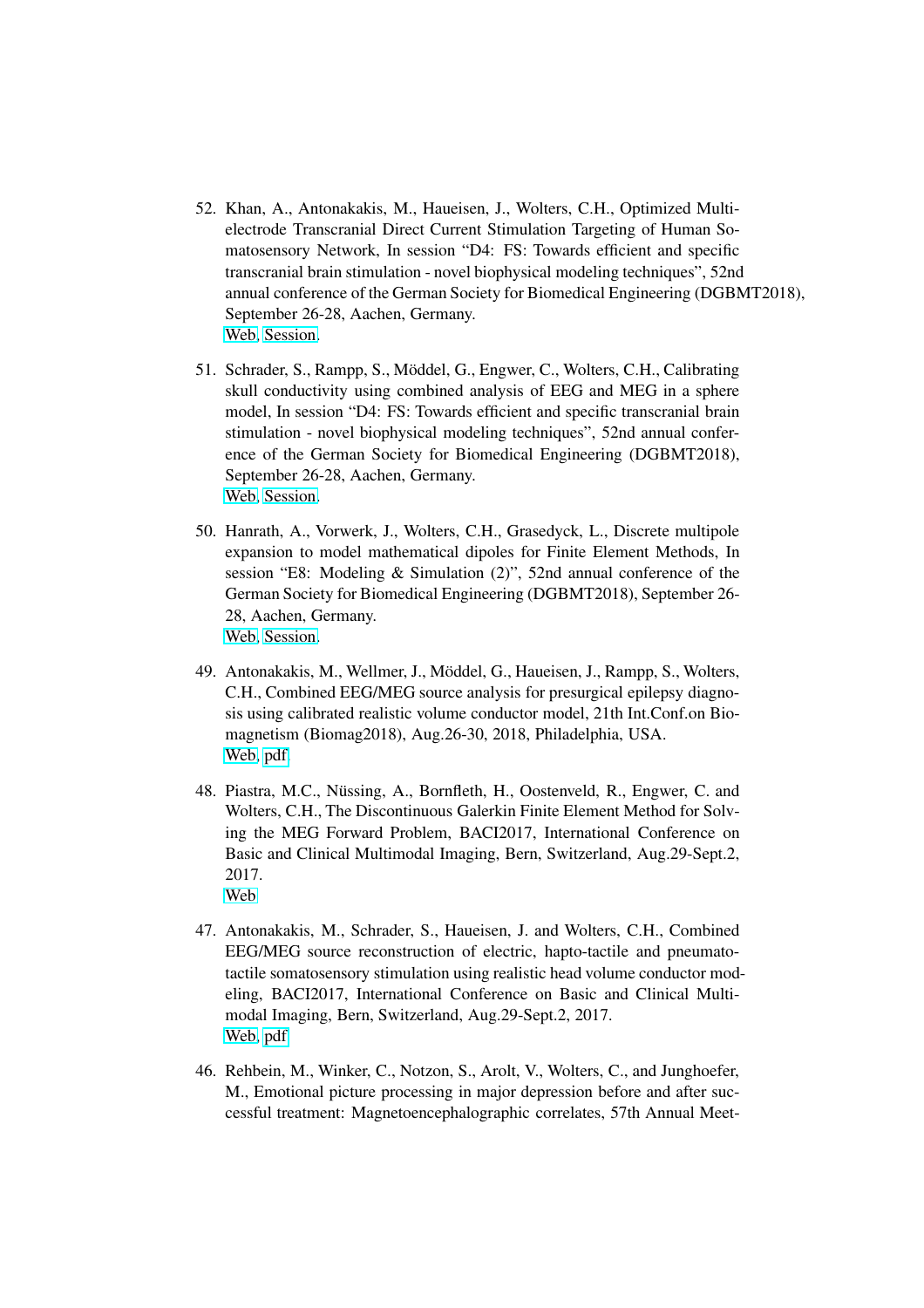ing of the Society for Psychophysiological Research, Vienna, Austria, Oct. 11-15, (2017). [Web.](http://www.sprweb.org/annual_meeting/)

- 45. Theiß, M., Wollbrink, A., Wolters, C.H. and Brinck, H., Impact of different registration methods in MEG source analysis, Current Directions in Biomedical Engineering, 2(1), pp.463–466, ISSN (Online) 2364–5504, (Sept. 2016). [DOI,](http://dx.doi.org/10.1515/cdbme-2016-0102) [Eprint,](https://www.degruyter.com/view/j/cdbme.2016.2.issue-1/cdbme-2016-0102/cdbme-2016-0102.xml) [pdf](http://www.sci.utah.edu/~wolters/PaperWolters/2016/TheissWollbrinkWoltersBrinck_CurrentDirectionsBiomedEng_2016.pdf)
- 44. Nüßing, A., Wolters, C.H., Brinck, H. and Engwer, C., The Unfitted Discontinuous Galerkin Method for Solving the EEG Forward Problem: A Second Order Study, Proc. of the workshop BIOSIGNAL PROCESSING 2016, April 7–8, Berlin, Germany, (2016). [Web,](http://2016.biosignal.berlin/) [pdf.](http://www.sci.utah.edu/~wolters/PaperWolters/2016/NuessingWoltersBrinckEngwer_Biosig_2016.pdf)
- 43. Vorwerk, J., Engwer, C., Pursiainen, S., and Wolters, C.H., A Mixed-FEM Approach to Avoid Skull Leakages in Solving the EEG Forward Problem, Proc. of the workshop BIOSIGNAL PROCESSING 2016, April 7–8, Berlin, Germany, (2016). [Web.](http://2016.biosignal.berlin/)
- 42. Wagner, S., Homölle, S., Burger, M. and Wolters, C.H., Optimized stimulation protocols in transcranial current stimulation, BMT 2015, 49th annual conference of the German Society for Biomedical Engineering, Track O: Modeling in Audiology and Neurology, Lübeck, Germany, Sept.16-18, (2015).

[Web,](http://www.bmt2015.de) [Program.](http://www.sci.utah.edu/~wolters/PaperWolters/2015/bmt2015_programm.pdf)

- 41. Wolters, C.H., New methodology for forward and inverse problem in EEG/MEG source analysis and in brain stimulation, Abstracts of the 23rd German EEG/EP Mapping Meeting, *Human Cognitive Neurophysiology – Kognitive Neurophysiologie des Menschen*, ISSN 1867-576X, Giessen, October 24-26, (2014). [Web,](http://geb.uni-giessen.de/geb/volltexte/2008/6504/) [pdf.](http://www.sci.utah.edu/~wolters/PaperWolters/2014/Kognitive_Neurophysiologie_2015_8_1.pdf)
- 40. Aydin, Ü., Vorwerk, J., Dümpelmann, M., Heers, M., Küpper, P., Kugel, H., Wellmer, J., Kellinghaus, C., Haueisen, J., Rampp, S., Stefan, H., Wolters, C.H., Combined EEG/MEG can outperform single modality EEG or MEG source analysis in presurgical epilepsy diagnosis, Abstracts of the 23rd German EEG/EP Mapping Meeting, *Human Cognitive Neurophysiology – Kognitive Neurophysiologie des Menschen*, ISSN 1867-576X, Giessen, October 24-26, (2014). [Web,](http://geb.uni-giessen.de/geb/volltexte/2008/6504/) [pdf.](http://www.sci.utah.edu/~wolters/PaperWolters/2014/Kognitive_Neurophysiologie_2015_8_1.pdf)
- 39. Vorwerk, J., Cho, J.-H., Rampp, S., Hamer, H., Kn¨osche, T., Wolters, C.H., A guideline for volume conductor modeling in EEG and MEG source analysis, Abstracts of the 23rd German EEG/EP Mapping Meeting, *Human Cognitive Neurophysiology – Kognitive Neurophysiologie des Menschen*, ISSN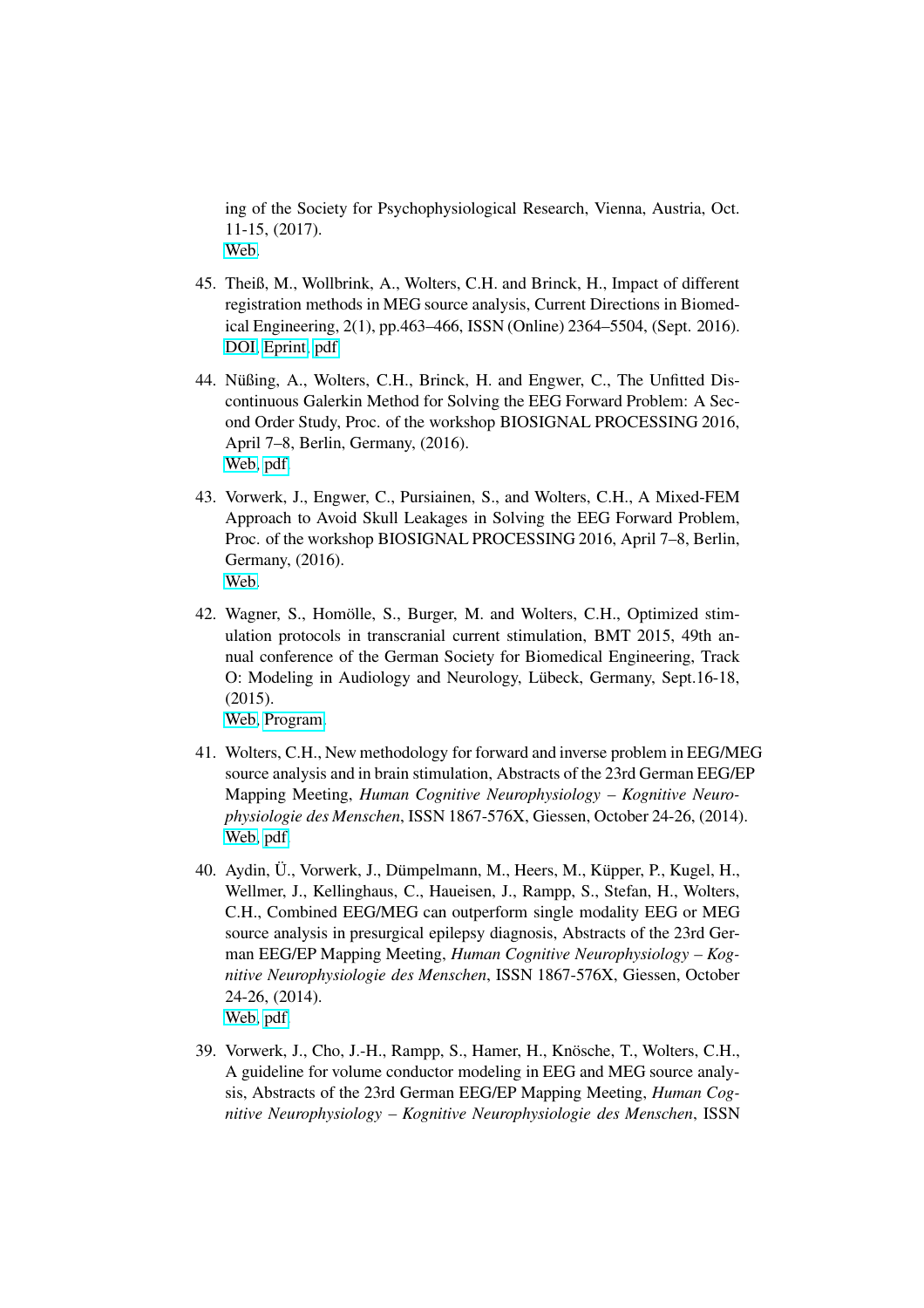1867-576X, Giessen, October 24-26, (2014). [Web,](http://geb.uni-giessen.de/geb/volltexte/2008/6504/) [pdf.](http://www.sci.utah.edu/~wolters/PaperWolters/2014/Kognitive_Neurophysiologie_2015_8_1.pdf)

- 38. Knösche, T., Cho, J.-H., Vorwerk, J., Wolters, C.H., Sensitivity of connectivity measures to inaccuracies in forward and inverse EEG/MEG modeling, Abstracts of the 23rd German EEG/EP Mapping Meeting, *Human Cognitive Neurophysiology – Kognitive Neurophysiologie des Menschen*, ISSN 1867- 576X, Giessen, October 24-26, (2014). [Web,](http://geb.uni-giessen.de/geb/volltexte/2008/6504/) [pdf.](http://www.sci.utah.edu/~wolters/PaperWolters/2014/Kognitive_Neurophysiologie_2015_8_1.pdf)
- 37. Wagner, S., Aydin, U., Vorwerk, J., Herrmann, C., Burger, M., Wolters, ¨ C.H., New numerical methods for electrode optimization and current density modeling in tCS, In (org. Brooks, MacLeod, Tucker): Morning workshop "Computational and imaging tools for targeting non-invasive brain stimulation", *20th Annual Meeting of the Organization for Human Brain Mapping*, Hamburg, Germany, June 8-12, [Web,](http://www.humanbrainmapping.org/i4a/pages/index.cfm?pageid=3601) (2014).
- 36. Wagner, S., Aydin, U., Vorwerk, J., Burger, M., Wolters, C.H., Volume con- ¨ duction and optimized stimulation protocols in transcranial current stimulation Innovative Verarbeitung bioelektrischer und biomagnetischer Signale (BBS2014), PTB Berlin, April 10.-11, 2014, [Program](http://www.bbs2014.ptb.de/bbs2014/bbs2014-programm.html)
- 35. Sonntag, H., Vorwerk, J., Wolters, C.H., Grasedyck, L., Haueisen, J., Maess, B., Modeling the partial volume effect using FEM in the EEG forward problem, Innovative Verarbeitung bioelektrischer und biomagnetischer Signale (BBS2014), PTB Berlin, April 10.-11, 2014, [Program](http://www.bbs2014.ptb.de/bbs2014/bbs2014-programm.html)
- 34. Vorwerk, J., Wagner, S., Aydin, U., Engwer, C., Wolters, C.H., New Method- ¨ ology for the Forward Problem in EEG/MEG Source Analysis and in Brain Stimulation *Biomedical Engineering - Biomedizinische Technik*, 59:S657, 2014.
- 33. Wagner, S., Aydin, U., Vorwerk, J., Herrmann, C., Burger, M., Wolters, ¨ C.H., New numerical methods for electrode optimization and current density modeling in tCS, In (org. Brooks, MacLeod, Tucker): Morning workshop "Computational and imaging tools for targeting non-invasive brain stimulation", *20th Annual Meeting of the Organization for Human Brain Mapping*, Hamburg, Germany, June 8-12, [Web,](http://www.humanbrainmapping.org/i4a/pages/index.cfm?pageid=3601) (2014).
- 32. Wagner, S., Aydin, U., Vorwerk, J., Burger, M., Wolters, C.H., Volume con- ¨ duction and optimized stimulation protocols in transcranial current stimulation Innovative Verarbeitung bioelektrischer und biomagnetischer Signale (BBS2014), PTB Berlin, April 10.-11, 2014, [Program](http://www.bbs2014.ptb.de/bbs2014/bbs2014-programm.html)
- 31. Sonntag, H., Vorwerk, J., Wolters, C.H., Grasedyck, L., Haueisen, J., Maess, B., Modeling the partial volume effect using FEM in the EEG forward prob-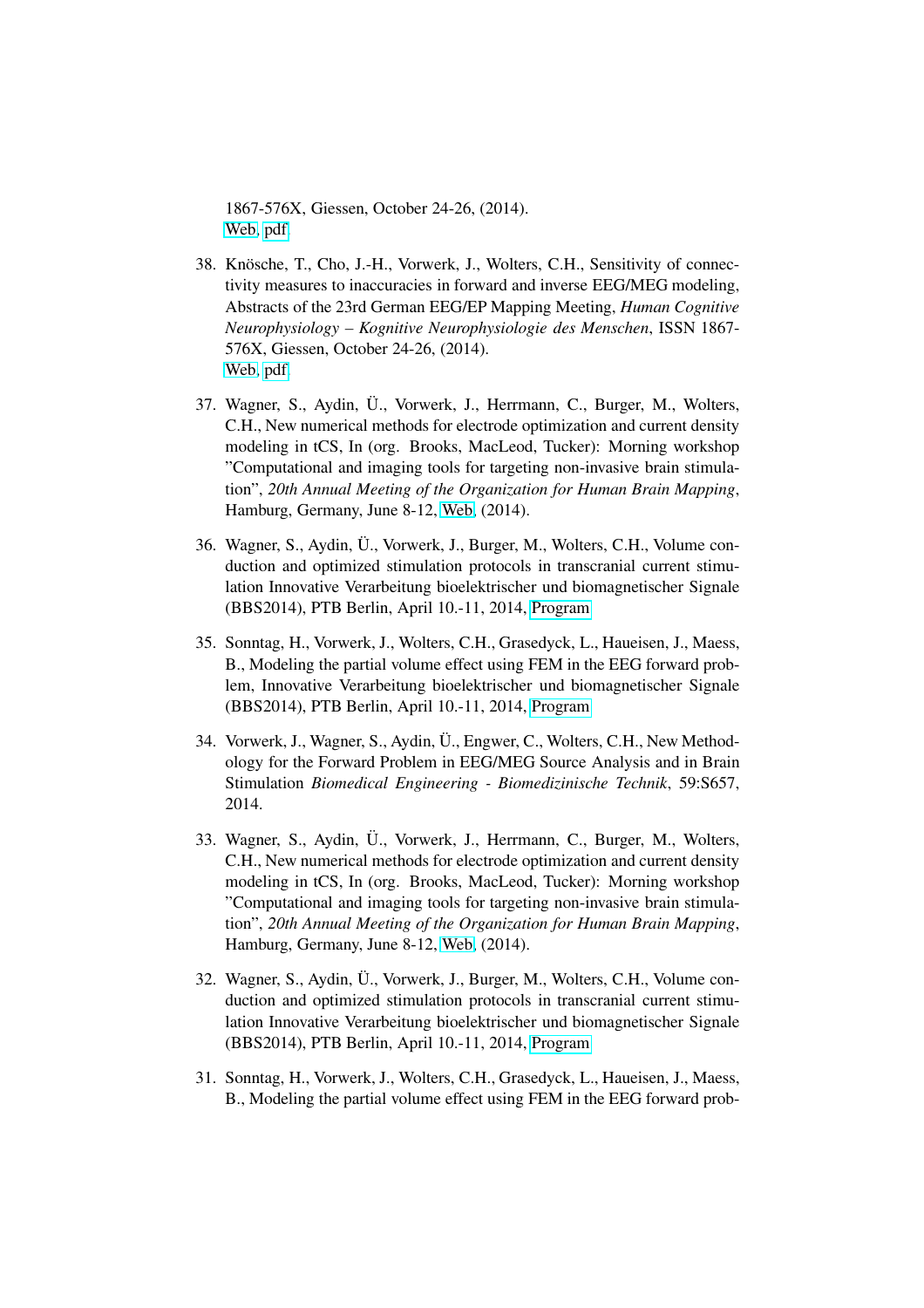lem, Innovative Verarbeitung bioelektrischer und biomagnetischer Signale (BBS2014), PTB Berlin, April 10.-11, 2014, [Program](http://www.bbs2014.ptb.de/bbs2014/bbs2014-programm.html)

- 30. Gigengack, F., Ruthotto, L., Koesters, T., Jiang, X., Modersitzki, J., Burger, M., Wolters, C.H., Schaefers, K.P., Pipeline for motion correction in dual gated PET with an L1-like data term Ann. Meet. Soc.Nuc.Med.Mol.Imag. (SNMMI), June 8-12, 2013, Vancouver, BC, Canada, (2013). [Web,](http://interactive.snm.org/index.cfm?PageID=12107) [pdf](http://www.sci.utah.edu/~wolters/PaperWolters/2013/GigengackRuthottoKoestersJiangModersitzkiBurgerWoltersSchaefers_SNMMIVancouver_2013.pdf)
- 29. Gigengack, F., Ruthotto, L., Koesters, T., Jiang, X., Modersitzki, J., Burger, M., Wolters, C.H., Schaefers, K.P., Pipeline for Motion Correction in Dual Gated PET, 2012 Nuclear Science Symposium, Medical Imaging Conference (MIC), Oct.29–Nov.3, Anaheim, California, 2012. [Web,](http://www.nss-mic.org/2012/NSSMain.asp) [pdf](http://www.sci.utah.edu/~wolters/PaperWolters/2012/GigengackRuthottoKoestersJiangModersitzkiBurgerWoltersSchaefers_MIC_2012.pdf)
- 28. Gigengack, F., Ruthotto, L., Burger, M., Wolters, C.H., Jiang, X. and Schaefers, K.P., Bewegungskorrektur in der Kardialen PET durch Masseerhaltende Bildregistrierung und Dual Gating, 50. Jahrestagung NuklearMedizin 2012 der Deutschen Gesellschaft fuer Nuklearmedizin, [Web,](www.nuklearmedizin2012.de) (2012).
- 27. Ruthotto, L., Gigengack, F., Burger, M., Wolters, C.H., Jiang, X., Schaefers, K.P. and Modersitzki, J., A Simplified Pipeline for Motion Correction in Dual Gated Cardiac PET, Bildverarbeitung für die Medizin, Informatik aktuell 2012, pp.51–56, Berlin, March 18.-20, [Web,](http://www.bvm-workshop.org/) awarded as the best scientific contribution to the conference, (2012).
- 26. Lucka, F., Pursiainen, S., Burger, M. and Wolters, C.H., Hierarchical Bayesian Models for EEG Inversion: Depth Localization and Source Separation for Focal Sources in Realistic FE Head Models, Biomedical Engineering, vol.56,De Gruyter, ISSN 0939-4990, (2011). [pdf](http://www.sci.utah.edu/~wolters/PaperWolters/2011/LuckaPursiainenBurgerWolters_BiomedEng_2011.pdf)
- 25. Gigengack, F. Ruthotto, L., Burger, M., Wolters, C.H., Jiang, X. and Schaefers, K.P., Mass-Preserving Motion Correction of Dual Gated Cardiac PET, IEEE Nuclear Science Symposium and Medical Imaging Conference (NSS/MIC), http://www.nss-mic.org/2011/, Valencia, Spain, Oct.23-29, (2011). [pdf](http://www.sci.utah.edu/~wolters/PaperWolters/2011/GigengackRuthottoBurgerWoltersJiangSchaefers_MIC_DUAL_2011.pdf)
- 24. Gigengack, F. Ruthotto, L., Burger, M., Wolters, C.H., Jiang, X. and Schaefers, K.P., Mass-Preserving Motion Correction of PET: Displacement Field vs. Spline Transformation, IEEE Nuclear Science Symposium and Medical Imaging Conference (NSS/MIC), http://www.nss-mic.org/2011/, Valencia, Spain, Oct.23-29, (2011). [pdf](http://www.sci.utah.edu/~wolters/PaperWolters/2011/GigengackRuthottoBurgerWoltersJiangSchaefers_MIC_SPLINE_2011.pdf)
- 23. Baillet, S., Tadel, F., Leahy, R.M., Mosher, J.C., Delorme, A., Makeig, S., Oostenveld, R., Hamalainen, M., Dalai, S.S., Zumer, J., Clerc, M., Wolters, C.H., Kiebel, S. and Jensen, O., Academic Software Toolboxes for the Analysis of MEG Data, Proceedings 17th International Conference on Biomagnetism Advances in Biomagnetism - Biomag 2010, Eds.: Supek, S., Susac, A., pp.101-4, (2010). [pdf](http://link.springer.com/chapter/10.1007/978-3-642-12197-5_19)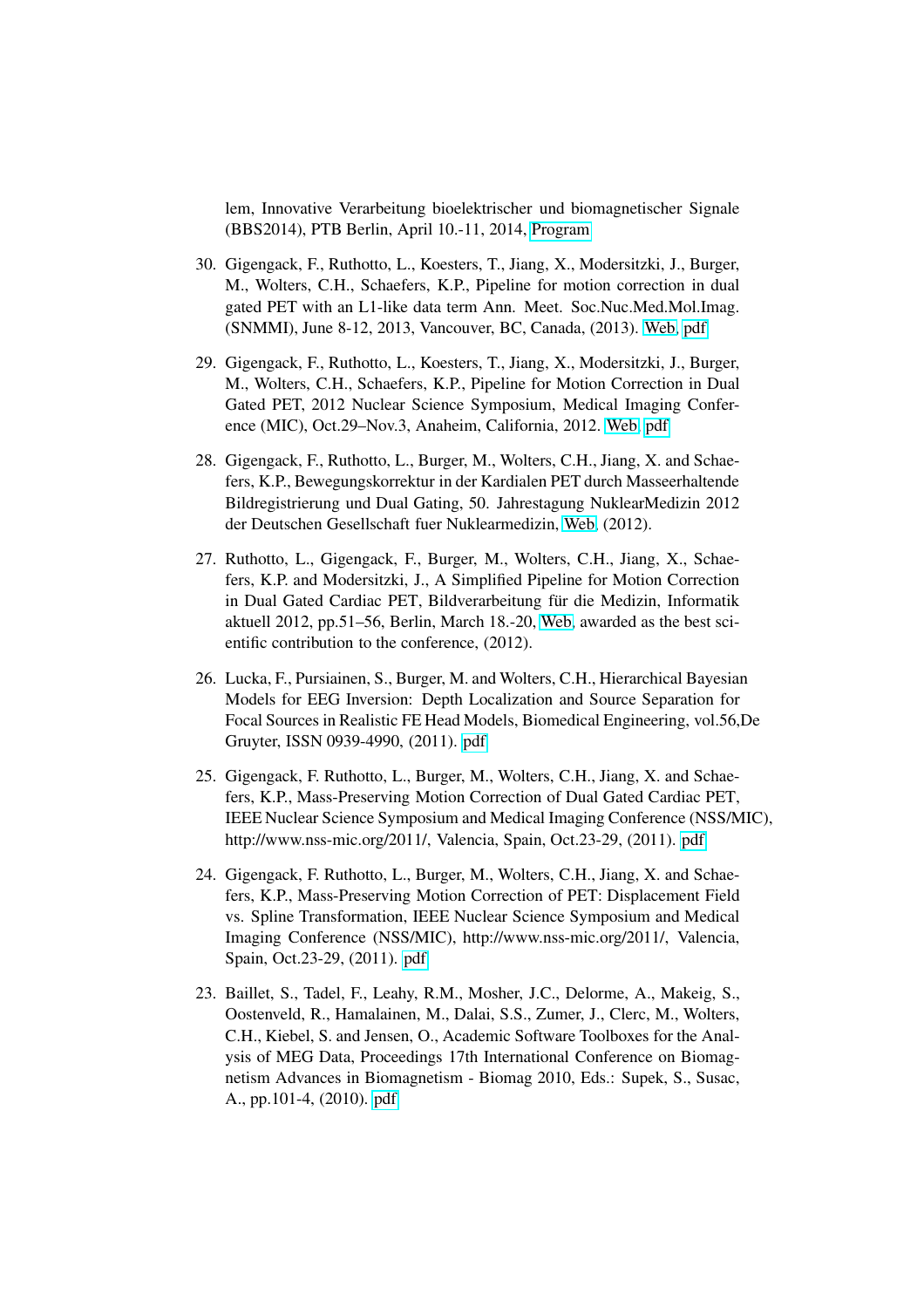- 22. Gigengack, F. Ruthotto, L., Burger, M., Wolters, C.H., Jiang, X. and Schaefers, K.P., Motion Correction of Cardiac PET Using Mass-Preserving Registration, Nuclear Science Symposium Conference Record (NSS/MIC), IEEE, (2010). [pdf](http://www.sci.utah.edu/~wolters/PaperWolters/2010/GigengackRuthottoBurgerWoltersJiangSchaefers_MIC_CR_2010.pdf)
- 21. Lanfer, B., Scherg, M., Dannhauer, M., Knösche, T. and Wolters, C.H., "Influence of deficiencies in segmenting the skull on EEG source modeling." In: *Proc. of the 16th Annual Meeting of the Organization for Human Brain Mapping*, Barcelona, Spain, June 6-10, [Web](http://www.humanbrainmapping.org/barcelona2010/) (2010).
- 20. Dannhauer, M., Lanfer, B., Wolters, C.H. and Knösche, T., "Skull tissue conductivity modeling affects forward and inverse solution: an EEG simulation study across subjects." In: *Proc. of the 15th Annual Meeting of the Organization for Human Brain Mapping*, San Francisco, USA, June 18-23, [Web](http://www.humanbrainmapping.org/sanfrancisco2009/) (2009).
- 19. Wollbrink, A., Wolters, C.H., Steinsträter, O., Dobel, C., Pantev, C., and Junghöfer, M. Intra- and inter-individual statistical mapping based on standardized MEG source reconstruction. In *Proc. of the 16th Int. Conf. on Biomagnetism*, August 25–29, Sapporo, Japan, [Web](http://www.biomag2008.org) (2008).
- 18. T.Dierkes, C.H.Wolters, F.Drechsler, L.Grasedyck, Validation of Finite Element Based Forward Approaches Using Anisotropic Volume Conductors. In *Proc. of the 16th Int. Conf. on Biomagnetism*, August 25–29, Sapporo, Japan, [Web](http://www.biomag2008.org) (2008).
- 17. Wolters,C.H., Lew,S., Drechsler, F., Dierkes, T. and Grasedyck, L. Improved EEG/MEG forward modeling using conductivity fitting in realistic finite element volume conductor models. In: Proc. 16th German EEG/EP Mapping Meeting, Schloss Rauischholzhausen, Giessen, Germany, DMM, October 20-21, (2007).
- 16. Dierkes, T., Drechsler, F.,Grasedyck, L., de Munck, J.C. and Wolters, C.H., Anisotropy in M/EEG Source Reconstruction Using the Finite Element Method. In: Proc. 16th German EEG/EP Mapping Meeting, Schloss Rauischholzhausen, Giessen, Germany, DMM, October 20-21, (2007).
- 15. Lanfer, B., Wolters, C.H., Demokritov, S.O. and Pantev, C., Validating Finite Element Method Based EEG and MEG Forward Computations. In: Proc. Biomedizinische Technik, Aachen, Germany, BMT, ISSN: 0939-4990, September 26-29, 2 pages (2007).
- 14. Wolters, C.H., Grasedyck, L., Anwander, A. and Hackbusch, W., Efficient Computation of Lead Field Bases and Influence Matrix for the FEM-based EEG and MEG Inverse Problem. In *Halgren, E., Ahlfors, S., Hämäläinen, M. and Cohen, D. (eds.): BIOMAG 2004, Proc. of the 14th Int. Conf. on*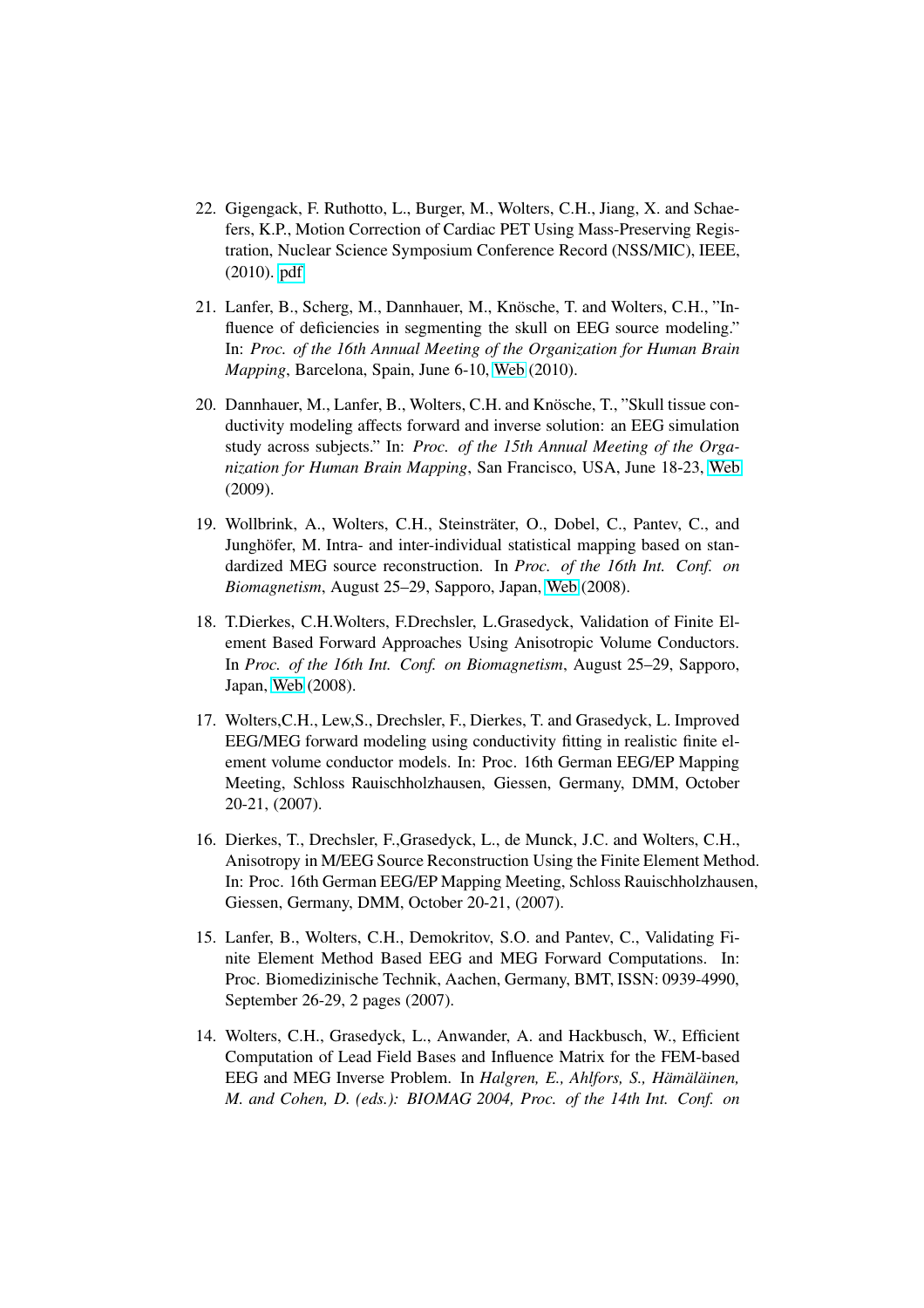*Biomagnetism, Boston, USA*, pp. 104–107 (2004). [Web,](http://www.biomag2004.net/) [pdf.](http://www.sci.utah.edu/~wolters/PaperWolters/2004/Wolters_grasedyck_et_al_biomag2004.pdf)

- 13. Schmitt, U., Wolters, C.H., Anwander, A. and Knösche, T., STR: A new Spatio-temporal Approach for Accurate and Efficient Current Density Reconstruction In *Halgren, E., Ahlfors, S., Hämäläinen, M. and Cohen, D. (eds.): BIOMAG 2004, Proc. of the 14th Int. Conf. on Biomagnetism, Boston, USA*, [Web,](http://www.biomag2004.net/) pp. 591–592 (2004).
- 12. Wolters, C.H., Anwander, A., Reitzinger, S. and Haase, G., Avoiding the Problem of FE Meshing: A Parallel Algebraic Multigrid with Multiple Right-Hand Side Treatment for an Efficient and Memory-Economical Computation of High Resolution EEG and MEG Lead Field Bases. In *Halgren, E., Ahlfors, S., Hämäläinen, M. and Cohen, D. (eds.): BIOMAG 2004, Proc. of the 14th Int. Conf. on Biomagnetism, Boston, USA*, [Web,](http://www.biomag2004.net/) pp. 465–466 (2004).
- 11. Fingberg, J., Berti, G., Hartmann, U., Basermann, A., Wolters, C.H., Anwander, A., McCarthy, A. and Woods, S., Bio-numerical simulations with SimBio. In *Buzug, T.M., Hartmann, U., Hülster, A., Kohl-Bareis, M. & Wilhein, T. (eds): Physikalische Methoden der Laser- und Medizintechnik*, VDI Verlag, pp. 114-120 (2003).
- 10. Wolters, C.H., Kuhn, M., Anwander, A. and Reitzinger, S., Fast anisotropic high resolution finite element head modeling in EEG/MEG-source localization. In *Nowak, H., Haueisen, J., Giessler, F. and Huonker, R. (eds.): Proc. of the 13th Int. Conf. on Biomagnetism, University of Jena, Jena, Germany*, VDE Verlag GmbH, Berlin, Offenbach, [Web,](http://biomag2002.uni-jena.de) pp. 670–672 (2002).
- 9. Anwander, A., Wolters, C.H., Dümpelmann, M., and Knösche, T.R., Influence of realistic skull and white matter anisotropy on the inverse problem in EEG/MEG-source localization. In *Nowak, H., Haueisen, J., Giessler, F. and Huonker, R. (eds.): Proc. of the 13th Int. Conf. on Biomagnetism, University of Jena, Jena, Germany*, VDE Verlag GmbH, Berlin, Offenbach, [Web,](http://biomag2002.uni-jena.de) pp. 679–681 (2002).
- 8. Dümpelmann, M., Knösche, T.R., Anwander, A. and Wolters, C.H., Sensitivity of inverse source reconstruction results towards forward model inaccuracies: Application of a universal sensitivity analysis software framework on different tissue conductivity ratios. In *Nowak, H., Haueisen, J., Giessler, F. and Huonker, R. (eds.): Proc. of the 13th Int. Conf. on Biomagnetism, University of Jena, Jena, Germany*, VDE Verlag GmbH, Berlin, Offenbach, pp. 694–696 (2002). [Web](http://biomag2002.uni-jena.de)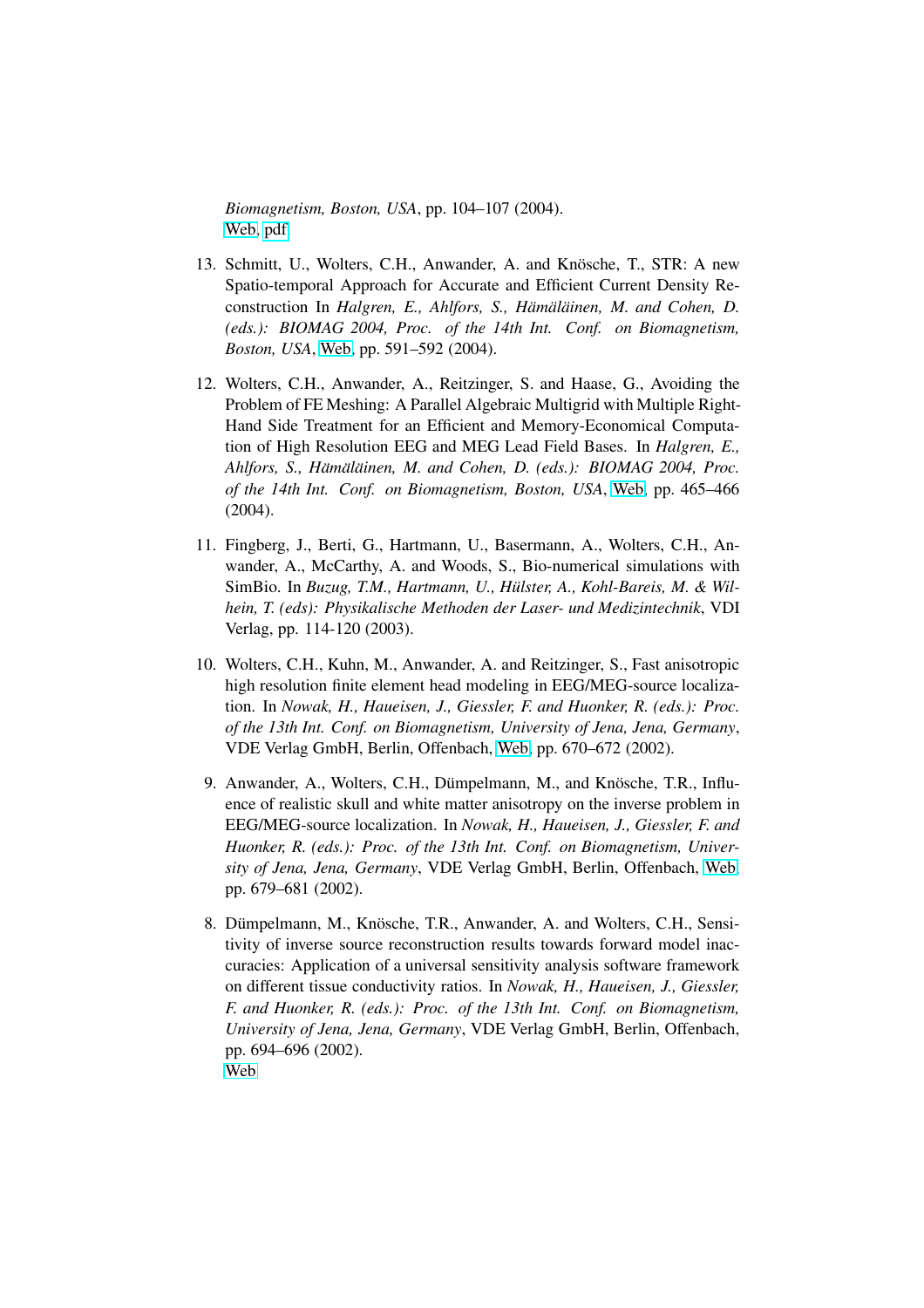- 7. Burkhardt, S., Kruggel, F., Saupe, D. and Wolters, C.H., Segmentierung des Knochens aus T1- und PD-gewichteten Kernspinbildern vom Kopf. In *Handels, H., Horsch, A., Lehmann, T. & Meinzer, H.-P. (eds.): "Bildverarbeitung für die Medizin 2001"*, Springer-Verlag, Berlin, pp. 187–191 (2001). [Web](http://link.springer.com/chapter/10.1007/978-3-642-56714-8_33)
- 6. Wolters, C.H., Reitzinger, S., Basermann, A., Burkhardt, S., Hartmann, U., Kruggel, F. and Anwander, A., Improved tissue modeling and fast solver methods for high resolution FE-modeling in EEG/MEG-source localization. In *Nenonen, J., Ilmoniemi, R.J. & Katila, T. (eds.): Proc. of the 12th Int. Conf. on Biomagnetism, Helsinki Univ. of Tech., Espoo, Finland*, pp. 655– 658 (2000). [Web,](http://biomag2000.hut.fi) [pdf](http://www.sci.utah.edu/~wolters/PaperWolters/2000/biomag2000.pdf)
- 5. Lonsdale, G., Grebe, R., Hartmann, U., Hose, D.R., Kruggel, F., Penrose, J.M.T. and Wolters, C.H., Bio-numerical simulations with SimBio: project aims and objectives. In *RIKEN, Symposium on Computational Biomechanics Simulation, May, 24-25*, pp. 187–196 (2000).
- 4. Wolters, C.H., Hartmann, U., Koch, M., Kruggel, F., Burkhardt, S., Basermann, A., Tuch, D.S. and Haueisen, J., New methods for improved and accelerated FE-volume-conductor modelling in EEG/MEG-source reconstruction. In *Middleton, J., Jones, M., Shrive, N. & Pande, G. (eds.): "4th Symp. on Comp. Meth. in Biomech. and Biomed.Eng.", Lisboa, Portugal, Okt.31- Nov.3*, Gordon & Breach, ISBN: 9056993216, pp. 489–494 (1999).
- 3. Wolters, C.H., Beckmann, R.F., Rienäcker, A. and Buchner, H., New regularization method for nonlinear and constrained dipole fit. *NeuroImage* 9(6), S177 (1999).
- 2. Wolters, C.H., Rienäcker, A., Beckmann, R., Jarausch, H., Buchner, H., Grebe, R. and Louis, A.K., Stable inverse current reconstruction in real anatomy using combinatorial optimization techniques combined with regularization methods. In *Witte, H., Zwiener, U., Schack, B. & Doering, A. (eds.): "Quantitative and Topological EEG and MEG Analysis"*, Druckhaus Mayer Verlag GmbH Jena-Erlangen, pp. 484–486 (1997).
- 1. Buchner, H., Rienäcker, A., Beckmann, R., Wagner, M., Pohlmeier, R., Pesch, J., Wolters, C., Knoll, G. and Silny,J., EEG/MEG Source Reconstruction, The Functionality of CAUCHY, ISBET'97, Zürich, March 6-8. 1997.

#### Selection of Posters

68. Takfarinas Medani, T., Mosher, J.C., Joshi, A.A., Taylor, K.N., Nair, D.R., Wolters, C.H., Richard M. Leahy, sEEG source analysis of intracranial stimulation with realistic head modeling: A validation study, OHBM, June 19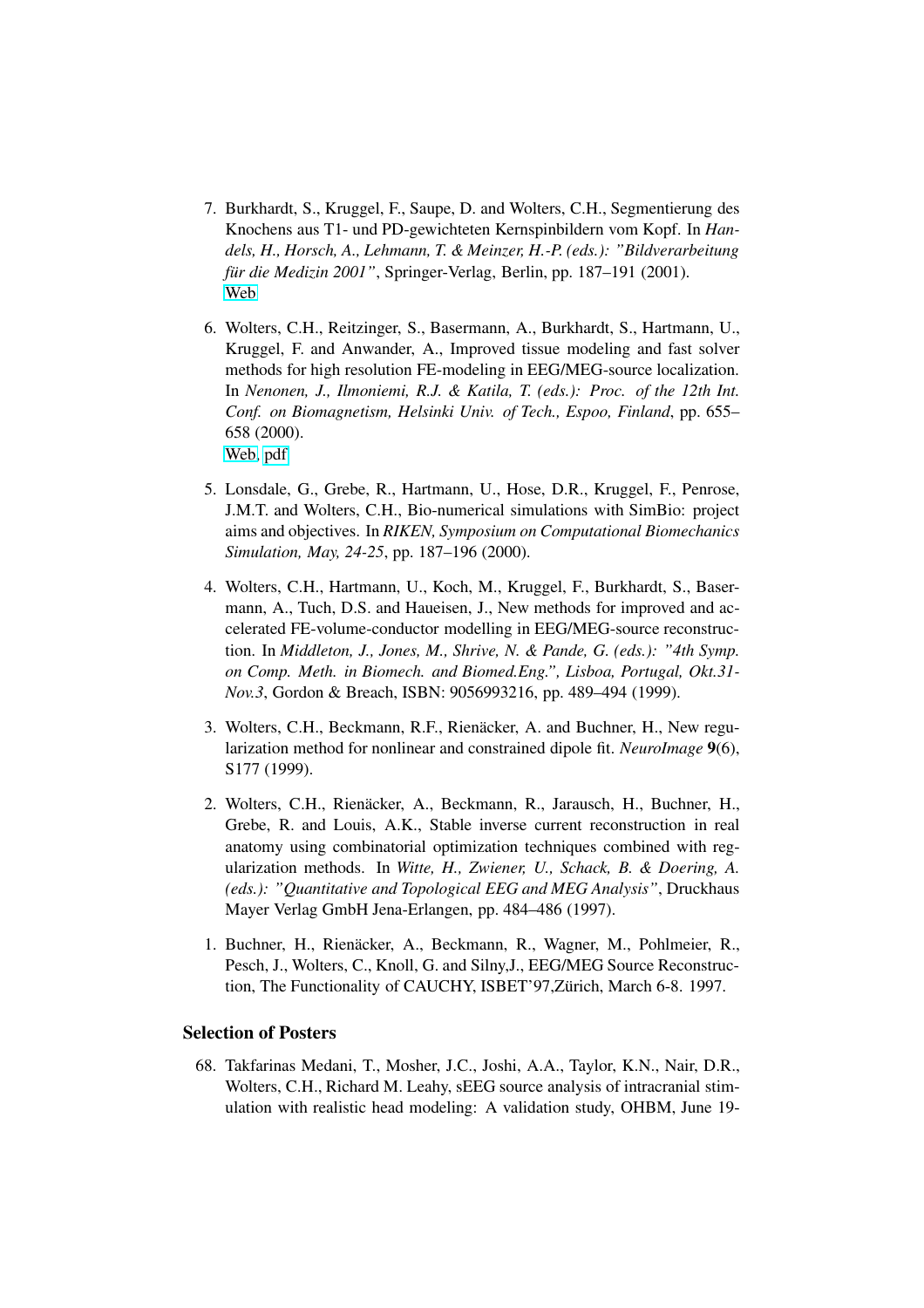23, 2022, Glasgow, Scotland (2022). [Web,](https://www.humanbrainmapping.org/i4a/pages/index.cfm?pageid=4114) [pdf.](http://www.sci.utah.edu/~wolters/PaperWolters/2022/MedaniEtAl_OHBM_2022.pdf)

- 67. Reichhardt, M.-J., Stöckler, H., Radecke, J.-O., Wolters, C.H., Gross, J., Sprenger, A., Lencer, R., Effects of transcranial direct current stimulation (tDCS) of brain area V5 on smooth pursuit performance 5th birthday of the Center of Brain, Behavior and Metabolism (CBBM), University of Lübeck, Lübeck, Germany, Sept.30 (2021). [pdf,](http://www.sci.utah.edu/~wolters/PaperWolters/2021/ReichhardtEtAl_CBBM_2021.pdf) [Web.](https://www.uni-luebeck.de/aktuelles/nachricht/artikel/jubilaeum.html)
- 66. Dimakopoulos, V.S., Antonakakis, M., Wolters, C.H., Zervakis, M., Combined EEG/MEG Source Analysis coupled with a Two-Phase Spike Clustering Approach: A multifocal epilepsy case, 64.Jahrestagung der Deutschen Gesellschaft für Klinische Neurophysiologie und Funktionelle Bildgebung (DGKN2020), Baden-Baden, Germany, March 26-28 (2020). [pdf,](http://www.sci.utah.edu/~wolters/PaperWolters/2020/DimakopoulosEtAl_DGKN_2020.pdf) [Web.](https://www.dgkn-kongress.de/)
- 65. Neugebauer, F., Rampp, S., M[öddel, G., Wolters, C.H., Beamforming in Epilepsy with combined MEG&EEG, In session "PS: Wet Poster Session", 53rd Annual Conference of the German Society for Biomedical Engineering (DGBMT2019), September 25-26, Frankfurt, Germany. [Web.](https://www.bmt-congress.de/en)
- 64. Antonakakis, M., Rampp, S., Wellmer, J., Wolters, C.H., "Combined EEG/MEG Connectivity Analysis in presurgical epilepsy diagnosis", SuSIE - Summer School on Imaging in Epilepsy, Epilepsy Surgery and Epilepsy Research, Bochum, Germany, Aug.25 (2019). [Web,](https://www.imaging-in-epilepsy.org) [pdf of poster.](http://www.sci.utah.edu/~wolters/PaperWolters/2019/AntonakakisEtAl_SUSIE_2019_Poster.pdf)
- 63. Neugebauer, F., Wolters, C.H., Beamforming in Epilepsy with combined MEG & EEG, MEG-UK meeting, Cardiff, Cardiff, April 15-17, (2019). [Web,](https://www.meguk.ac.uk/meg-uk-2019-conference/) [Program,](https://www.meguk.ac.uk/wp-content/uploads/sites/2/2019/04/MEGUK2019_Programme.pdf) [Program2.](http://www.sci.utah.edu/~wolters/PaperWolters/2019/MEGUK2019_Programme.pdf)
- 62. Khan, A., Antonakakis, M., Vogenauer, N., Wollbrink, A., Suntrup-Krüger, S., Schneider, T.R., Hermann, C.S., Nitsche, M., Paulus, W., Haueisen, J., Wolters, C.H., Optimized multi-electrode tDCS targeting of human somatosensory network, MEG-UK meeting, Cardiff, Cardiff, April 15-17, (2019). [Web,](https://www.meguk.ac.uk/meg-uk-2019-conference/) [Program,](https://www.meguk.ac.uk/wp-content/uploads/sites/2/2019/04/MEGUK2019_Programme.pdf) [Program2.](http://www.sci.utah.edu/~wolters/PaperWolters/2019/MEGUK2019_Programme.pdf)
- 61. Pant, A., Cho, J.-H., Wolters, C., Jiang, X. and Bornfleth, H., "Comparing different head MRI segmentation techniques for use in EEG source analysis", *F1000Research*, 8, (2018). [pdf1,](https://www.besa.de/wp-content/uploads/2014/05/BESA-Research-Poster-Comparing-different-head-MRI-segmentation-techniques-BACI-2017.pdf) [pdf2.](https://www.researchgate.net/profile/Harald_Bornfleth/publication/330225573_Comparing_different_head_MRI_segmentation_techniques_for_use_in_EEG_source_analysis/links/5c385280458515a4c71ca99d/Comparing-different-head-MRI-segmentation-techniques-for-use-in-EEG-source-analysis.pdf)
- 60. Aydin Ü., Rampp S., Wollbrink, A., Kugel, H., Cho, J.-H., Knøsche, T.R., Grova C., Wellmer J., Wolters, C.H., Fusion of EEG/MEG source analysis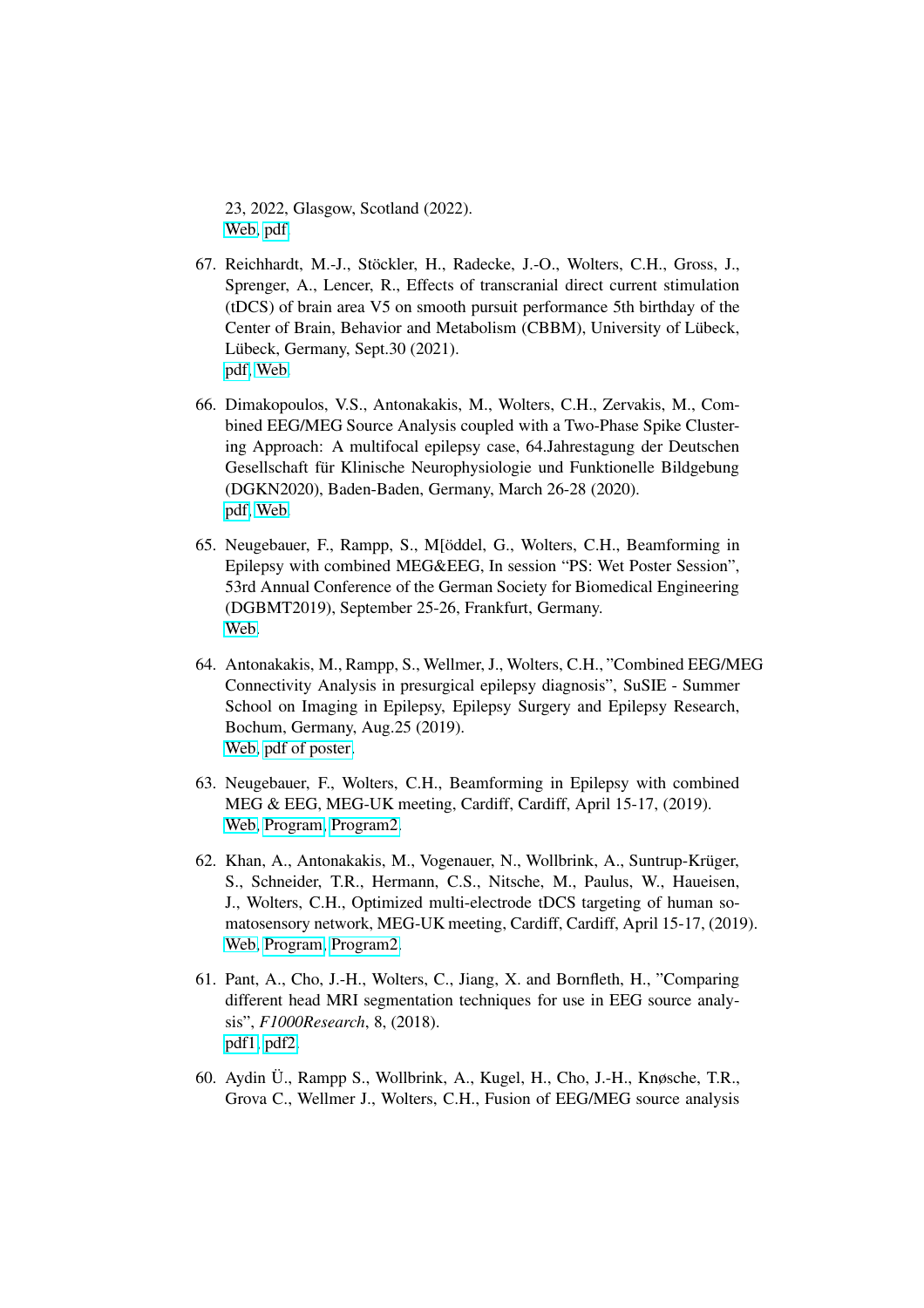and high-resolution MRI in presurgical Epilepsy, 21th Int.Conf.on Biomagnetism (Biomag2018), Aug.26-30, 2018, Philadelphia, USA. [Web,](http://www.biomag2018.org) [pdf.](http://www.sci.utah.edu/~wolters/PaperWolters/2018/Aydin_BIOMAG2018_ZOOMit_Poster.pdf)

- 59. Antonakakis, M., Khan, A., Wollbrink, A., Zervakis, M., Paulus, W., Nitsche, M., Lencer, R., Suntrup-Krueger, S., Haueisen, J. and Wolters, C.H., "Individual targeting and optimization of multi-channel transcranial electric stimulation of the human primary somatosensory cortex", 21th Int.Conf.on Biomagnetism (Biomag2018), Aug.26-30, 2018, Philadelphia, USA. [Web,](http://www.biomag2018.org) [pdf of poster.](http://www.sci.utah.edu/~wolters/PaperWolters/2018/AntonakakisKhanWollbrinkZervakisPaulusNitscheLencerSuntrup-KruegerHaueisenWolters_PosterBiomag2018.pdf)
- 58. Vorwerk, J., Aydin, Ü., Wolters, C.H., and Butson, C., "Influence of Head Tissue Conductivity Uncertainties on EEG Source Localization", 21th Int.Conf.on Biomagnetism (Biomag2018), Aug.26-30, 2018, Philadelphia, USA. [Web,](http://www.biomag2018.org) [pdf of poster.](http://www.sci.utah.edu/~wolters/PaperWolters/2018/VorwerkAydinWoltersButson_PosterBiomag2018.pdf)
- 57. Piastra, M.C., Nüßing, A., Vorwerk, J., Bornfleth, H., Oostenveld, R., Engwer, C. and Wolters, C.H., "The Discontinuous Galerkin Finite Element Method for Solving the MEG and the combined MEG/EEG Forward Problem", 21th Int.Conf.on Biomagnetism (Biomag2018), Aug.26-30, 2018, Philadelphia, USA. [Web,](http://www.biomag2018.org) [pdf of poster.](http://www.sci.utah.edu/~wolters/PaperWolters/2018/PiastraNuessingVorwerkBornflethOostenveldEngwerWolters_PosterBiomag2018.pdf)
- 56. Piastra, M.C., Nüßing, A., Vorwerk, J., Engwer, C. and Wolters, C.H., "Sensitivity of EEG and MEG to cortical and subcortical sources in the human brain", 21th Int.Conf.on Biomagnetism (Biomag2018), Aug.26-30, 2018, Philadelphia, USA. [Web,](http://www.biomag2018.org) [pdf of poster.](http://www.sci.utah.edu/~wolters/PaperWolters/2018/PiastraNuessingVorwerkEngwerWolters_PosterBiomag2018.pdf)
- 55. Radecke, J.-O., Wolters, C.H., Khan, A., Engel, A.K., Schneider, T.R., Optimized Transcranial Electric Stimulation (tES) for the Lateralized Modulation of Neuronal Oscillations Underlying Spatial Attention, 11th FENS Forum of Neuroscience, Berlin, July 7-11, 2018. [Web](https://forum2018.fens.org/)
- 54. Pant, A., Cho, J.-H., Wolters, C.H., Jiang, X. and Bornfleth, H., Comparing different head MRI segmentation techniques for use in EEG source analysis, BACI2017, International Conference on Basic and Clinical Multimodal Imaging, Bern, Switzerland, Aug.29-Sept.2, 2017, [DOI,](http://dx.doi.org/10.7490/f1000research.1116378.1) [Web,](https://www.conftool.com/baci-conference/sessions.php) [pdf of poster](http://www.sci.utah.edu/~wolters/PaperWolters/2017/PantChoWoltersJiangBornfleth_BACI2017.pdf)
- 53. Pant, A., Wolters, C.H., Jiang, X. and Bornfleth, H., Generating simulated child head MRI data using a realistic child head model, BACI2017, International Conference on Basic and Clinical Multimodal Imaging, Bern, Switzerland, Aug.29-Sept.2, 2017. [Web,](https://www.conftool.com/baci-conference/sessions.php) [pdf of poster](http://www.sci.utah.edu/~wolters/PaperWolters/2017/PantWoltersJiangBornfleth_BACI2017.pdf)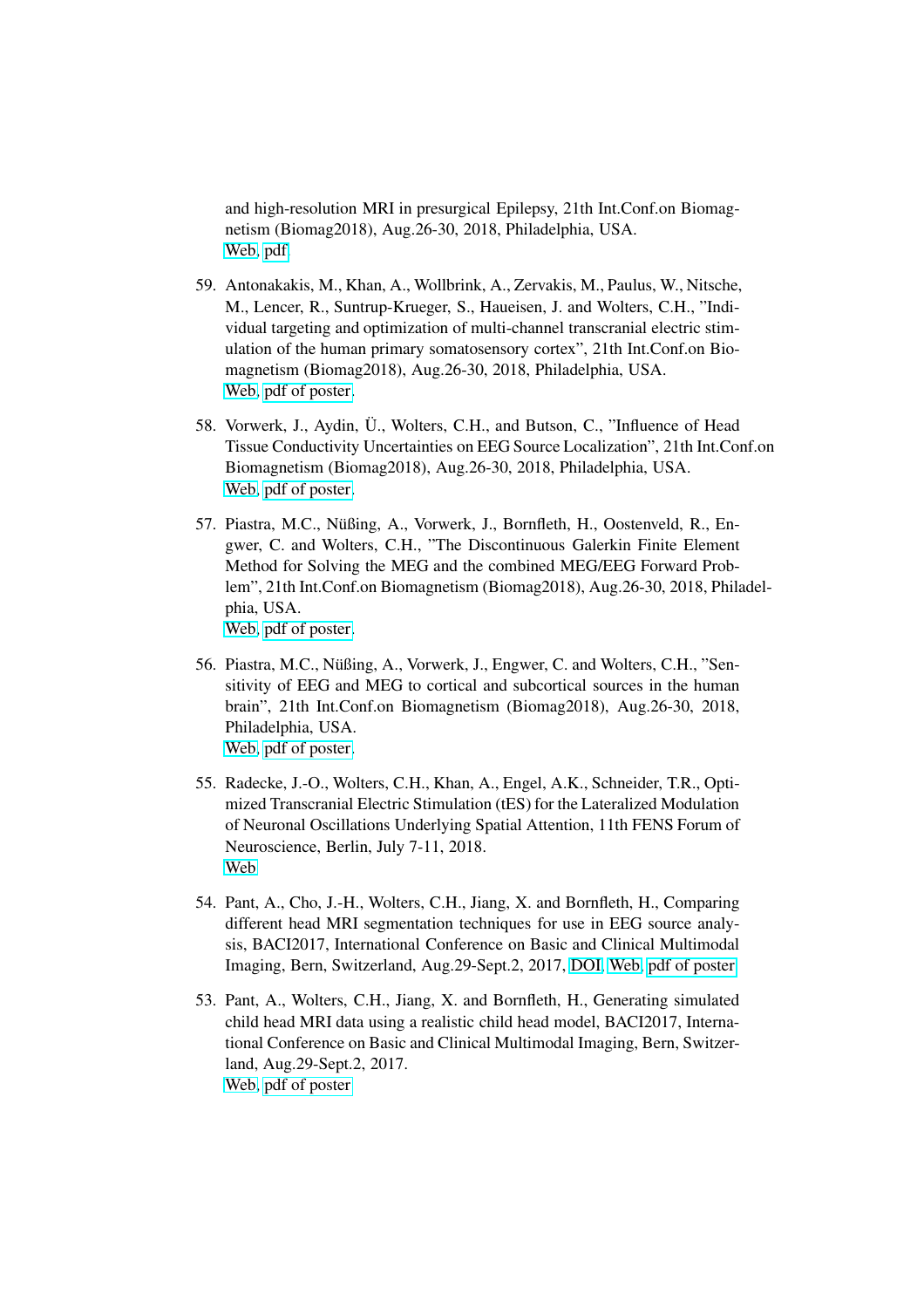- 52. Cho, J.-H., Aydin, Ü., Wolters, C.H., Knösche, T.R., Source connectivity analysis using multivariate autoregressive models of MEG signals, BACI2017, International Conference on Basic and Clinical Multimodal Imaging, Bern, Switzerland, Aug.29-Sept.2, 2017. [Web](https://www.conftool.com/baci-conference/sessions.php)
- 51. Vorwerk, J., Wolters, C.H., and Butson, C., "Influence of Uncertainties in the Head Tissue Conductivities on the EEG Forward Problem", In: *23th Annual Meeting of the Organization for Human Brain Mapping*, Vancouver, Canada, June 25-29, [Web](https://www.humanbrainmapping.org/i4a/pages/index.cfm?pageID=3734) (2017). [pdf of poster](http://www.sci.utah.edu/~wolters/PaperWolters/2017/VorwerkWoltersButson_SensitivityInvestigationSEP_OHBMPoster_2017.pdf)
- 50. Piastra, M.-C., Nüssing, A., Bornfleth, H., Oostenveld, R., Engwer, C. and Wolters, C.H., The Discontinuous Galerkin Finite Element Method for Solving the MEG Forward Problem Biomag2016, 20th Int.Conf. on Biomagnetism, Oct.1-6, Seoul, South-Korea, (2016). [Web](http://www.biomag2016.org/) [pdf of poster](http://www.sci.utah.edu/~wolters/PaperWolters/2016/Piastra_Biomag2016_Poster.pdf)
- 49. Vorwerk, J., Engwer, C., Ludewig, J., Wolters, C.H., A Mixed-FEM Approach to Avoid Skull Leakages in Solving the EEG Forward Problem Biomag2016, 20th Int.Conf. on Biomagnetism, Oct.1-6, Seoul, South-Korea, (2016). [Web](http://www.biomag2016.org/)
- 48. Vorwerk, J., Oostenveld, R., Piastra, M.C., Magyari, L., and Wolters, C.H., The FieldTrip-SimBio pipeline for FEM-based EEG forward computations, Biomag2016, 20th Int.Conf. on Biomagnetism, Oct.1-6, Seoul, South-Korea, (2016). [Web](http://www.biomag2016.org/)
- 47. Nüßing, A., Wolters, C.H., Brinck, H. and Engwer, C., The Unfitted Discontinuous Galerkin Method for Solving the EEG Forward Problem: A Second Order Study, Proc. of the workshop BIOSIGNAL PROCESSING 2016, April 7–8, Berlin, Germany, (2016). [Web,](http://2016.biosignal.berlin/) [pdf.](http://www.sci.utah.edu/~wolters/PaperWolters/2016/NuessingWoltersBrinckEngwer_BiosigPoster_2016.pdf)
- 46. Vorwerk, J., Engwer, C., Ludewig, J., Wagner, S. and Wolters, C.H., A discontinuous Galerkin finite element approach for the EEG forward problem, BACI2015, International Conference on Basic and Clinical Multimodal Imaging, Utrecht, The Netherlands, Sept. 1-5, 2015. [Web](http://www.baci-conference.com/) pdf [of poster](http://www.sci.utah.edu/~wolters/PaperWolters/2015/VorwerkEtAl_poster_baci2015.pdf)
- 45. Wagner, S., Homölle, S., Burger, M. and Wolters, C.H., An optimization approach for well-targeted transcranial direct current stimulation, BACI2015, International Conference on Basic and Clinical Multimodal Imaging, Utrecht, The Netherlands, Sept. 1-5, 2015. [Web](http://www.baci-conference.com/) [pdf of poster](http://www.sci.utah.edu/~wolters/PaperWolters/2015/WagnerEtAl_poster_baci2015.pdf)
- 44. Nüßing, A., Wolters, C.H., Brinck, H. and Engwer, C. The unfitted discontinuous Galerkin method in brain research, BACI2015, International Conference on Basic and Clinical Multimodal Imaging, Utrecht, The Netherlands, Sept. 1-5, 2015. [Web](http://www.baci-conference.com/) [pdf of poster](http://www.sci.utah.edu/~wolters/PaperWolters/2015/NuessingEtAl_poster_baci2015.pdf)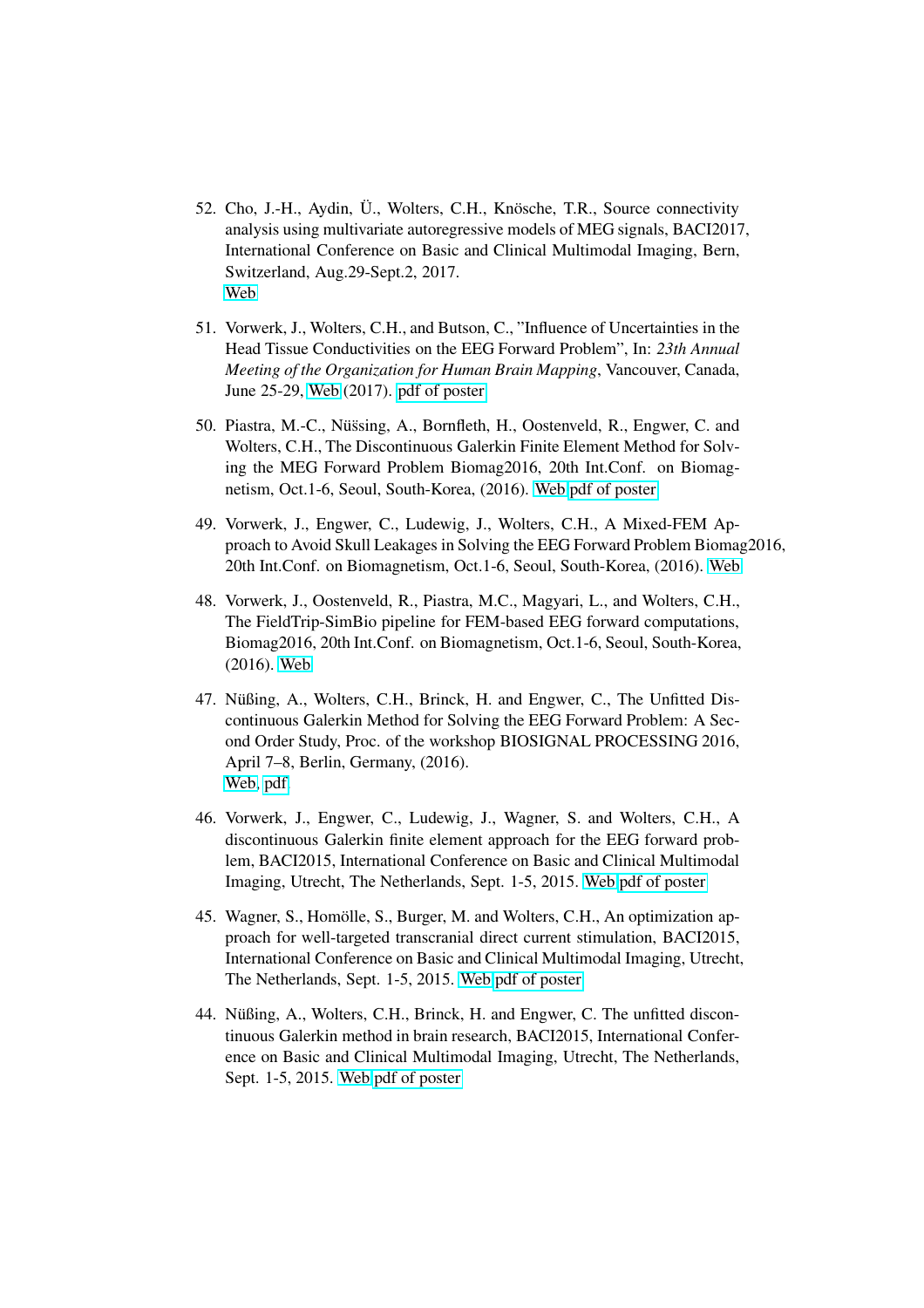- 43. Homölle, S., Wagner, S., Burger, M. and Wolters, C.H., Different approaches to the tDCS optimization problem BACI2015, International Conference on Basic and Clinical Multimodal Imaging, Utrecht, The Netherlands, Sept. 1- 5, 2015. [Web](http://www.baci-conference.com/) [pdf of poster](http://www.sci.utah.edu/~wolters/PaperWolters/2015/HomoelleEtAl_poster_baci2015.pdf)
- 42. Nüssing, A., Wolters, C.H., Brinck, H. and Engwer, C., Patient Specific Simulation of Brain Stimulation using the Unfitted Discontinuous Galerkin Method, 1st International Brain Stimulation Conference, Singapore, March, 2-4, (2015). [Web](http://www.brainstimconference.com/)
- 41. Engwer, C., Ludewig, J., Vorwerk, J., Wagner, S. and Wolters, C.H., A Discontinuous Galerkin Finite Element approach for the EEG forward problem, Biomag2014, 19th Int.Conf. on Biomagnetism, Aug.24-28, Halifax, Canada, (2014). [Web](http://www.biomag2014.org/) [pdf of poster](http://www.sci.utah.edu/~wolters/PaperWolters/2014/EngwerEtAl_Biomag2014_Poster.pdf)
- 40. Aydin, Ü, Vorwerk, J., Dümpelmann, M., Küpper, P., Kugel, H., Wellmer, J., Kellinghaus, C., Haueisen, J., Rampp, S., Stefan, H. and Wolters, C.H., Combined EEG/MEG can outperform single modality EEG or MEG source reconstruction in presurgical epilepsy diagnosis, Biomag2014, 19th Int.Conf. on Biomagnetism, Aug.24-28, Halifax, Canada, (2014). [Web](http://www.biomag2014.org/) [pdf of poster](http://www.sci.utah.edu/~wolters/PaperWolters/2014/Aydin_Biomag2014_Poster.pdf)
- 39. Vorwerk, J., Cho, J.-H., Oostenveld, R., Rampp, S., Hamer, H., Knösche, T. and Wolters, C.H. Influence of Realistic Head Modeling on the EEG Forward Solution, Biomag2014, 19th Int.Conf. on Biomagnetism, Aug.24-28, Halifax, Canada, (2014). [Web](http://www.biomag2014.org/) [pdf of poster](http://www.sci.utah.edu/~wolters/PaperWolters/2014/VorwerkEtAl_Biomag2014.pdf)
- 38. Aydin, Ü, Vorwerk, J., Dümpelmann, M., Küpper, P., Kugel, H., Wellmer, J., Kellinghaus, C., Haueisen, J., Rampp, S., Stefan, H., Wolters, C.H., Comparison of EEG, MEG and Combined EEG/MEG Localizations of Epileptic Activity Based on Subaverages, In: *20th Annual Meeting of the Organization for Human Brain Mapping*, Hamburg, Germany, June 8-12, [Web](http://www.humanbrainmapping.org/i4a/pages/index.cfm?pageID=3565) (2014). [pdf of poster](http://www.sci.utah.edu/~wolters/PaperWolters/2014/AydinEtAl_OHBM2014_Poster.pdf)
- 37. Vorwerk, J., Cho, J.-H., Oostenveld, R., Rampp, S., Hamer, H., Knösche, T. and Wolters, C.H. "Influence of Realistic Head Modeling on the EEG Forward Solution", In: *20th Annual Meeting of the Organization for Human Brain Mapping*, Hamburg, Germany, June 8-12, [Web](http://www.humanbrainmapping.org/i4a/pages/index.cfm?pageID=3565) (2014).
- 36. Lanfer, B., Paul-Jordanov, I. and Wolters, C.H., "Individual FEM pipeline for EEG source analysis requiring minimal user intervention." In: *20th Annual Meeting of the Organization for Human Brain Mapping*, Hamburg, Germany, June 8-12, [Web](http://www.humanbrainmapping.org/i4a/pages/index.cfm?pageID=3565) (2014). [pdf of poster](http://www.sci.utah.edu/~wolters/PaperWolters/2014/LanferPaul-JordanovWolters_OHBM2014_Poster.pdf)
- 35. Reipke, P., Theiß, M., Aydin, U., Wollbrink, A., Wolters, C.H., Brinck, H., ¨ Improving the MEG-MRI co-registration, Innovative Verarbeitung bioelektrischer und biomagnetischer Signale (BBS2014), PTB Berlin, April 10.-11, 2014, [Program](http://www.bbs2014.ptb.de/bbs2014/bbs2014-programm.html) [pdf of poster](http://www.sci.utah.edu/~wolters/PaperWolters/2014/ReipkeEtAl_BBS2014.pdf)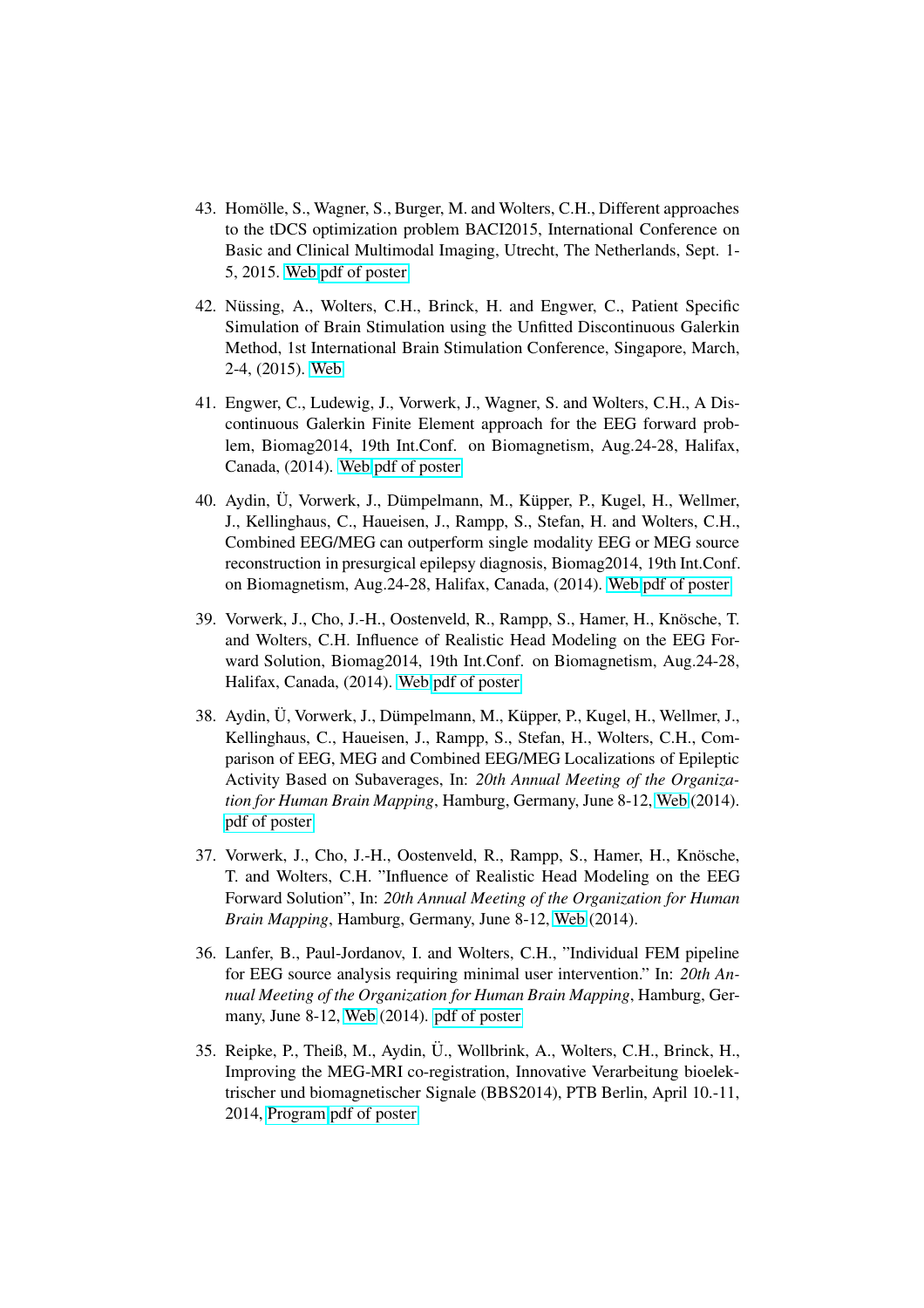- 34. Vorwerk, J., Engwer, C., Ludewig, J., Wolters, C.H., A mixed finite element approach to solve the EEG forward problem, Innovative Verarbeitung bioelektrischer und biomagnetischer Signale (BBS2014), PTB Berlin, April 10.-11, 2014, [Program](http://www.bbs2014.ptb.de/bbs2014/bbs2014-programm.html) [pdf of poster](http://www.sci.utah.edu/~wolters/PaperWolters/2014/VorwerkEtAl_Poster_BMT2014.pdf)
- 33. Lucka, F., Tellen, S., Wolters, C.H., Burger, M., Sparse Recovery Conditions and Realistic Forward Modeling in EEG/MEG Source Reconstruction Innovative Verarbeitung bioelektrischer und biomagnetischer Signale (BBS2014), PTB Berlin, April 10.-11, 2014, [Program](http://www.bbs2014.ptb.de/bbs2014/bbs2014-programm.html) [pdf of poster](http://www.sci.utah.edu/~wolters/PaperWolters/2014/LuckaTellenWoltersBurger_Poster-BBS2014.pdf)
- 32. Aydin, Ü., Vorwerk, J., Dümpelmann, M., Küpper, P., Kugel, H., Wellmer, J., Kellinghaus, C., Haueisen, J., Rampp, S., Stefan, H. and Wolters, C.H., Effects of Spike Averaging on EEG, MEG and Combined EEG/MEG Source Analysis of Epileptic Activity, 30th Int. Congress of Clin. Neurophysiol. (ICCN) of the IFCN, Berlin, March 19-23, (2014). [Web,](http://www.iccn2014.de/) [pdf of poster](http://www.sci.utah.edu/~wolters/PaperWolters/2014/AydinEtAl_ICCN2014_poster.pdf)
- 31. Lucka, F., Tellen, S., Wolters, C.H., Burger, M. Sparse Recovery Conditions and Realistic Forward Modeling in EEG/MEG Source Reconstruction, Matheon Workshop "Compressed Sensing and its Applications", Berlin, Germany, Dec.9-13 (2013). [Web,](http://www3.math.tu-berlin.de/numerik/csa2013/index.html) [pdf of poster](http://www.sci.utah.edu/~wolters/PaperWolters/2013/LuckaTellenWoltersBurger_Poster-matheon_2013.pdf)
- 30. Vorwerk, J., Cho, J.-H., Rampp, S., Hamer, H., Knösche, T. and Wolters, C.H., Influence of Realistic Head Modeling on the EEG Forward Solution, Neurovisionen 9, Cologne, Germany, Nov.29 (2013). [pdf of poster](http://www.sci.utah.edu/~wolters/PaperWolters/2013/VorwerkEtAl_Neurovisionen_2013.pdf)
- 29. Aydin, Ü., Vorwerk, J., Dümpelmann, M., Küpper, P., Kugel, H., Wellmer, J., Kellinghaus, C., Haueisen, J., Scherg, M., Rampp, S., Stefan, H. and Wolters, C.H., Effects of Spike Averaging on EEG, MEG and Combined EEG/MEG Source Analysis of Epileptic Activity, Neurovisionen 9, Cologne, Germany, Nov.29 (2013). [pdf of poster](http://www.sci.utah.edu/~wolters/PaperWolters/2013/AydinEtAl_Neurovisionen_2013.pdf)
- 28. Wagner S., Aydin Ü., Vorwerk J., Herrmann, C., Burger M., Wolters C.H., Volume conduction and optimized stimulation protocols in transcranial current stimulation, Neurovisionen 9, Cologne, Germany, Nov.29 (2013). [pdf of poster](http://www.sci.utah.edu/~wolters/PaperWolters/2013/WagnerEtAl_Neurovisionen_2013.pdf)
- 27. Lucka F., Aydin U., Vorwerk J., Burger M., Wolters C.H. Hierarchical Fully- ¨ Bayesian Inference for Combined EEG/MEG Source Analysis of Evoked Responses: From Simulations to Real Data, Neurovisionen 9, Cologne, Germany, Nov.29 (2013). [pdf of poster](http://www.sci.utah.edu/~wolters/PaperWolters/2013/LuckaEtAl_Neurovisionen_2013.pdf)
- 26. Lucka F., Aydin Ü., Vorwerk J., Burger M., Wolters C.H. Hierarchical Fully-Bayesian Inference for Combined EEG/MEG Source Analysis of Evoked Responses: From Simulations to Real Data, First Int.Conf on Basic and Clinical multimodal Imaging (BaCI), Geneva, Switzerland (2013). [Web,](http://www.baci2013.ch) [pdf of abstract](http://www.baci2013.ch/program/posters)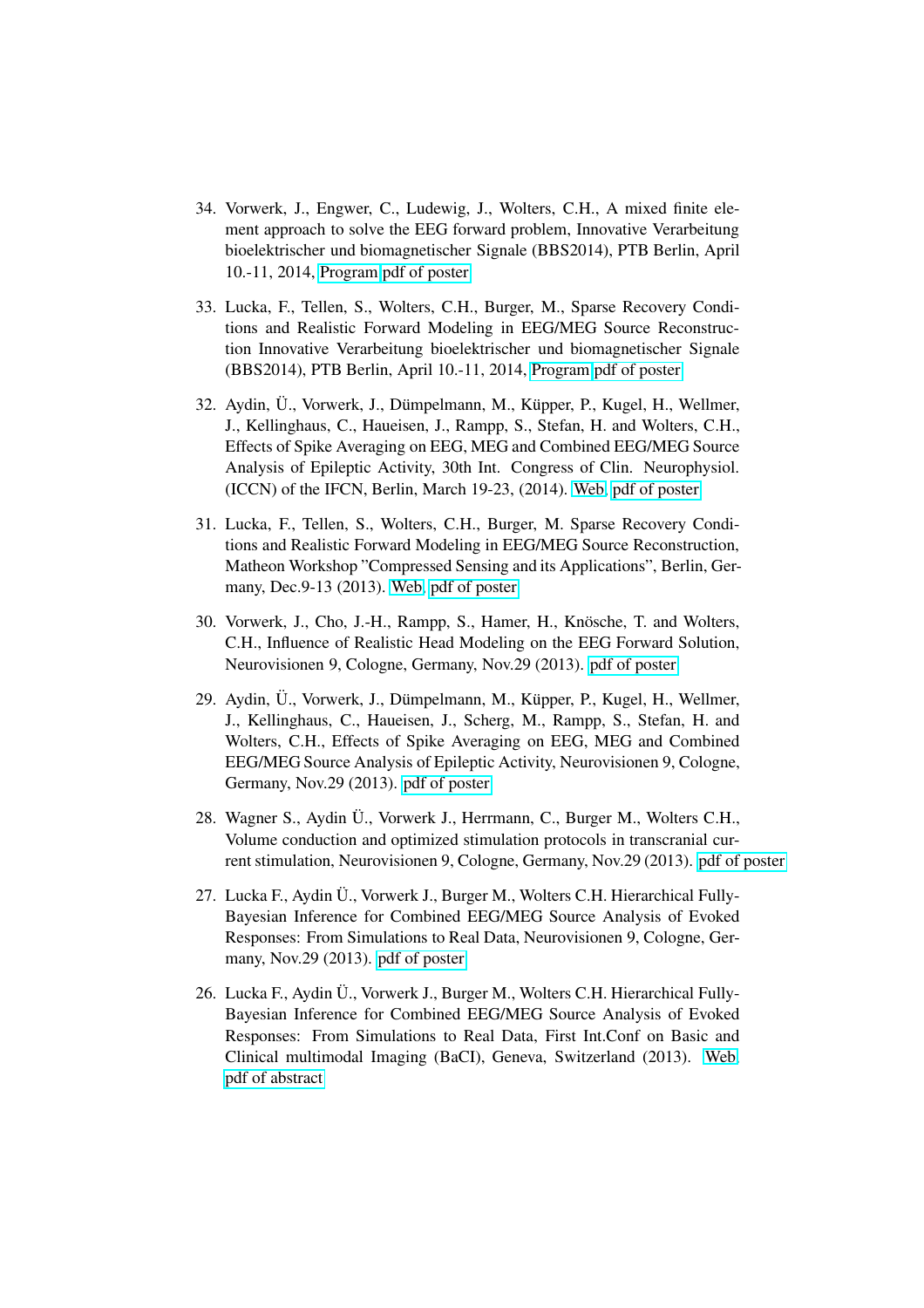- 25. Wagner S., Aydin U., Vorwerk J., Herrmann, C., Burger M., Wolters C.H., ¨ Volume conduction and optimized stimulation protocols in transcranial current stimulation, First Int.Conf on Basic and Clinical multimodal Imaging (BaCI), Geneva, Switzerland (2013). [DOI,](http://dx.doi.org/10.1177/1550059413507209) [Web,](http://www.baci2013.ch) [pdf of abstract](http://www.baci2013.ch/program/posters)
- 24. Aydin, Ü., Vorwerk, J., Dümpelmann, M., Küpper, P., Kugel, H., Wellmer, J., Kellinghaus, C., Haueisen, J., Scherg, M., Rampp, S., Stefan, H. and Wolters, C.H., Effects of Spike Averaging on EEG, MEG and Combined EEG/MEG Source Analysis of Epileptic Activity, First Int.Conf on Basic and Clinical multimodal Imaging (BaCI), Geneva, Switzerland (2013). [DOI,](http://dx.doi.org/10.1177/1550059413507209) [Web,](http://www.baci2013.ch) [pdf of abstract](http://www.baci2013.ch/program/posters)
- 23. Lanfer B., Paul-Jordanov I., Scherg M., Wolters C. H., Automatic MRI Based Generation of Head Models for EEG Source Analysis, First Int.Conf on Basic and Clinical multimodal Imaging (BaCI), Geneva, Switzerland (2013). [DOI,](http://dx.doi.org/10.1177/1550059413507209) [Web,](http://www.baci2013.ch) [pdf of abstract](http://www.baci2013.ch/program/posters)
- 22. Vorwerk J., Engwer C., Ludewig J, Wolters C. H., A mixed finite element approach to solve the EEG forward problem, First Int.Conf on Basic and Clinical multimodal Imaging (BaCI), Geneva, Switzerland (2013). [DOI,](http://dx.doi.org/10.1177/1550059413507209) [Web,](http://www.baci2013.ch) [pdf of abstract](http://www.baci2013.ch/program/posters)
- 21. Vorwerk J., Magyari, L., Ludewig, J., Oostenveld R., Wolters C.H. The FieldTrip-SimBio pipeline for finite element EEG forward computations in MATLAB: Validation and application, First Int.Conf on Basic and Clinical multimodal Imaging (BaCI), Geneva, Switzerland (2013). [DOI,](http://dx.doi.org/10.1177/1550059413507209) [Web,](http://www.baci2013.ch) [pdf of abstract](http://www.baci2013.ch/program/posters)
- 20. Lanfer, B., Paul-Jordanov, I., Scherg, M. and Wolters, C.H., Automatic Generation of Head Models for EEG Source Analysis from MRI, OHBM Annual Meeting in Seattle, WA, USA, June 16-20, (2013). [Web,](http://www.humanbrainmapping.org/OHBM2013) [pdf of the poster](http://www.sci.utah.edu/~wolters/PaperWolters/2013/LanferEtAl_OHBM_2013.pdf)
- 19. Lucka, F., Pursiainen, S., Burger, M. and Wolters, C.H., Hierarchical Fully-Bayesian Inference for Combined EEG/MEG Source Analysis of Evoked Responses: From Simulations to Real Data, NeuroVisionen 8, Oct.2012, Aachen, Award for the best poster presentation, [Web,](http://www.neuro-zentrum.rwth-aachen.de/neurovisionen8.html) [Web2](http://www.neuro.nrw.de/)
- 18. Aydin, Ü., Vorwerk, J., Lucka, F., Rampp, S., Heers, M., Kellinghaus, C., Wellmer, J., Stefan, H. and Wolters, C.H., Combined EEG and MEG Source Analysis of Epileptic Activity, Biomag2012, 18th Int.Conf. on Biomagnetism, Aug.26-30, Paris, France, (2012). [Web](http://www.biomag2012.org/)
- 17. Aydin, Ü., Vorwerk, J., Lucka, F., Pantev, C. and Wolters C.H., Combining EEG and MEG to Study Auditory Tonotopy, Biomag2012, 18th Int.Conf. on Biomagnetism, Aug.26-30, Paris, France, (2012). [Web](http://www.biomag2012.org/)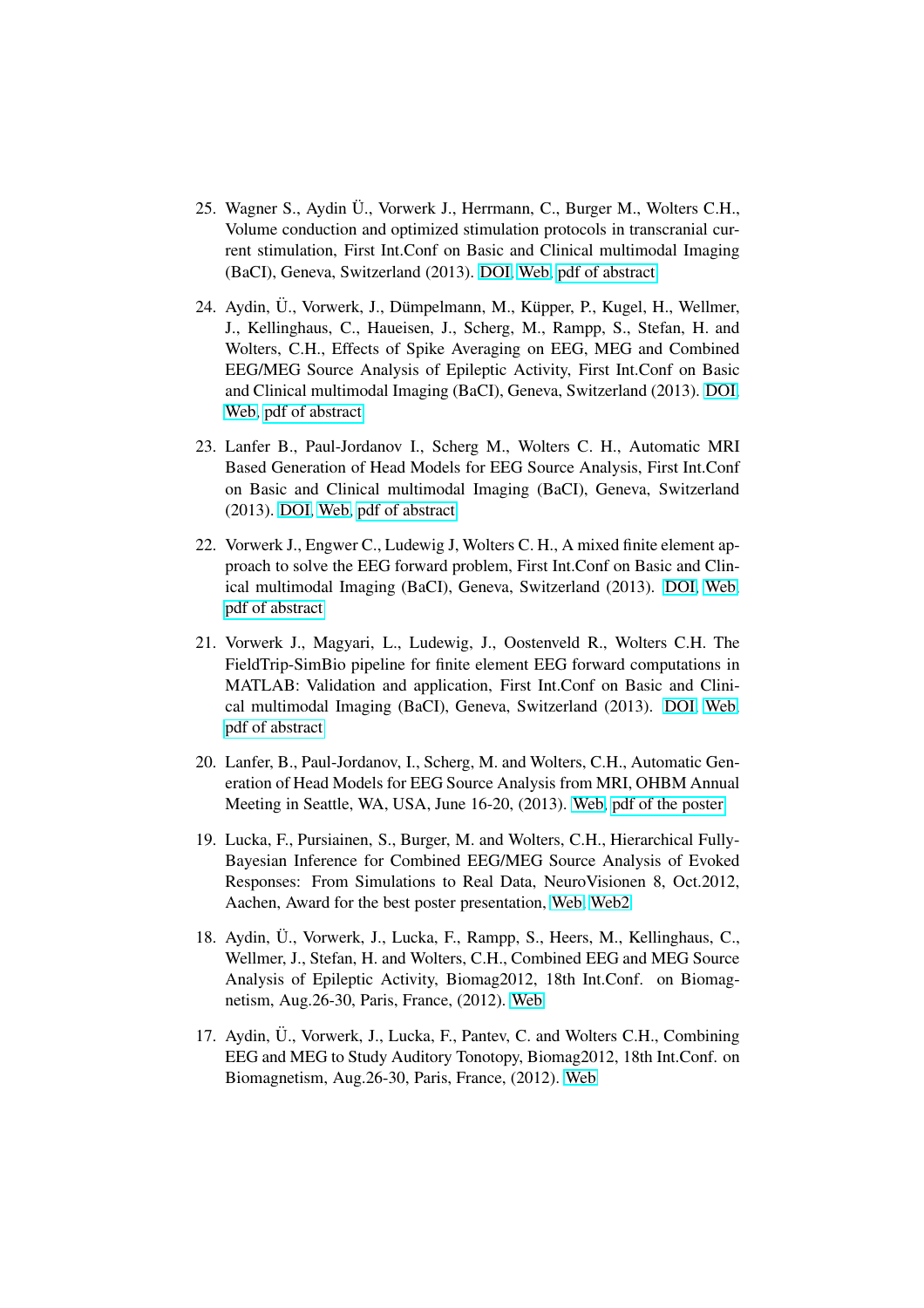- 16. Lew, S., Hämäläinen, M., Okada, Y., Grant, P.E. and Wolters, C.H., Effects of brain inhomogeneity and anisotropy on the estimation of source parameters and functional connectivity, Biomag2012, 18th Int.Conf. on Biomagnetism, Aug.26-30, Paris, France, (2012). [Web](http://www.biomag2012.org/)
- 15. Lucka, F., Pursiainen, S., Burger, M. and Wolters, C.H., Hierarchical Fully-Bayesian Inference for EEG/MEG combination: Examination of Depth Localization and Source Separation using Realistic FE Head Models, Biomag2012, 18th Int.Conf. on Biomagnetism, Aug.26-30, Paris, France, (2012). [Web](http://www.biomag2012.org/)
- 14. Knösche, T.R., Dannhauer, M. and Wolters, C.H., Spatio-temporal Regularization in Linear Distributed Source Reconstruction from EEG/MEG ? A Critical Evaluation, Biomag2012, 18th Int.Conf. on Biomagnetism, Aug.26- 30, Paris, France, (2012). [Web](http://www.biomag2012.org/)
- 13. Vorwerk, J., Burger, M., Clerc, M. and Wolters, C.H., Comparison of Boundary Element and Finite Element Approaches to the EEG Forward Problem, Biomag2012, 18th Int.Conf. on Biomagnetism, Aug.26-30, Paris, France, (2012). [Web](http://www.biomag2012.org/)
- 12. Vorwerk, J., Lanfer, B., Grüne, F. and Wolters, C.H., Validation and Application of Realistic Head Modelling to MEG, Biomag2012, 18th Int.Conf. on Biomagnetism, Aug.26-30, Paris, France, (2012). [Web](http://www.biomag2012.org/)
- 11. Wagner, S., Vorwerk, J., Ruthotto, L., Kugel, H., Burger, M., Knösche, T.R., Maess, B. and Wolters, C.H., Sensitivity of EEG leads to volume conductor properties, Biomag2012, 18th Int.Conf. on Biomagnetism, Aug.26-30, Paris, France, (2012). [Web](http://www.biomag2012.org/)
- 10. Wagner, S., Lucka, F., Burger, M., Grasedyck, L., Haueisen, J. and Wolters, C.H. Comparison of direct and reciprocal forward modeling approaches in EEG source analysis, Biomag2012, 18th Int.Conf. on Biomagnetism, Aug.26- 30, Paris, France, (2012). [Web](http://www.biomag2012.org/)
- 9. Wagner, S., Rampersad, S., Vorwerk, J., Aydin, Ü., Neuling, T., Herrmann, C.S., Stegemann, D. and Wolters, C.H., Volume conduction effects in tDCS using a 1mm geometry-adapted hexahedral finite element head model, Biomag2012, 18th Int.Conf. on Biomagnetism, Aug.26-30, Paris, France, (2012). [Web](http://www.biomag2012.org/)
- 8. Ruthotto, L., Kugel, H., Olesch, J., Fischer, B., Modersitzki, J., Burger, M. and Wolters, C.H., Diffeomorphic Susceptibility Artefact Correction of Diffusion-Weighted Magnetic Resonance Images Biomag2012, 18th Int.Conf. on Biomagnetism, Aug.26-30, Paris, France, (2012). [Web](http://www.biomag2012.org/)
- 7. Pursiainen, S., Lew, S., Hämäläinen, M. and Wolters, C.H., EEG forward simulation through the complete electrode model for a head of a newborn, Biomag2012, 18th Int.Conf. on Biomagnetism, Aug.26-30, Paris, France, (2012). [Web](http://www.biomag2012.org/)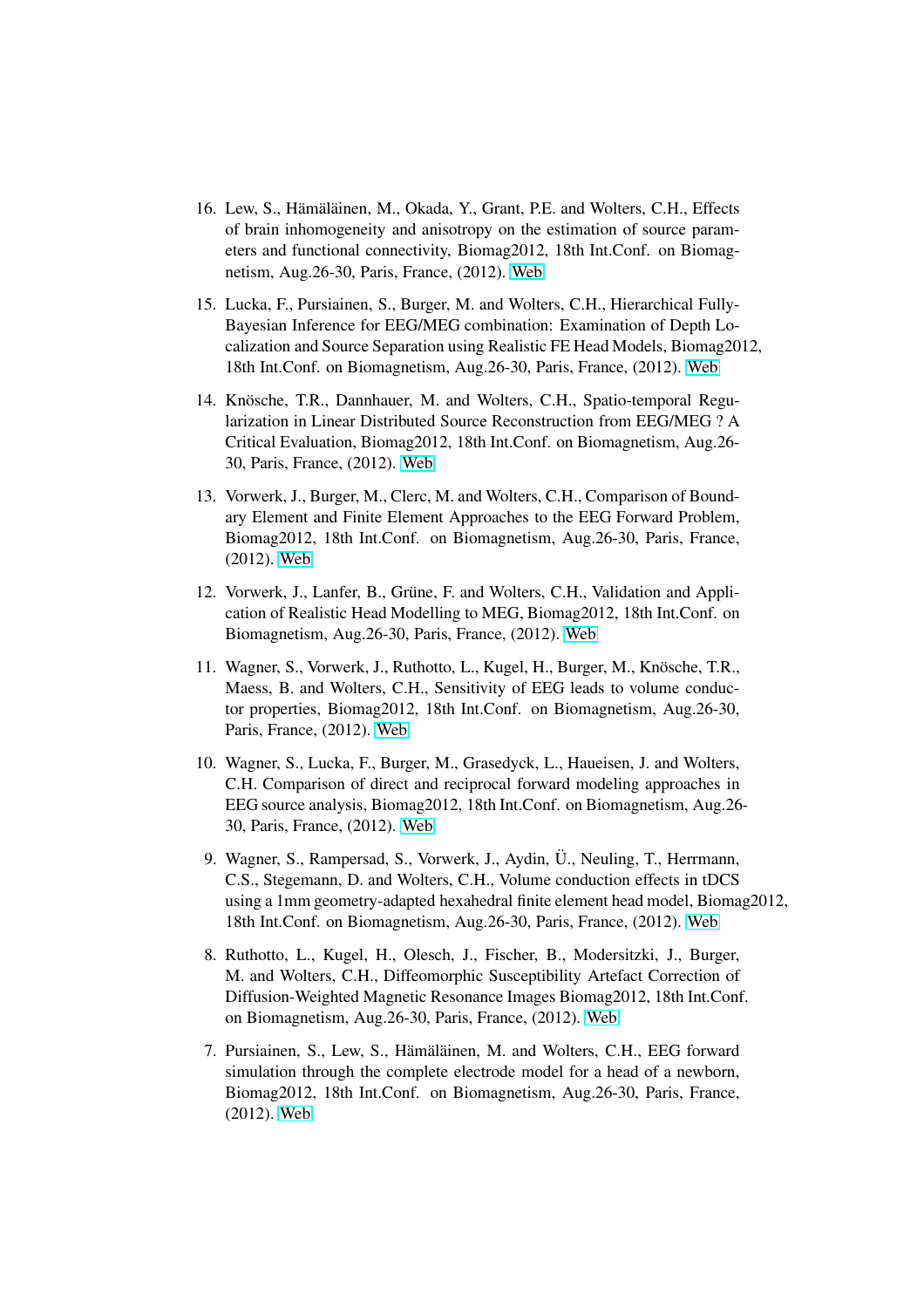- 6. Bauer, M., Köstler, H., Pursiainen, S. and Wolters, C.H., Special Finite Elements for Dipole Modelling, Biomag2012, 18th Int.Conf. on Biomagnetism, Aug.26-30, Paris, France, (2012). [Web](http://www.biomag2012.org/)
- 5. Lanfer, B., Paul-Jordanov, I., Scherg, M. and Wolters, C.H., Influence of interior cerebrospinal fluid compartments on EEG source analysis, Biomag2012, 18th Int.Conf. on Biomagnetism, Aug.26-30, Paris, France, (2012). [Web](http://www.biomag2012.org/)
- 4. Janssen A.M., Rampersad, S.M., Lucka, F., Lew S., Oostendorp, T.F., Wolters C.H. and Stegeman D.F., Modeling transcranial stimulation using a realistic volume conductor model 2. Jahrestagung der Deutschen Gesellschaft für Hirnstimulation in der Psychiatrie, Münster, July 7-8, (2011).
- 3. S.M. Rampersad, T.F. Oostendorp, A.M. Janssen, C.H. Wolters, D.F. Stegeman, Determining the optimal electrode configuration for transcranial direct current stimulation: a model study. Clin.Neurophysiol., 122:pp. S142-S143, Abstracts of the 14th European Congress of Clinical Neurophysiology and the 4th Int.Conf. on Transcranial Magnetic and Direct Current Stimulation, Rome, June 21-25, [Web,](http://www.oic.it/eccn2011/) (2011).
- 2. A.M. Janssen, T.F. Oostendorp, S.M. Rampersad, C.H. Wolters, D.F. Stegeman, Volume conductor modeling of the effects of transcranial magnetic stimulation Abstracts of the 14th European Congress on Clinical Neurophysiology and the 4th Int.Conf. on Transcranial Magnetic and Direct Current Stimulation, Rome, June 21-25, [Web,](http://www.oic.it/eccn2011/) (2011). [pdf](http://www.sci.utah.edu/~wolters/PaperWolters/2011/JanssenRampersadLuckaLewOostendorpWoltersStegeman_ECCN_Rom_2011.pdf)
- 1. Lew, S., Hämäläinen, M., Wolters, C.H., Silva, D.D., Choe, M.-S., Grant, E. and Okada, Y., Effect of the fontanel on MEG and EEG source analysis using a finite element model of an infant head, Human Brain Mapping, Quebec City, Canada, June 26-30, [Web,](http://www.humanbrainmapping.org/hbm2011/) (2011).

### Selection of invited talks

- 88. Wolters, C.H., New non-invasive multimodal neuroimaging and neurostimulation methods for improved diagnosis and therapy in refractory focal epilepsy, Raumonen, P., Pursiainen, S. & , Ilmavirta, J. (organizers), Inverse Days, Tampere University, Finland, Dec.14-16 (2021). [Web.](https://events.tuni.fi/inversedays2021/) [Invited speakers,](https://events.tuni.fi/inversedays2021/speakers/) [Book of abstracts.](https://events.tuni.fi/uploads/2021/12/dcc5e139-inverse-days-2021-book-of-abstracts.pdf)
- 09/2021 Wolters, C.H., ESI, MSI and combined EMSI in Epileptology: Methodological issues, new methods and clinical results. Including open discussion of methodological issues in source imaging, Wellmer, J. (organizer), Annual Meeting on Imaging and Electrophysiology (AMIE) in Neurology, Neurosurgery and Neuroscience and Summer School on Imaging in Epilepsy (SuSIE), Bochum, Sept.13 (2021). [Web](http://www.imaging-in-epilepsy.org/)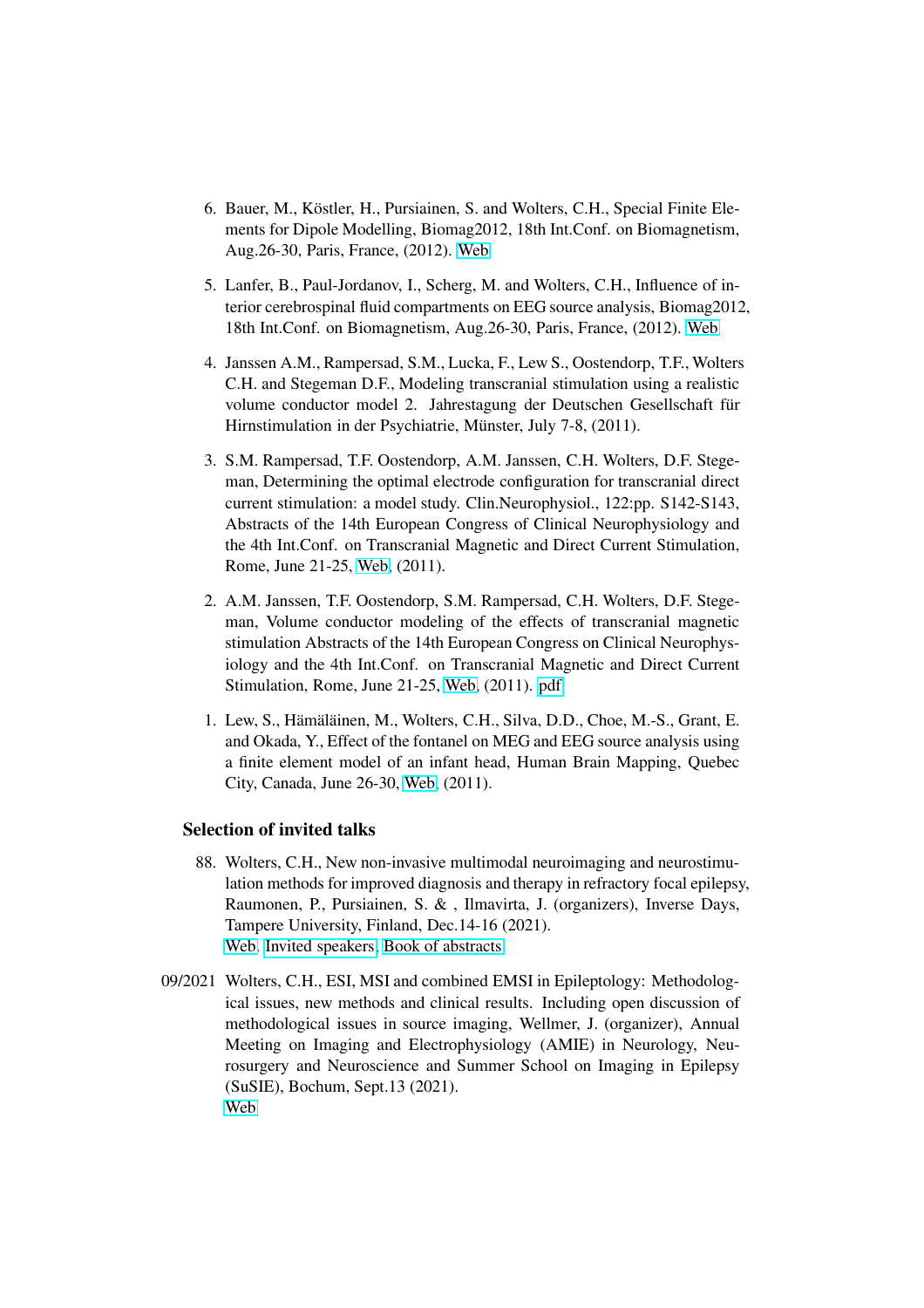- 87. Wolters, C.H., New non-invasive multimodal neuroimaging and neurostimulation methods for improved diagnosis and therapy in refractory focal epilepsy, Makarov, S. & Nummenmaa, A. (organizers), Brain & Human Body Modeling (BHBM) - Online Local Conference, Martinos Center Boston, USA, Aug. 19-20 (2021). [Web.](https://education.martinos.org/brain-and-human-body-modeling-conference/) [Program.](http://www.sci.utah.edu/~wolters/PaperWolters/2021/Boston-BHBM.pdf)
- 86. Wolters, C.H., EEG and MEG source analysis and transcranial electric stimulation (TES) for improved diagnosis and therapy in focal epilepsy, Maryam Khaleghi-Ghadiri (organizer), Department of Neurosurgery, University Hospital Münster (UKM), Aug.  $17(2021)$
- 85. Wolters, C.H., New non-invasive multimodal neuroimaging and neurostimulation methods for improved diagnosis and therapy in refractory focal epilepsy, Pursiainen, Sampsa (organizer), Corona(l) Seminar on the Bioelectromagnetic Signals of the Brain, Tampere, Finland, July 29, 2021. [Program.](http://www.sci.utah.edu/~wolters/PaperWolters/2021/coronal_seminar_tampere_2021.pdf)
- 84. Wolters, C.H., New non-invasive neuroimaging and neurostimulation methods for improved diagnosis and therapy in refractory focal epilepsy, Uwe Pliquett & Thomas Knösche (organizers), 13th International Conference on Bioelectromagnetism (ICBEM2021), Heiligenstadt, May 26.-28 (2021). [Web.](http://www.isbem.org/conf/2021/13th.htm)
- 83. Wolters, C.H., Forward models for M/EEG, Alberto Sorrentino & Annalisa Pascarella and others (organizers), NonInvasive Mathematics, On-line IN-DAM Workshop, Rome, April 13-16 (2021). [YouTube,](https://www.youtube.com/watch?v=Hd6ajx-pPsk) [Web.](https://www.dima.unige.it/~sorrentino/noninvasive_math.html)
- 82. Wolters, C.H., Combined EEG/MEG source analysis and multi-chanel stimulation in epileptology, Niels Focke & Stefan Rampp (organizers), Symposium zu EEG und MEG Quellenrekonstruktionen - Anwendungen in der Epileptologie, 65. Kongress der Deutschen Gesellschaft f $\tilde{A}^1_{\overline{4}}$ r Klinische Neurophysiologie und Funktionelle Bildgebung (DGKN2021), Frankfurt, March 10-12 (2021). [Web,](https://www.dgkn-kongress.de/programm)
- 81. Wolters, C. H., keynote talk: Using combined EEG/MEG source analysis in epilepsy diagnosis and multi-channel transcranial current stimulation for a reduction of seizure frequency and severity, Corona(l) Seminar on the Bioelectromagnetic Signals of the Brain, Tampere, Finland, July 3, 2020. [Program.](http://www.sci.utah.edu/~wolters/PaperWolters/2020/TampereSeminarJuly2020.pdf)
- 80. Wolters, C.H., New forward and inverse methods for targeted TES, Parra, Lucas (organizer), NYC Neuromodulation 2020 Online Conference, New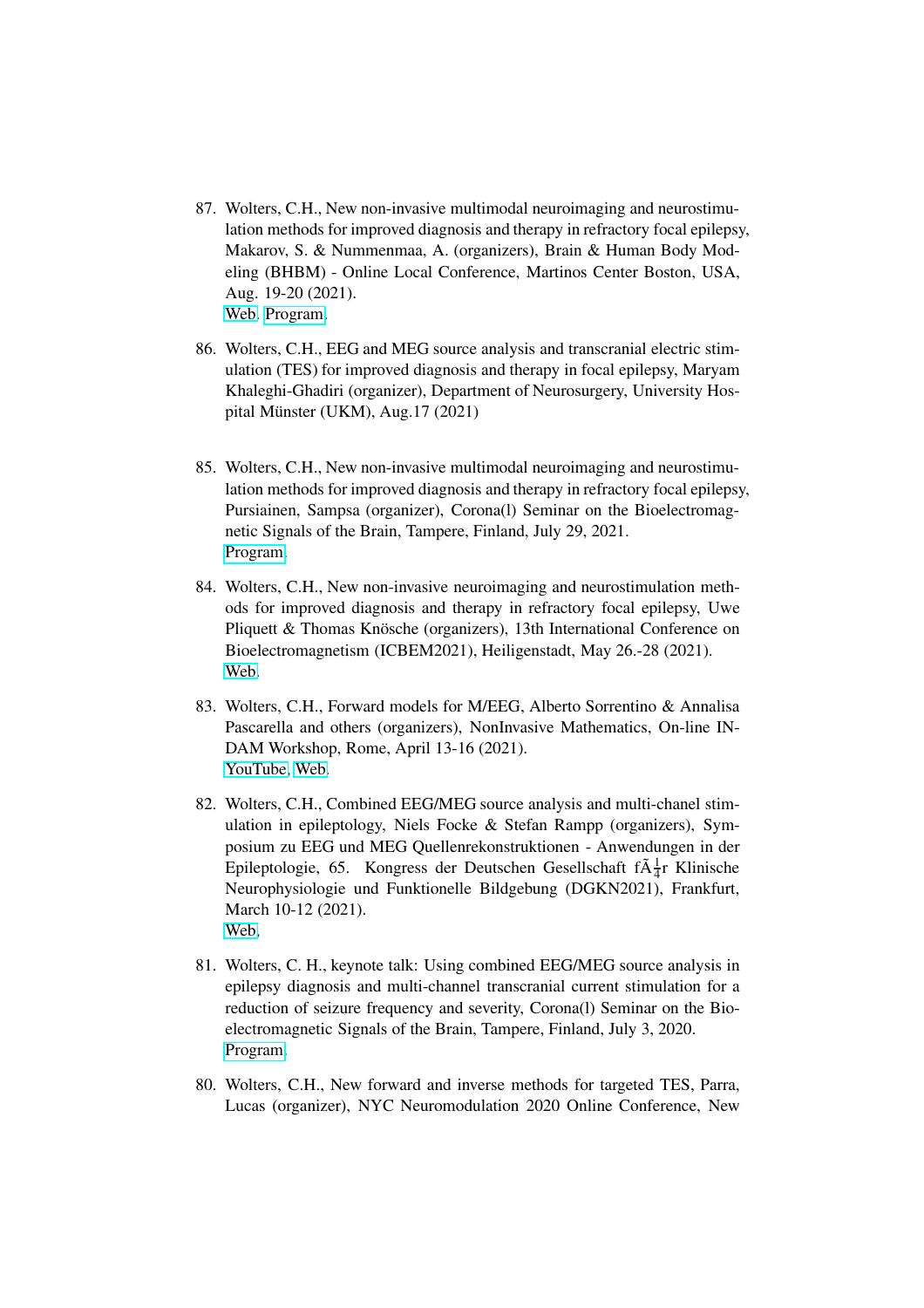York City, USA, April 20-22 (2020). [Session 21,](https://neuromodec.com/nyc-neuromodulation-online-2020/event-list.html#21) [Program.](https://neuromodec.com/nyc-neuromodulation-online-2020/event-list.html)

- 79. Wolters, C.H., Electrical Field Modelling, Antal, Andrea (organizer), 17th Practical Course in "Transcranial magnetic and electrical stimulation" within the framework of the training program of the German Neuroscience Society (NWG), University of Göttingen, Göttingen, Germany, Feb.11-13 (2020). [Program,](http://www.sci.utah.edu/~wolters/PaperWolters/2020/Program_NWG_2020.pdf) [Web,](http://www.neurologie.uni-goettingen.de/)
- 78. Wolters, C.H., Keynote speaker at the 19th IEEE International Conference on Bioinformatics and Bioengineering (BIBE2019), Athens, Greece, October 28-30, 2019. [Keynote speakers,](https://bibe2019.ics.forth.gr/keynote-speakers/) [BIBE2019](https://bibe2019.ics.forth.gr/)
- 77. Wolters, C.H., Complementarity of EEG and MEG and How to Exploit It in Source Analysis, SuSIE - Summer School on Imaging in Epilepsy, Epilepsy Surgery and Epilepsy Research, Bochum, Aug.25 (2019). [Web](http://www.imaging-in-epilepsy.org/)
- 76. Wolters, C.H., Reconstruction and manipulation of neuronal networks in the human brain, International summer school of SFB1261, Kiel University, Aug.19-21 (2019). [Web,](http://www.sfb1261.de/index.php/en/events-en/summerschool) [Flyer.](http://www.sfb1261.de/images/stories/Flyer_SummerSchool_SFB_1261.pdf)
- 75. Wolters, C.H., Reconstruction and manipulation of neuronal networks in the human brain, Department of Applied Physics, University of Eastern Finland, Finland, Aug.1 (2019). Organizers: [Pasi Karjalainen,](http://www.uef.fi/web/bsamig/pasi-karjalainen) [Petro Julkunen.](http://luotain.uef.fi/?n=group&g=petro_julkunen)
- 74. Wolters, C.H., Electrical Field Modelling, Antal, Andrea (organizer), 16th Practical Course in "Transcranial magnetic and electrical stimulation" within the framework of the training program of the German Neuroscience Society (NWG), University of Göttingen, Göttingen, Germany, Feb.12-14 (2019). [Web1,](http://www.sci.utah.edu/~wolters/PaperWolters/2019/Program_NWG_2019_FINAL-1.pdf) [Web2](http://www.neurologie.uni-goettingen.de/files/Medien/PDF/Program_NWG_2019.pdf)
- 73. Wolters, C.H., Pharyngeale Elektro-Stimulation im Labor, Neujahrsempfang des UKM und der Medizinischen Fakultät der Universität Münster, Kollaborationsbeitrag zum Hauptvortrag von Rainer Dziewas (Paper-of-the-year der Med.Fak. 2018) Münster, 24.Jan. (2019). [Westf.Nachrichten.](https://www.wn.de/Muenster/3630116-Neujahrsempfang-des-Uniklinikums-Muenster-Erneuter-Appell-an-Duesseldorf-370-Millionen-reichen-bei-weitem-nicht-aus)
- 72. Wolters, C.H., Talks about

"Overview: Modeling the human head-the forward problem", "Forward problem: The finite element method.",

"Demo: Accurate Forward and Inverse Modeling with SIMBIO and DUNEuro", "Beamformer methods",

"Studying and researching in Germany-opportunities and funding for foreign students",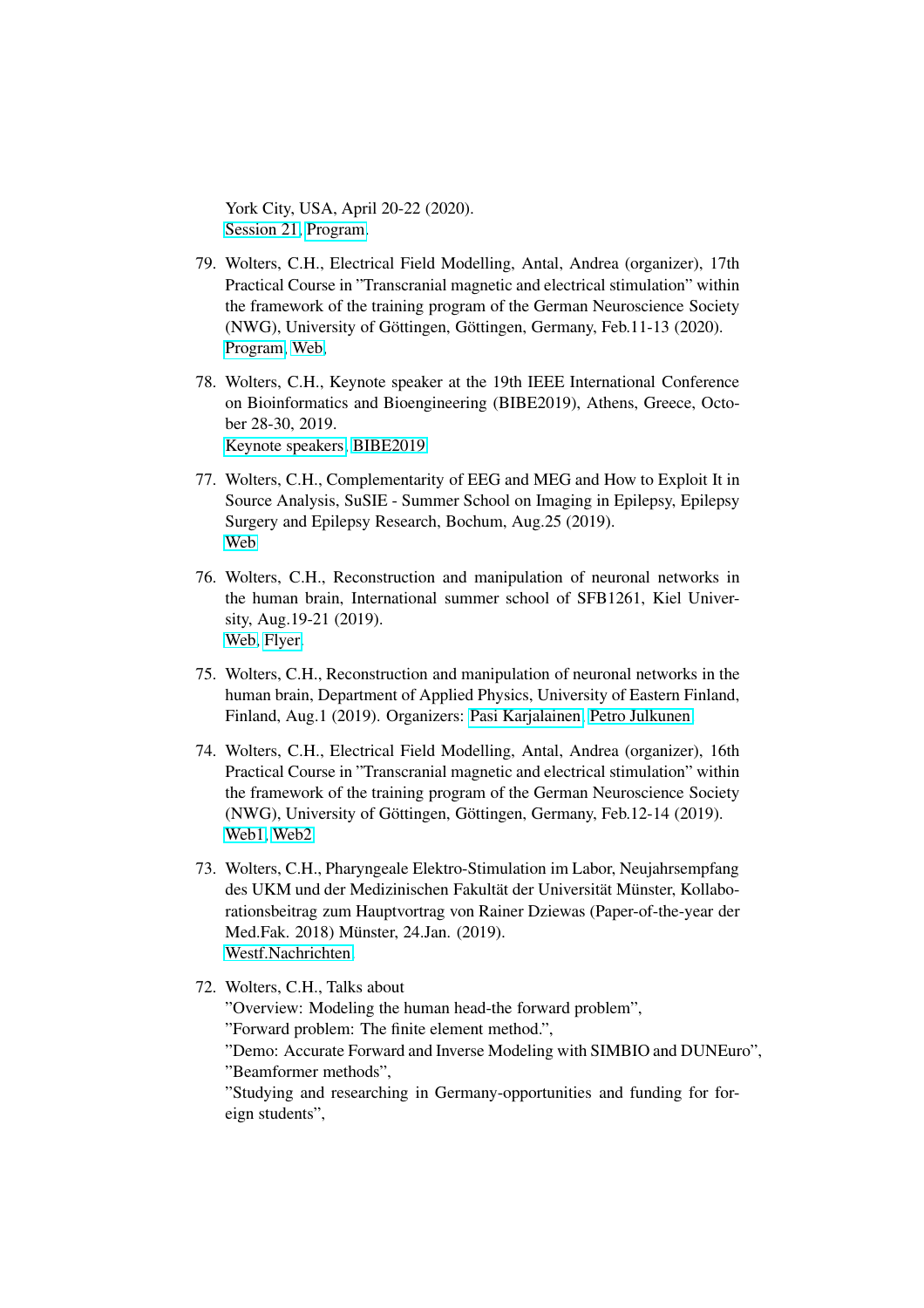"German history in the european context", 8th International Summer School in Biomedical Engineering, Oct.1-12, 2018, Chengdu, China. [Web,](https://www.tu-ilmenau.de/bmti/bme-school-2018/) [Schedule1,](https://www.tu-ilmenau.de/fileadmin/media/bmti/wiss_ver/ISS2018/Schedule_21_09_2018.pdf) [Schedule2.](http://www.sci.utah.edu/~wolters/PaperWolters/2018/Schedule_Summerschool_Chengdu_2018.pdf)

- 71. Wolters, C.H., "Functional imaging of FCDs and non-lesional focal epilepsies", 1st Münster Symposium on Seizures and Epilepsy, Sept.27-28, 2018, Münster, Germany. [Web1,](http://www.sci.utah.edu/~wolters/PaperWolters/2018/1Muenster-Symposium_Seizures-Epilepsy_2018.pdf) [Web2.](https://www.ukm.de/fileadmin/ukminternet/daten/zentralauftritt/veranstaltungen/2018/1.Muenster-Symposium__Seizures-Epilepsy_2018_final.pdf)
- 70. Wolters, C.H., "New methods for combined EEG/MEG source analysis and a connectivity study in a multi-focal epilepsy patient", 21th Int.Conf.on Biomagnetism (Biomag2018), Aug.26-30, 2018, Philadelphia, USA. [Web.](http://www.biomag2018.org/program/#pan2)
- 69. Wolters, C.H., Impulse lecture about "Reconstruction and manipulation of neuronal networks in the human brain", STIPED General Assembly Meeting, Coimbra/Portugal, April 15-18, 2018. [Web](http://www.stiped.eu/home/)
- 68. Wolters, C.H., Reconstruction and manipulation of neuronal networks in the human brain, Pursiainen, Sampsa (organizer), "Tampere Easter Workshop on Biomedical Imaging and Bioelectromagnetism", Tampere University of Technology, Tampere, Finland, March 27 (2018). [Web](http://www.sci.utah.edu/~wolters/PaperWolters/2018/TampereEasterWorkshop2018.pdf)
- 67. Wolters, C.H., Electrical Field Modelling, Antal, Andrea (organizer), 15th Practical Course in "Transcranial magnetic and electrical stimulation" within the framework of the training program of the German Neuroscience Society (NWG), University of Göttingen, Göttingen, Germany, Feb.19 (2018). [Web](http://www.neurologie.uni-goettingen.de/files/Medien/PDF/Program_NWG_2018.pdf)
- 66. Wolters, C.H., Mathematische Methoden in der Hirnforschung F. Käpnick, V.Körkel (hosts), Im Rahmen von "Mathe für kleine Asse: Fachexkursion für die Projektgruppen Klasse 6-8", Institut für Didaktik der Mathematik und Informatik, Uni Münster, 7.Feb (2018). [Kooperation mit Mathe-Didaktik](http://wwwmath.uni-muenster.de/42/arbeitsgruppen/ag-prof-kaepnick/mathe-fuer-kleine-asse/kooperationspartner/)
- 65. Wolters, C.H., EEG und MEG in der Epilepsie-Diagnose, Kellinghaus, C. (organizer), Symposium "7.Osnabrücker EEG-Tag", Osnabrück, Germany, Nov.11 (2017). [Program](http://www.sci.utah.edu/~wolters/PaperWolters/2017/Flyer_EEG-Tag_2017.pdf) [Web](https://www.klinikum-os.de/event/7-osnabruecker-eeg-tag/)
- 64. Wolters, C.H., Effektive Konnektivitätsanalyse kombinierter epileptischer MEG/EEG Ereignisse in multifokalem Netzwerk, Beniczky, S. & Stefan, H. (organizers), Symposium "Forschungsansätze und klinische Anwendungen zur Verbesserung der Diagnostik und Therapiesteuerung", Jahrestagung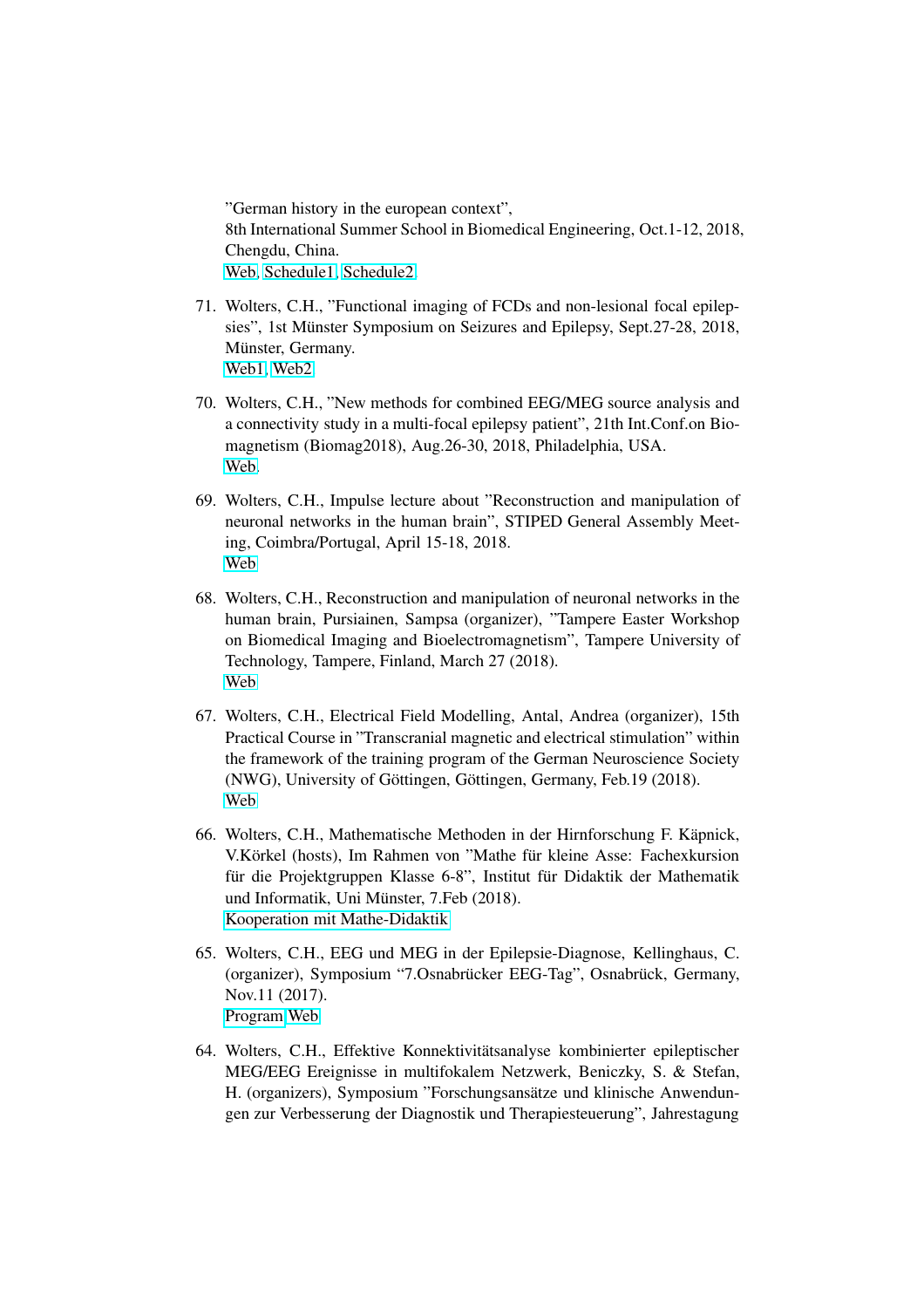der Deutschen und Österreichischen Gesellschaften für Epileptologie und der Schweizerischen Epilepsie-Liga (DGfE2017), Wien, Austria, May 3-6 (2017). [Program](http://www.sci.utah.edu/~wolters/PaperWolters/2017/DGfE_2017_Programm.pdf) [Web](http://www.epilepsie-tagung.de/index.php?eID=tx_nawsecuredl&u=0&g=0&t=901494405665&hash=7af1e65e8ea15b46fa93802e366c4ca0856661ee&file=fileadmin/congress/media/dgfe2017/druckelemente/Epilepsie2017_Programm.pdf)

63. Wellmer, J., Kowoll, A., Machado Lemos Rodrigues, M., von Lehe, M., Parpaley, Y., Hans, V., Wolters, C.H., Kugel, H., Optimierung der Darstellung fokaler kortikaler Dysplasien durch 3 Tesla ZOOMit-MRT, Edda Haberlandt (organizer), Symposium "Freie Vorträge I - Funktionelle Bildgebung / Klinische Neurophysiologie und EEG", Jahrestagung der Deutschen und Österreichischen Gesellschaften für Epileptologie und der Schweizerischen Epilepsie-Liga (DGfE2017), Wien, Austria, May 3-6 (2017). [Program](http://www.sci.utah.edu/~wolters/PaperWolters/2017/DGfE_2017_Programm.pdf) [Web](http://www.epilepsie-tagung.de/index.php?eID=tx_nawsecuredl&u=0&g=0&t=901494405665&hash=7af1e65e8ea15b46fa93802e366c4ca0856661ee&file=fileadmin/congress/media/dgfe2017/druckelemente/Epilepsie2017_Programm.pdf)

- 62. Wolters, C.H., Neue Methoden zur Elektrodenoptimierung bei hochaufgelöster transkranieller Stromstimulation (hd-tDCS), Moliadze, V. & Wolters, C.H. (organizers), Symposium "Besonderheiten transkranieller Hirnstimulation bei Kindern und Jugendlichen", Deutsche Gesellschaft für Klinische Neurophysiologie (DGKN2017), Leipzig, Germany, April 27-29 (2017). [Program](http://www.sci.utah.edu/~wolters/PaperWolters/2017/DGKN_2017_Programm.pdf) [Web](http://www.dgkn-kongress.de/index.php?eID=tx_nawsecuredl&u=0&g=0&t=901494404956&hash=e069fe79172dd4d9d679cd333a925b289dd0531b&file=fileadmin/congress/media/dgkn2017/pdf/DGKN_2017_Programm_WEB.pdf)
- 61. Wolters, C.H., Electrical Field Modelling, Antal, Andrea (organizer), 14th Practical Course in "Transcranial magnetic and electrical stimulation" within the framework of the training program of the German Neuroscience Society (NWG), University of Göttingen, Göttingen, Germany, Feb.21 (2017). [Web](http://www.neurologie.uni-goettingen.de/files/Medien/PDF/NWG_Goettingen_Program_2017.pdf)
- 60. Wolters, C.H., Combined EEG/MEG/MRI analysis for improving presurgical epilepsy diagnosis and new methods for forward and inverse problem in source analysis, Kaipio, Jari (organizer), University of Auckland, Auckland, New Zealand, Oct.12 (2016).
- 59. Wolters, C.H., Reconstructing and manipulating neuronal networks in the human brain, Kaipio, Jari (organizer), Seminar on Applied Mathematics, University of Auckland, Auckland, New Zealand, Oct.11 (2016).
- 58. Wolters, C.H., New methods for electrode optimization in high-definition transcranial current stimulation, W. Paulus & A. Antal (organizers), 6th International Conference on Transcranial Brain Stimulation 2016, Göttingen, Germany, Sept.7-10 (2016). [Web](http://www.tbs-conference.de/general-information/welcome-to-goettingen/)
- 57. Wolters, C.H., State of the Art Combined EEG/MEG Source Analysis for Successful Presurgical Epilepsy Diagnosis, In symposium "MS84 – State of the Art Computational Methodologies for Mathematical Models of Human Brain Electrophysiology, Hemodynamics and Metabolism - Part I of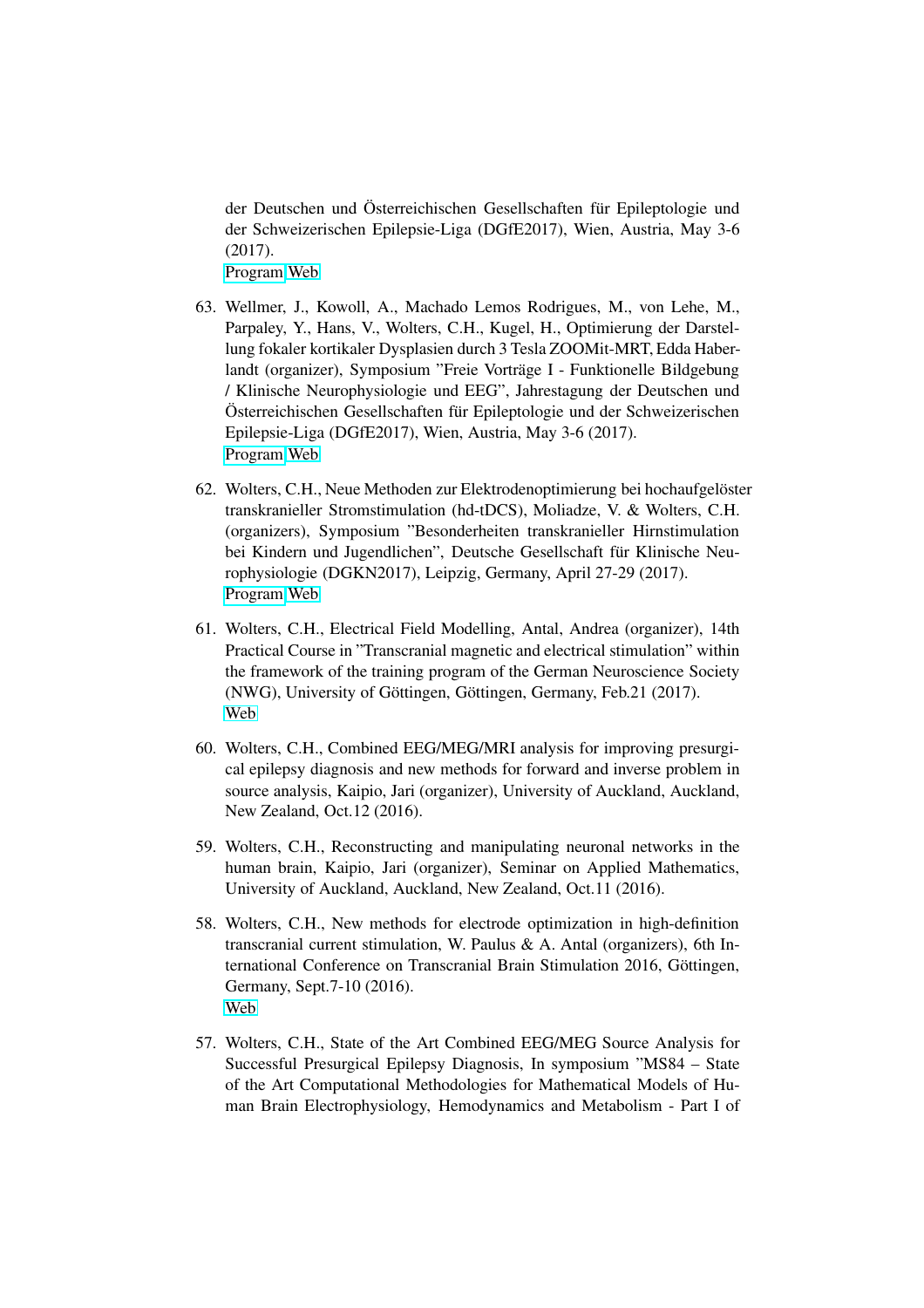II", L.G. Giorda & D. Calvetti & E. Somersalo (organizers), SIAM Life Sciences Conference, Boston, USA, July 14 (2016). [Web1](http://meetings.siam.org/sess/dsp_talk.cfm?p=78702) [Web2](http://meetings.siam.org/sess/dsp_programsess.cfm?SESSIONCODE=23519) [Web3](http://www.siam.org/meetings/ls16/)

- 56. Wolters, C.H., Combining EEG, MEG and MRI in presurgical epilepsy diagnosis, F. Wallois (host), GRAMFC INSERM U1105, Amiens, France, June 23 (2016). [Web](https://www.u-picardie.fr/labo/GRAMFC/index.php?lang=en)
- 55. Wolters, C.H., A new strategy for connectivity analysis in multifocal epileptic network using combined EEG/MEG source analysis, multimodal MRI and thermoablation as surgical procedure, 60. Jahrestagung der Deutschen Gesellschaft für Klinische Neurophysiologie und Funktionelle Bildgebung (DGKN2016), Düsseldorf, Germany, March 16-19 (2016). [Web](http://www.dgkn-kongress.de/programm/wissenschaftliches-programm/)
- 54. Wolters, C.H., Konnektivitätsanalyse in multifokalem epileptischem Netzwerk mit kombinierter EEG/MEG Analyse und zoomed MRT zur Thermoablation, Stefan H.& Brandl U. (symposium chairs): Quellenlokalisation und Netzwerkanalyse zur Therapieoptimierung, 53. Jahrestagung der Deutschen Gesellschaft für Epileptologie e.V. (DGfE2016), Jena, Germany, March 2-5 (2016). [Web](http://www.epilepsie2016.de/)
- 53. Wolters, C.H., Forward and Inverse Problems in EEG/MEG, S. Makeig & R. McIntosh (hosts), Brain Connectivity Workshop 2015, UC San Diego, La Jolla, California, USA, June 10-12 (2015). [Web](http://sccn.ucsd.edu/BrainConnectivityWorkshop2015/)
- 52. Wolters, C.H., Mathematische Methoden in der Hirnforschung F. Käpnick, V.Körkel (hosts), Im Rahmen von "Mathe für kleine Asse: Fachexkursion für die Projektgruppen Klasse 6-8", Institut für Didaktik der Mathematik und Informatik, Uni Münster, Jan.28 (2015). [Ankuendigung](http://www.sci.utah.edu/~wolters/PaperWolters/2015/MatheFuerKleineAsse2015.pdf) [Kooperation](http://wwwmath.uni-muenster.de/42/arbeitsgruppen/ag-prof-kaepnick/mathe-fuer-kleine-asse/kooperationspartner/) [Mathe-Didaktik](http://wwwmath.uni-muenster.de/42/institute/didaktik/)
- 51. Wolters, C.H., Modern numerical mathematics for source analysis from combined EEG and MEG data with applications in presurgical epilepsy diagnosis, Informatik Kolloquium, Christian-Albrechts-Universität zu Kiel, S.Boerm (host), Kiel, Jan.16 (2015), [Web.](http://www.tf.uni-kiel.de/de/das-dekanat/aktuelles-termine/kolloquien/kolloquien-ws-2014-15)
- 50. Wolters, C.H., Zur Komplementarität von EEG und MEG Eine Einführung in die Quellenlokalisation T. Polster (host), Epilepsiezentrum Bethel, Bielefeld, Dec.15 (2014) [Web](http://www.mara.de/epilepsie-zentrum/fortbildung/fortbildungskalender.html)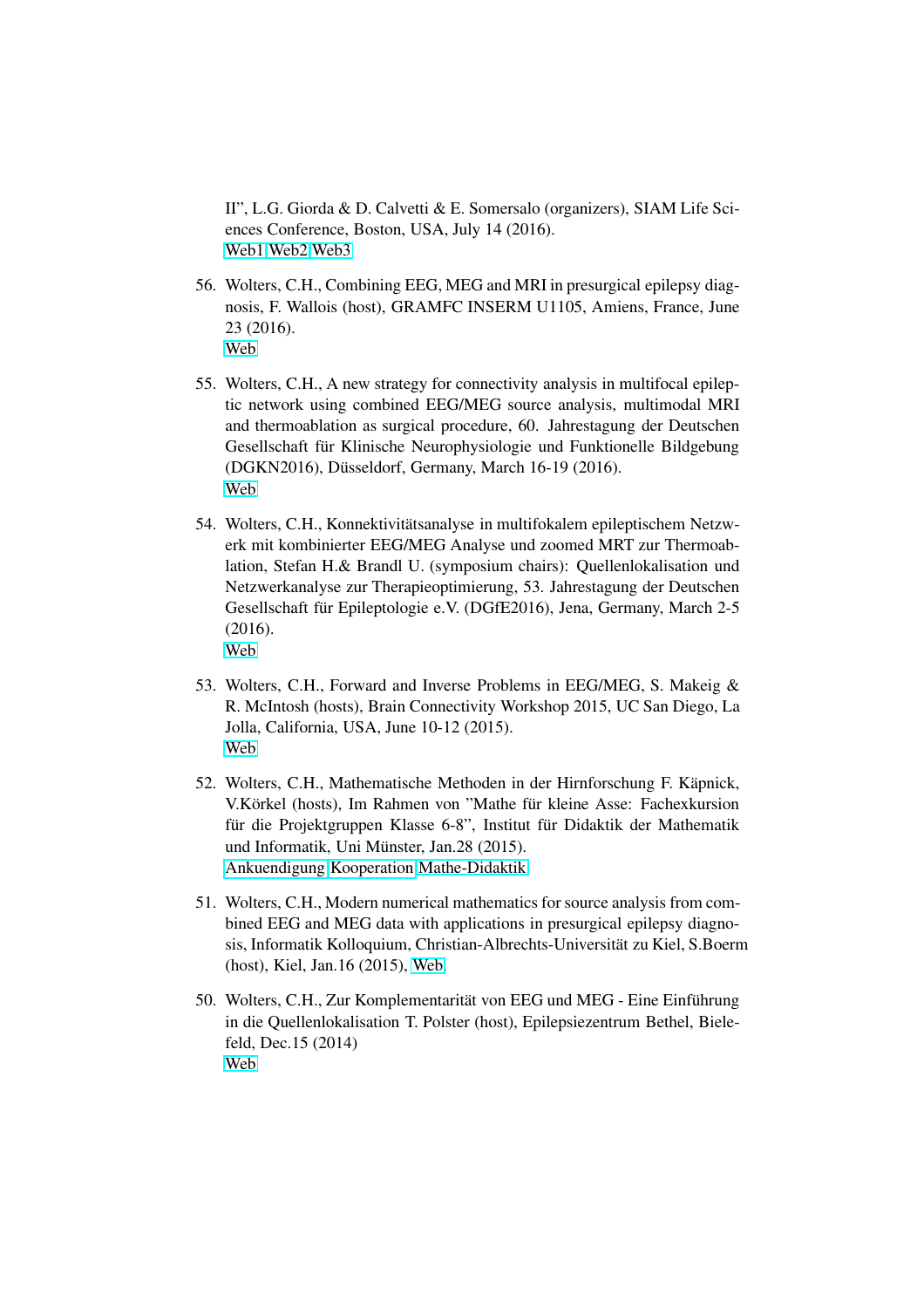- 49. Wolters, C.H., Combined EEG/MEG source analysis and specific aspects for ChildBrain research, Kick-off meeting for the EU-ETN project ChildBrain, Jyväskylä, Finland, P.Leppänen (host), Nov.7 (2014),
- 48. Wolters, C.H., Forward modeling techniques for MEG, In (Brookes, Hämäläinen, Bardouille, org.) Satellite symposium "Zero to Hero": An overview of MEG data acquisition, analysis and interpretation", Biomag2014, 19th Int.Conf. on Biomagnetism, Aug.24-28, Halifax, Canada, (2014). [Web](http://www.biomag2014.org/)
- 47. Wolters, C.H., Combining EEG, MEG and MRI for the localization of epileptic activity in presurgical epilesy diagnosis, Workshop "EEG in Kombination mit MEG oder fMRT - nützliche Innovationen für die klinische Anwendung?" 52.Jahrestagung der Deutschen Gesellschaft für Epileptologie, Bonn, May 14-17, (2014). [Web.](http://www.epilepsie2014.de/)
- 46. Wolters, C.H., 6th International Summer School in Biomedical Engineering - Multimodal integration of brain measurements in research and clinical practice, September 23rd - October 6th, 2013 in Havana, Cuba. [Web.](http://www.tu-ilmenau.de/ia/veranstaltungen-ereignisse/6th-international-summer-school-in-biomedical-engineering/)
- 45. Wolters, C.H., Influence of volume conduction on EEG and MEG source analysis and brain stimulation, First Int.Conf on Basic and Clinical multimodal Imaging (BaCI), Geneva, Switzerland (2013). [Web,](http://www.baci2013.ch)
- 44. Wolters, C.H., Mathematische Methoden in der Hirnforschung F. Käpnick, V.Körkel (hosts), Im Rahmen von "Mathe für kleine Asse: Fachvortrag für die Projektgruppen Klassen 5-8", Institut für Didaktik der Mathematik und Informatik, Uni Münster, June 12 (2013). [Web](http://www.sci.utah.edu/~wolters/PaperWolters/2013/2013_06_12_Vortrag_Wolters.pdf) [Web](http://wwwmath.uni-muenster.de/42/institute/didaktik/)
- 43. Wolters,C.H., Elektro- und Magneto-Enzephalographie Quellenanalyse zur prächirurgischen Epilepsiediagnose, Molekulare Biologie, Westfälische Hochschule, Recklinghausen, Heinrich Brinck (host), Recklinghausen, Dec.12 (2012). [Web](http://www.bio.w-hs.de/campusleben/dokumente/Vortrag_Wolters2.pdf)
- 42. Wolters,C.H., Modern techniques for EEG/MEG/MRI multimodal integration and brain stimulation Tampere University of Technology, Department of Mathematics, S. Pursiainen (host), Tampere, Finland, March 9 (2012).
- 41. Wolters,C.H., New methods for a multimodal integration in neuroimaging, First international workshop on segregation and integration in music and lan-guage (SIMAL), [Web](http://www.simal2012.de/) Eberhard Karls Universität Tübingen, R. Dragonova  $(host)$ , Tübingen, Feb. 23-24 (2012).
- 40. Wolters,C.H., Kombinierte EEG/MEG/MRT Quellenanalyse: Motivation und Methodik, Treffen des Münsteraner Arbeitskreises zu den Epilepsien, G. Kurlemann and H. Stefan (hosts), Münster, Jan.20 (2012).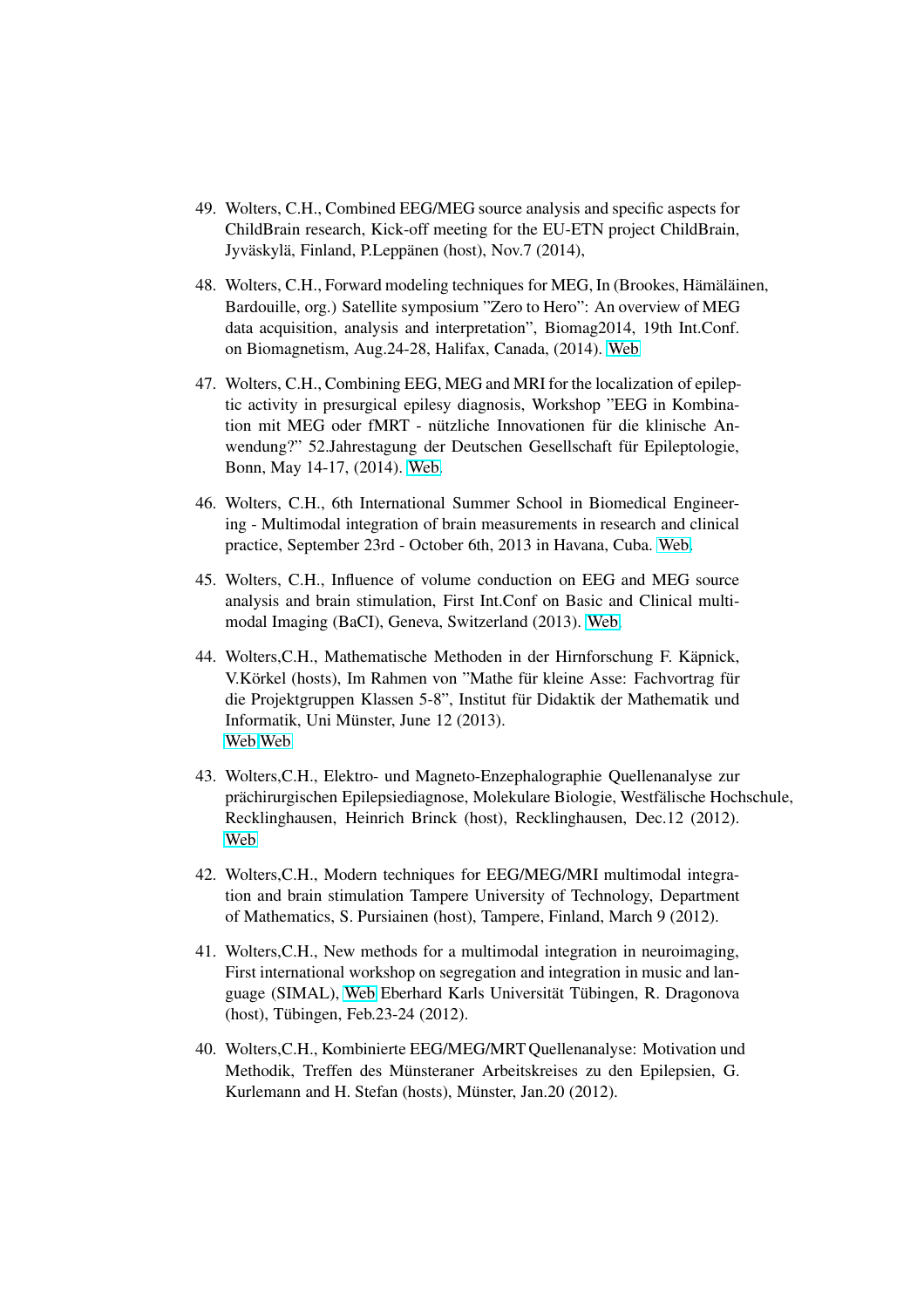- 39. Wolters,C.H., Insights to transcranial direct current stimulation and the relation to source analysis using Helmholtz' reciprocity, Carl von Ossietzky Universität Oldenburg, Institut für Psychologie, Abteilung Allgemeine Psychologie, C. Herrmann (host), Oldenburg, Dec.6 (2011).
- 38. Wolters,C.H., Combined EEG/MEG source analysis of epileptiform activity using new current density approaches in realistic head models, Autumn School, Eberhard Karls Universität Tübingen, H. Preissl (host), Tübingen, Oct.5-6 (2011).
- 37. Wolters,C.H., EEG and MEG source analysis of epileptiform activity, Institute colloquium, Fachbereich Psychologie, Universität Konstanz, S.Dalal (host), Konstanz, June 20 (2011).
- 36. Wolters,C.H., EEG and MEG source analysis of epileptiform activity, Epilepsiezentrum im Neurozentrum, Universitätsklinikum Freiburg, Tonio Ball (host), Freiburg, June 21 (2011).
- 35. Wolters,C.H., About the complementarity of EEG and MEG, 55.Jahrestagung der Deutschen Gesellschaft für Klinische Neurophysiologie und Funk-tionelle Bildgebung, DGKN, Münster, Germany, March 16-19. [Web,](http://www.dgkn.de/index.php?id=62) (2011).
- 34. Wolters,C.H., Combined EEG/MEG source analysis using calibrated finite element head models, Proc. of the 44th Annual Meeting, DGBMT, Rostock-Warnemünde, Germany, Oct.5-8. [Web,](http://conference.vde.com/bmt-2010) (2010).
- 33. Wolters,C.H., EEG and MEG source analysis of epileptiform activity using high resolution finite element head modeling, Informatik Kolloquium, Christian-Albrechts-Universität zu Kiel, S.Boerm (host), Kiel, June 18 (2010), [Web.](http://www.informatik.uni-kiel.de/ifi/veranstaltungen/informatik-kolloquium/)
- 32. Wolters,C.H., EEG and MEG source analysis using high resolution finite element head modeling, Guest Lecture at the Aalto University, Department of Biomedical Eng. and Computational Science, M. Stenroos (host), Helsinki, Finland, April 8 (2010).
- 31. Wolters, C.H., SimBio: A generic environment for bio-numerical simulations, Satellite Symposium "Analysis toolboxes for MEG data", Biomag2010, 17th Int.Conf.on Biomagnetism, March 28-April 1, 2010, Dubrovnik, Croatia. [Program](http://www.sci.utah.edu/~wolters/PaperWolters/2010/Biomag2010Program.pdf)
- 30. Wolters,C.H., Correction and registration methods in multimodal MRI applications, 5th Int. Summer School in Biomedical Engineering - Multimodal integration of functional brain measurements, Wittenberg, Germany, Aug.18- 26. [Web,](http://www.tu-ilmenau.de/fakia/Summerschool-2010.summerschool-20090.0.html) (2010).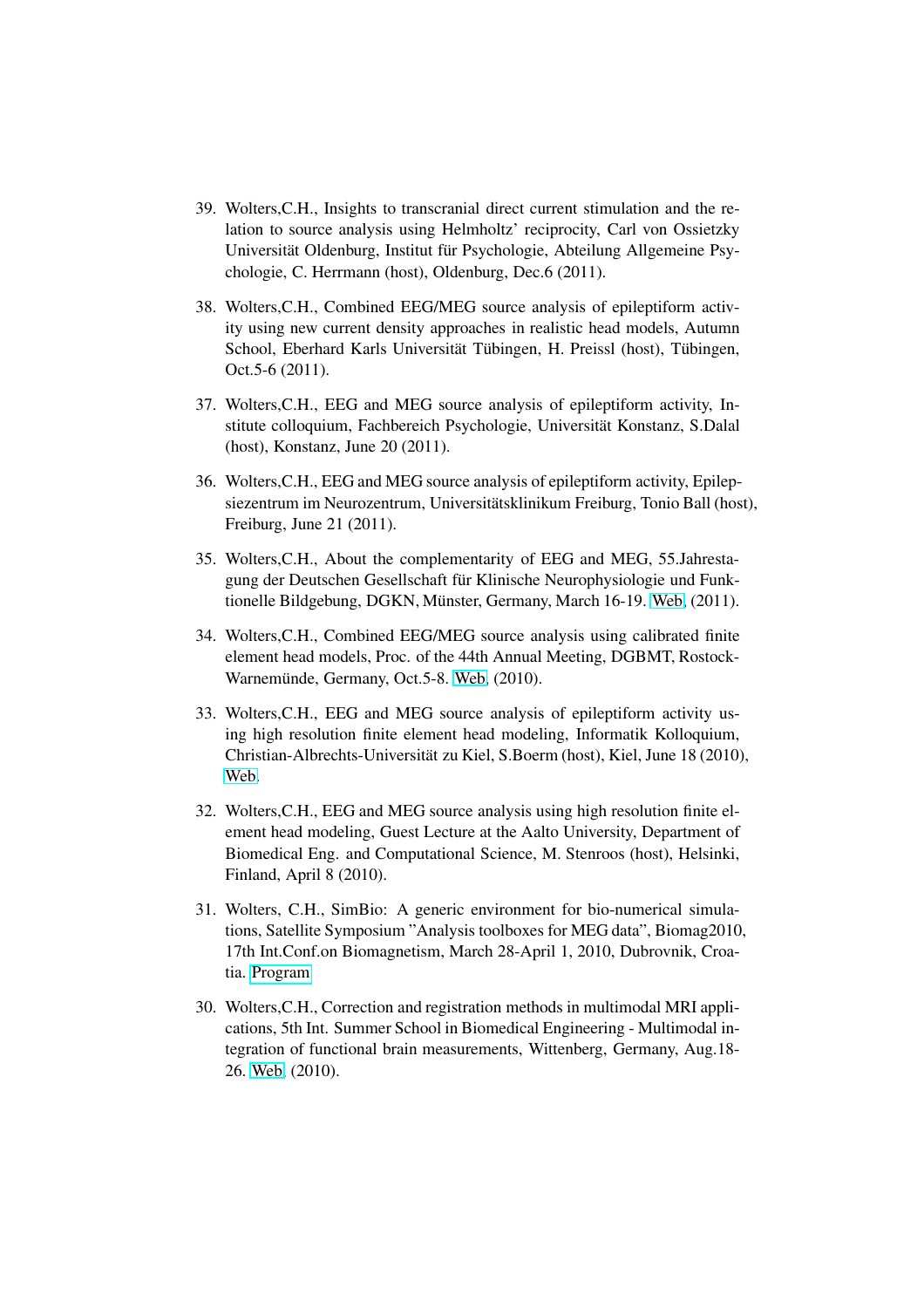- 29. Wolters,C.H., EEG/MEG source analysis of epileptiform activity using finite element head modeling G. Haase, O. Steinbach (hosts), NAWI Graz workshop, Graz, June 26 (2009). [Web](http://www.nawigraz.at)
- 28. Wolters,C.H., Bioelektromagnetismus: Wie Mathematik in der Hirnforschung und der medizinischen Diagnose eingesetzt wird. F. Käpnick (host), Im Rahmen von "Mathe für kleine Asse: Enrichmentprojekt zur Förderung mathematisch begabter Kinder der Klassenstufen 3 bis 8", Institut für Didaktik der Mathematik und Informatik, Uni Münster, June 18 (2009). [Web](http://wwwmath.uni-muenster.de/42/institute/didaktik/)
- 27. Wolters,C.H., EEG/MEG source analysis based on realistic FE volume conductor modeling and its application in presurgical epilepsy diagnosis. M. Hämäläinen (host), A.Martinos Center for Biomedical Imaging, Boston, USA, June 1 - 6 (2009). [Web](http://www.nmr.mgh.harvard.edu/martinos/flashHome.php)
- 26. Wolters,C.H., Combined EEG/MEG source analysis in presurgical epilepsy diagnosis A. Ebner (host), Epilepsiezentrum Bethel, Bielefeld, May 4 (2009) [Web](http://www.bethel.de/bethel_de/angebote/epilepsie/epilepsie_zentrum_bethel.php)
- 25. Wolters,C.H., Combined EEG/MEG source analysis in presurgical epilepsy diagnosis H. Stefan (host), Epilepsiezentrum Erlangen, Erlangen, March 3 (2009) [Web](http://www.zee.med.uni-erlangen.de)
- 24. Wolters,C.H., EEG/MEG source analysis: From basic mathematical concepts to clinical applications. S. Pursiainen (host), Helsinki University of Technology, Finnland, December 30 (2008) [Web](http://math.tkk.fi/en/)
- 23. Wolters,C.H., Low resolution conductivity estimation for simultaneous EEG/MEG source analysis & Spatio-temporal regularization approaches. 3rd Int. Summerschool in Biomedical Eng. J.Haueisen and T.Knösche (hosts), University of Weimar, September 8, (2008). [Web](http://wcms1.rz.tu-ilmenau.de/fakia/?id=6825)
- 22. Wolters,C.H., Forward modeling techniques in EEG and MEG source analysis 3rd Int. Summerschool in Biomedical Eng. J.Haueisen and T.Knösche (hosts), University of Weimar, September 5, (2008). [Web](http://wcms1.rz.tu-ilmenau.de/fakia/?id=6825)
- 21. Wolters,C.H., EEG/MEG source analysis based on realistic head models and application to presurgical epilepsy diagnosis and evoked responses. B. Fischer (host), University of Lübeck, May 14 (2008) [Web](http://www.math.uni-luebeck.de)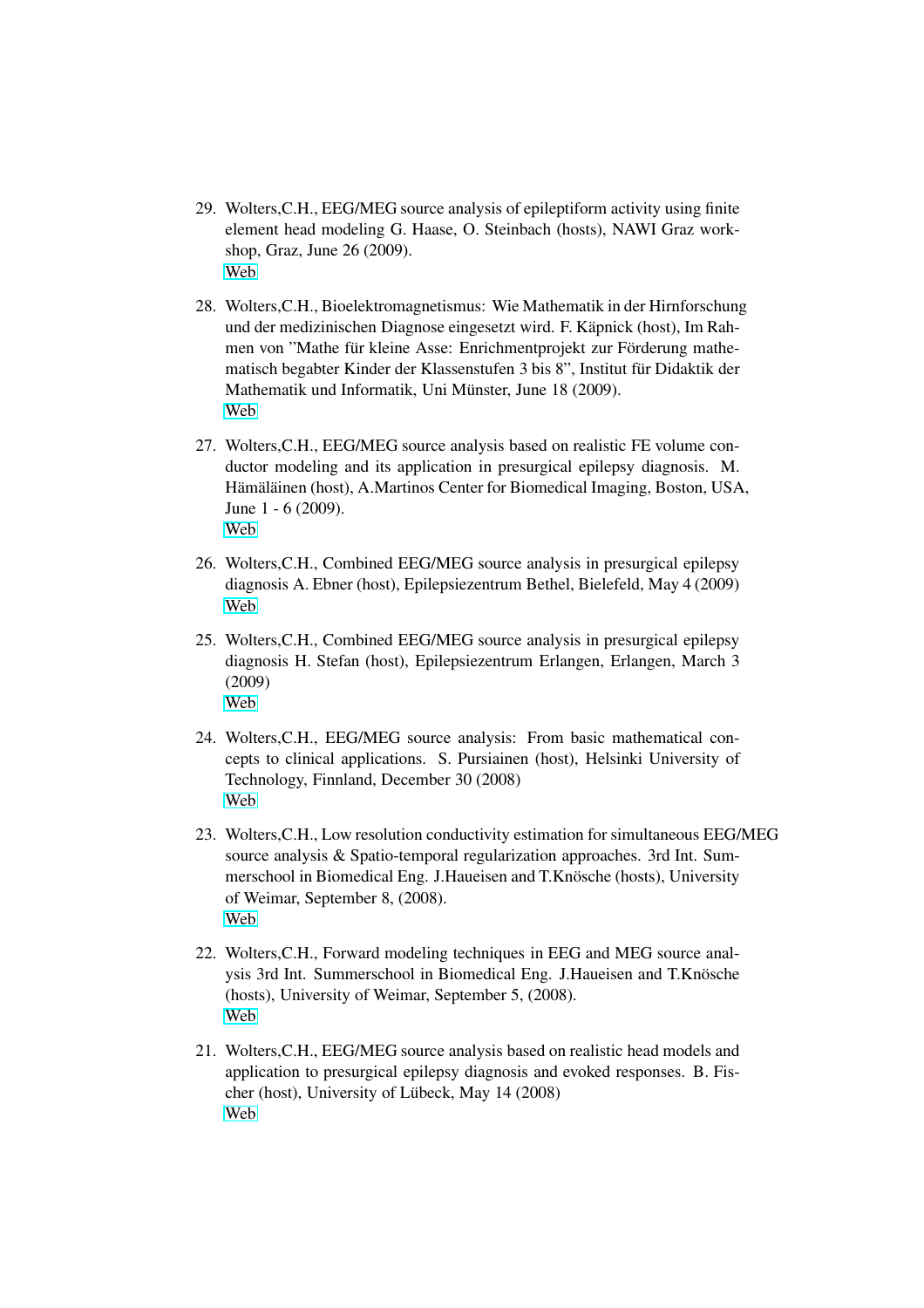- 20. Wolters,C.H., EEG and MEG source analysis using high resolution finite element head volume conductor modeling T. Oostendorp & D. Stegeman (hosts), University of Nijmegen, The Netherlands, February 25 (2008) [Web](http://www.umcn.nl)
- 19. Wolters,C.H., Finite element method based EEG/MEG source analysis. Workshop of ASIM Fachgruppe 1, Foundations and Methods of Modelling and Simulation H.Köstler (host), University Erlangen-Nuremberg, February 18-20, (2008). [Web](http://www10.informatik.uni-erlangen.de/Misc/ASIM2008/schedule.shtml)
- 18. Wolters,C.H., Improved EEG/MEG forward modeling using conductivity fitting in realistic finite element volume conductor models. 16th German EEG/EP Mapping Meeting, Schloss Rauischholzhausen, Giessen, Germany, DMM, M.Wagner, W.Skrandies (hosts), Physiologisches Institut, Justus-Liebig-Universität, October 20-21, (2007). Giessen, [Web](http://www.med.uni-giessen.de/physio/)
- 17. Wolters,C.H., A Parallel Algebraic Multigrid with Simultaneous Treatment of Multiple Right-Hand Sides for Lead Field Bases Computation in EEG and MEG Source Reconstruction. ASIM 2005: Numerical simulation in medical engineering M.Kaltenbacher (host), University Erlangen-Nuremberg, Sept.12- 15, (2005).
- 16. Wolters, C.H., Simulation and visualization techniques for FE modeling in EEG/MEG source localization in the human brain. G.Haase (host), Institute for Mathematics and Scientific Computing, Karl-Franzens-University Graz, Graz, Austria, [Web,](http://www.kfunigraz.ac.at/imawww) June 2005.
- 15. Wolters, C.H., Simulation and visualization techniques for FE modeling in EEG/MEG source localization in the human brain. U.Langer (host), Johann Radon Institute for Computational and Applied Mathematics (RICAM), Johannes Kepler University Linz, Linz, Austria, [Web,](http://www.ricam.oeaw.ac.at) June 2005.
- 14. Wolters, C.H., Influence of tissue conductivity inhomogeneity and anisotropy on EEG/MEG source localization in the human brain. U.Ruede (host), Informatics 10 (system simulation), Friedrich-Alexander University Erlangen-Nürnberg, Erlangen, [Web,](http://www10.informatik.uni-erlangen.de) April 2005.
- 13. Wolters, C.H., Techniques for the visualization of return currents and fields in EEG/MEG source localization in the human brain. W.Hackbusch (host), Max-Planck-Institute for Mathematics in the Sciences, Leipzig, [Web,](http://www.mis.mpg.de) April 2005.
- 12. Wolters, C.H., Influence of Local and Remote White Matter Conductivity Anisotropy for a Thalamic Source on EEG/MEG Field and Return Current Computation *Joint Meeting of 5th Int. Conf. on Bioelectromagnetism and*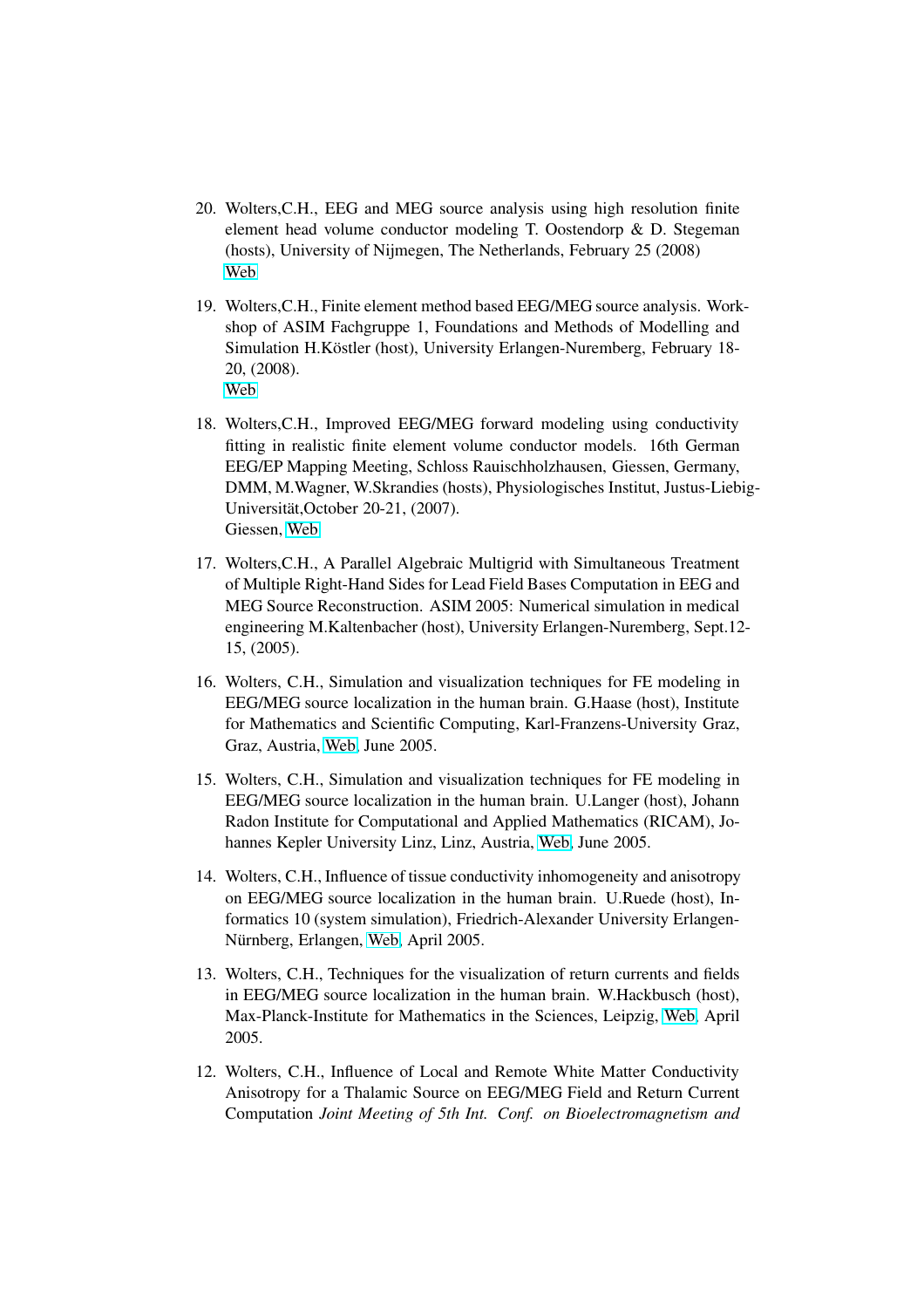*5th Int. Symp. on Noninvasive Functional Source Imaging within the Human Brain and Heart (BEM& NFSI), Minneapolis, USA*, [Web,](http://bemnfsi.umn.edu) May 2005.

- 11. Wolters, C.H., The Influence of Volume Conduction Effects on the EEG/MEG Reconstruction of the Sources of the Early Left Anterior Negativity. *26th Annual Int. Conf. IEEE Engineering in Medicine and Biology Society, San Francisco, USA*, [Web,](http://www.ucsfresno.edu/embs2004) September 2004.
- 10. Wolters, C.H., Efficient Computation of Lead Field Bases for the FEMbased EEG and MEG Inverse Problem. *14th Int. Conf. on Biomagnetism, BIOMAG2004, Boston, USA*, [Web,](http://www.biomag2004.org) August 2004.
- 9. Wolters, C.H., Spatio-temporal current density reconstruction for the EEG/ MEG inverse problem using high resolution FE modeling. Hohage, T. (host), Institute for Numerical and Applied Mathematics, Georg-August-University Göttingen, [Web,](http://www.num.math.uni-goettingen.de) December 2003.
- 8. Wolters, C.H., Influence of tissue conductivity inhomogeneity and anisotropy on EEG/MEG source localization in the human brain. Rinneberg, H. und Koch, H. (hosts), Physikalisch-Technische Bundesanstalt, Fachbereich 8, Berlin, [Web,](http://www.ptb.de) November 2003.
- 7. Wolters, C.H., Parallel algebraic multigrid with simultaneous treatment of multi-right-hand sides for high resolution FE modeling in EEG/MEG source localization in the human brain. Clemens, M. and Weiland, T. (hosts), Technische Universität Darmstadt, Institut für Theorie Elektromagnetischer Felder, [Web,](http://www.temf.de) November 2003.
- 6. Wolters, C.H., High resolution FE modelling for EEG/MEG source localization in the human brain. Johnson, C. (host), Scientific Computing and Imaging Institute, University of Utah, Salt Lake City, USA, [Web,](http://www.sci.utah.edu) July 2003.
- 5. Wolters, C.H., Influence of tissue conductivity inhomogeneity and anisotropy on EEG/MEG source localization in the human brain. *Engl, H.W. (org.): SFB-Conference on "Computational Methods for Inverse Problems", Strobl, Austria*, [Web,](http://www.sfb013.uni-linz.ac.at) August 2002.
- 4. Wolters, C.H., High resolution FE modeling of head tissue conductivity anisotropy by means of multi-modal MR imaging and applications to EEG- /MEG source localization in the human brain. U.Langer (host), SFB F013 "Numerical and Symbolic Scientific Computing", Johannes Kepler University Linz, Linz, Austria, [Web,](http://www.sfb013.uni-linz.ac.at) November 2000.
- 3. Wolters, C.H., Fast solver methods for FEM based EEG/MEG source localization in the human brain. R.Schneider (host), Faculty for Mathematics, Technical University of Chemnitz, Chemnitz, Germany, 1999.